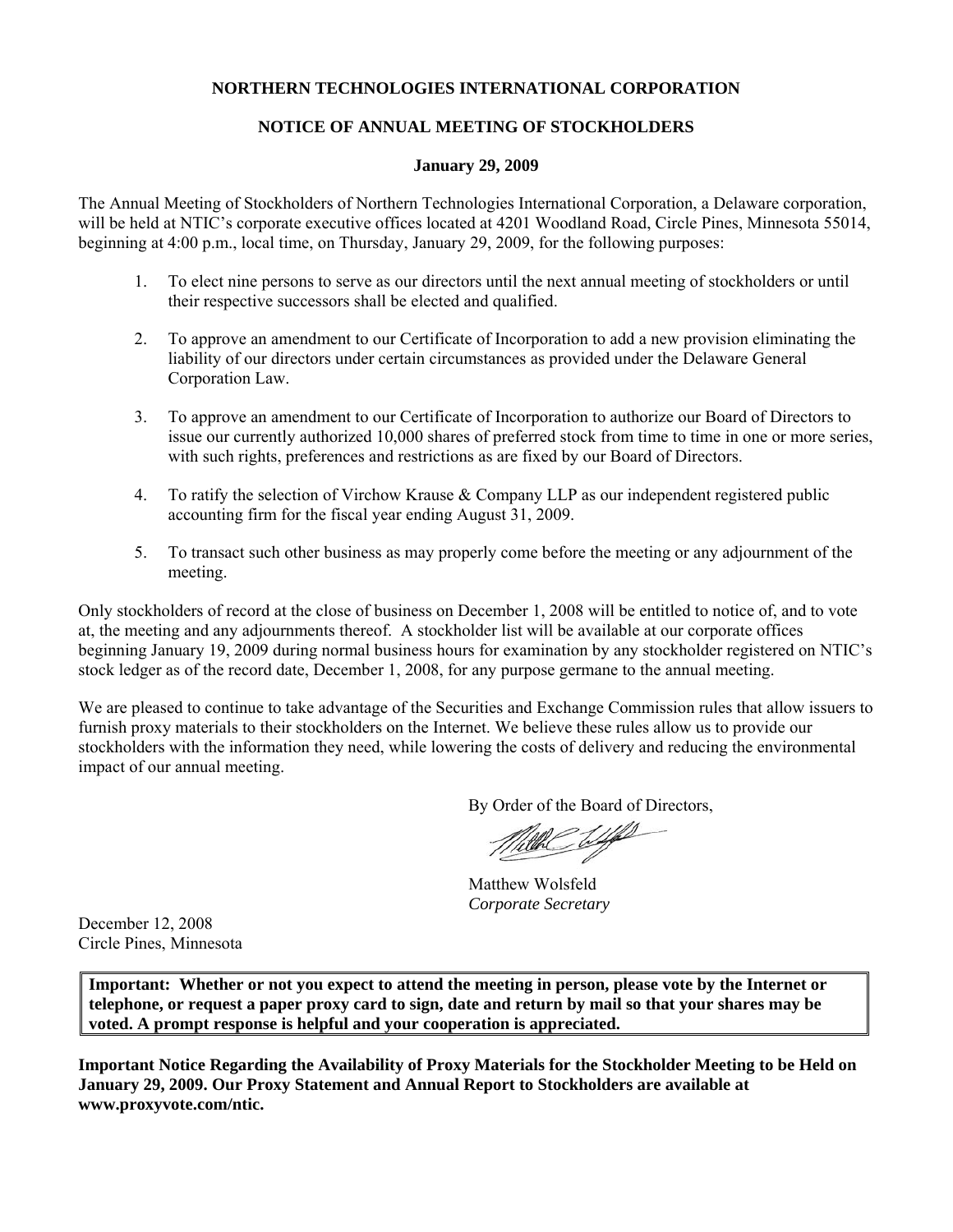# **TABLE OF CONTENTS**

| Important Notice Regarding the Availability of Proxy Materials for the Shareholder Meeting to |  |
|-----------------------------------------------------------------------------------------------|--|
|                                                                                               |  |
|                                                                                               |  |
|                                                                                               |  |
|                                                                                               |  |
|                                                                                               |  |
|                                                                                               |  |
|                                                                                               |  |
|                                                                                               |  |
|                                                                                               |  |
|                                                                                               |  |
|                                                                                               |  |
|                                                                                               |  |
|                                                                                               |  |
|                                                                                               |  |
|                                                                                               |  |
|                                                                                               |  |
|                                                                                               |  |
|                                                                                               |  |
|                                                                                               |  |
|                                                                                               |  |
|                                                                                               |  |
|                                                                                               |  |
|                                                                                               |  |
|                                                                                               |  |
|                                                                                               |  |
|                                                                                               |  |
|                                                                                               |  |
|                                                                                               |  |
|                                                                                               |  |
|                                                                                               |  |
|                                                                                               |  |
|                                                                                               |  |
|                                                                                               |  |
|                                                                                               |  |
|                                                                                               |  |
| Agreement with Entity Affiliated with Former Chairman of the Board and Chief Executive        |  |
|                                                                                               |  |
|                                                                                               |  |
|                                                                                               |  |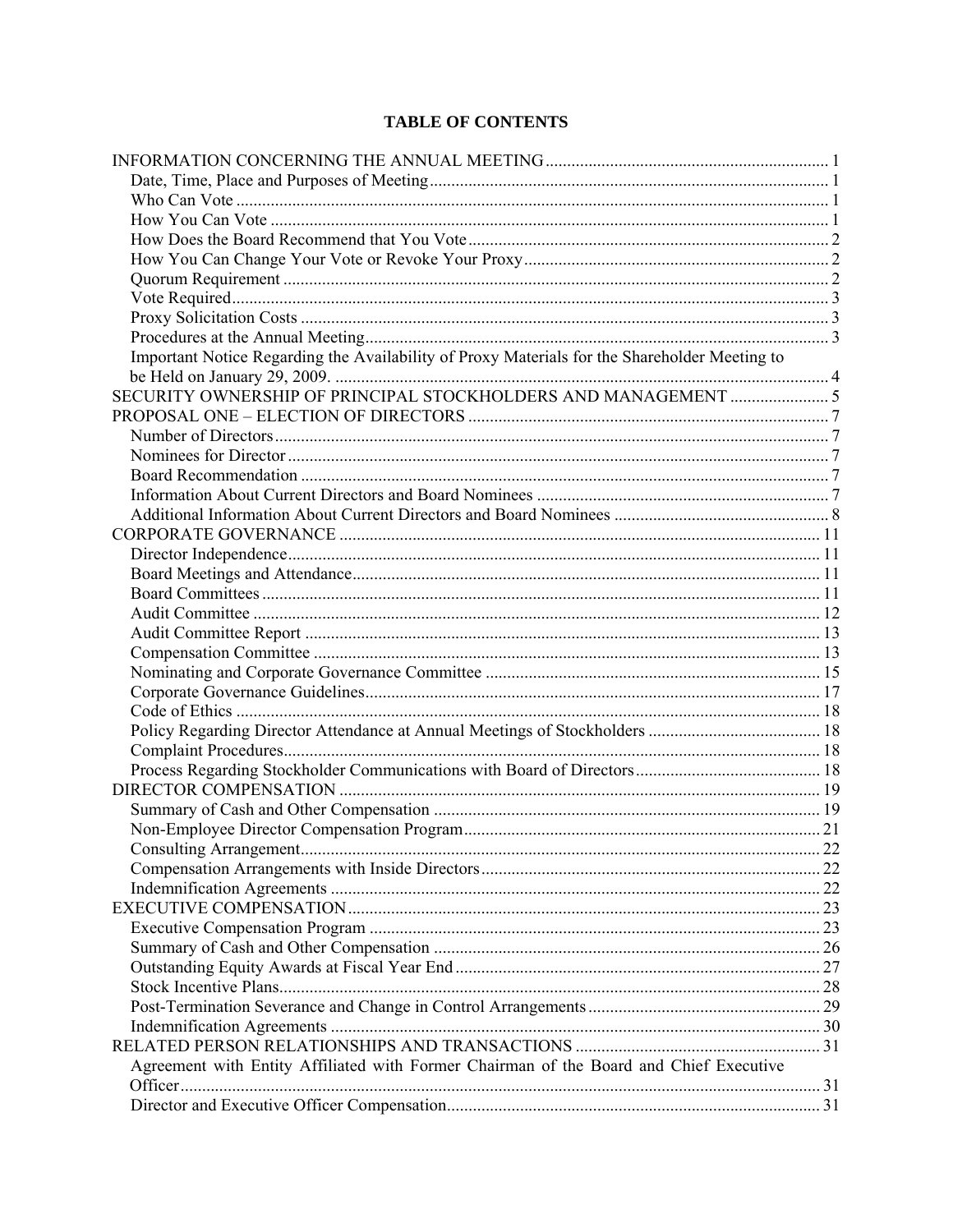| PROPOSAL TWO - AMEND CERTIFICATE OF INCORPORATION TO ELIMINATE      |  |
|---------------------------------------------------------------------|--|
|                                                                     |  |
|                                                                     |  |
|                                                                     |  |
|                                                                     |  |
| PROPOSAL THREE - AMEND CERTIFICATE OF INCORPORATION TO CREATE       |  |
|                                                                     |  |
|                                                                     |  |
|                                                                     |  |
|                                                                     |  |
| PROPOSAL FOUR - RATIFICATION OF SELECTION OF INDEPENDENT REGISTERED |  |
| PUBLIC ACCOUNTING FIRM                                              |  |
|                                                                     |  |
|                                                                     |  |
|                                                                     |  |
|                                                                     |  |
|                                                                     |  |
|                                                                     |  |
|                                                                     |  |
|                                                                     |  |
|                                                                     |  |
|                                                                     |  |
|                                                                     |  |
|                                                                     |  |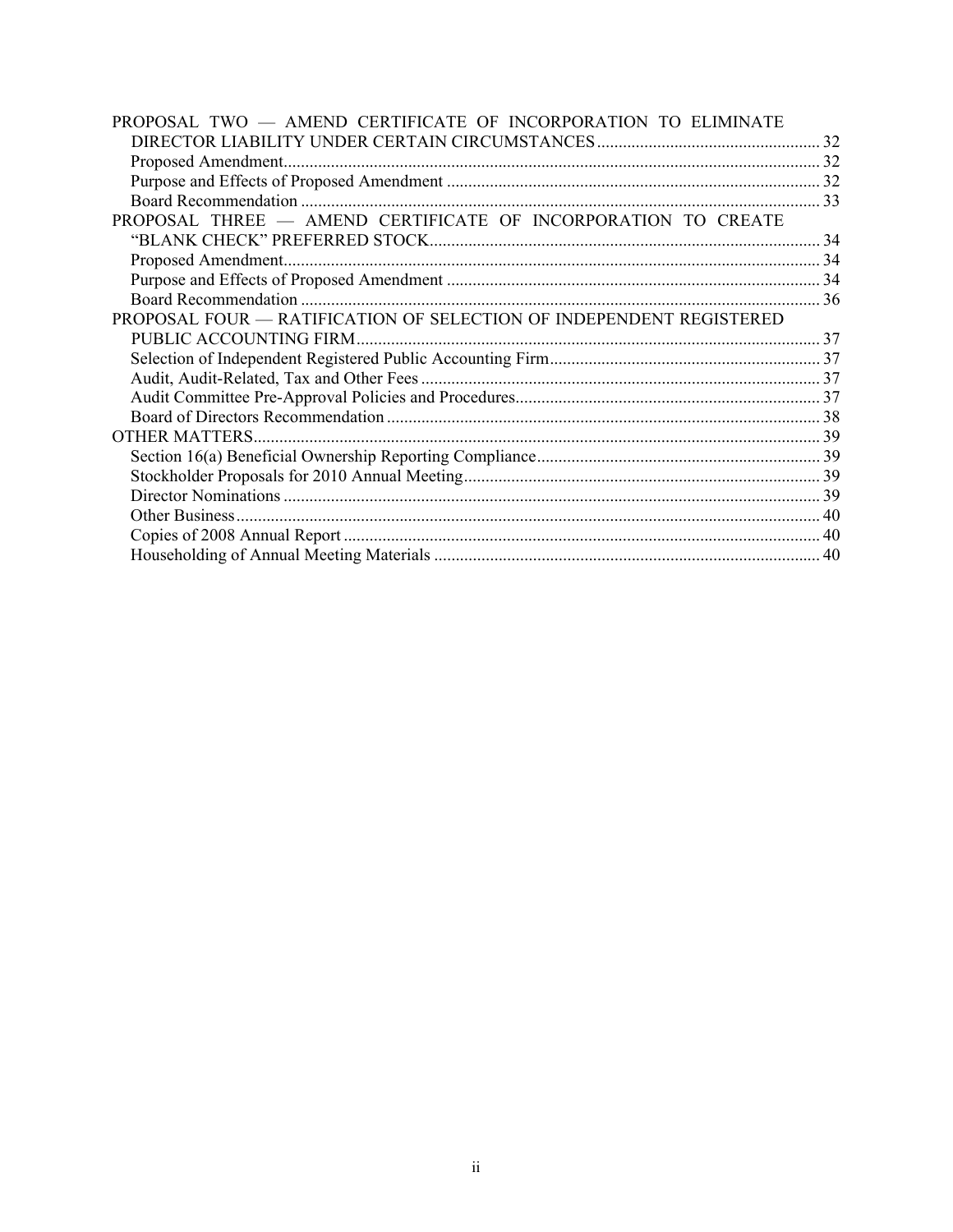#### **NORTHERN TECHNOLOGIES INTERNATIONAL CORPORATION 4201 Woodland Road, Circle Pines, Minnesota 55014**

# **PROXY STATEMENT FOR ANNUAL MEETING OF STOCKHOLDERS**

**January 29, 2009** 

The Board of Directors of Northern Technologies International Corporation is soliciting your proxy for use at the 2009 Annual Meeting of Stockholders on Thursday, January 29, 2009. The Board of Directors expects to make available to our stockholders beginning on or about December 12, 2008 the Notice of Annual Meeting, this proxy statement and a form of proxy on the Internet or has mailed these materials to stockholders of NTIC upon their request.

# **INFORMATION CONCERNING THE ANNUAL MEETING**

**\_\_\_\_\_\_\_\_\_\_\_\_\_\_\_\_** 

## **Date, Time, Place and Purposes of Meeting**

The Annual Meeting of Stockholders of Northern Technologies International Corporation (sometimes referred to as "NTIC," "we," "our" or "us" in this proxy statement) will be held on Thursday, January 29, 2009, at 4:00 p.m., local time, at the principal executive offices of Northern Technologies International Corporation located at 4201 Woodland Road, Circle Pines, Minnesota 55014, for the purposes set forth in the Notice of Annual Meeting.

## **Who Can Vote**

Stockholders of record at the close of business on December 1, 2008 will be entitled to notice of and to vote at the meeting or any adjournment of the meeting. As of that date, there were 3,750,970 shares of our common stock outstanding. Each share of our common stock is entitled to one vote on each matter to be voted on at the Annual Meeting. Stockholders are not entitled to cumulate voting rights.

#### **How You Can Vote**

Your vote is important. If you are a stockholder whose shares are registered in your name, you may vote your shares in person at the meeting or by one of the three following methods:

- **Vote by Internet**, by going to the website address http://www.proxyvote.com and following the instructions for Internet voting shown on the proxy card.
- **Vote by Telephone**, by dialing 1-800-690-6903 and following the instructions for telephone voting shown on the proxy card.
- **Vote by Proxy Card**, by completing, signing, dating and mailing a proxy card in the envelope provided if you requested copies of these proxy materials.

If you vote by Internet or telephone, please do not mail your proxy card.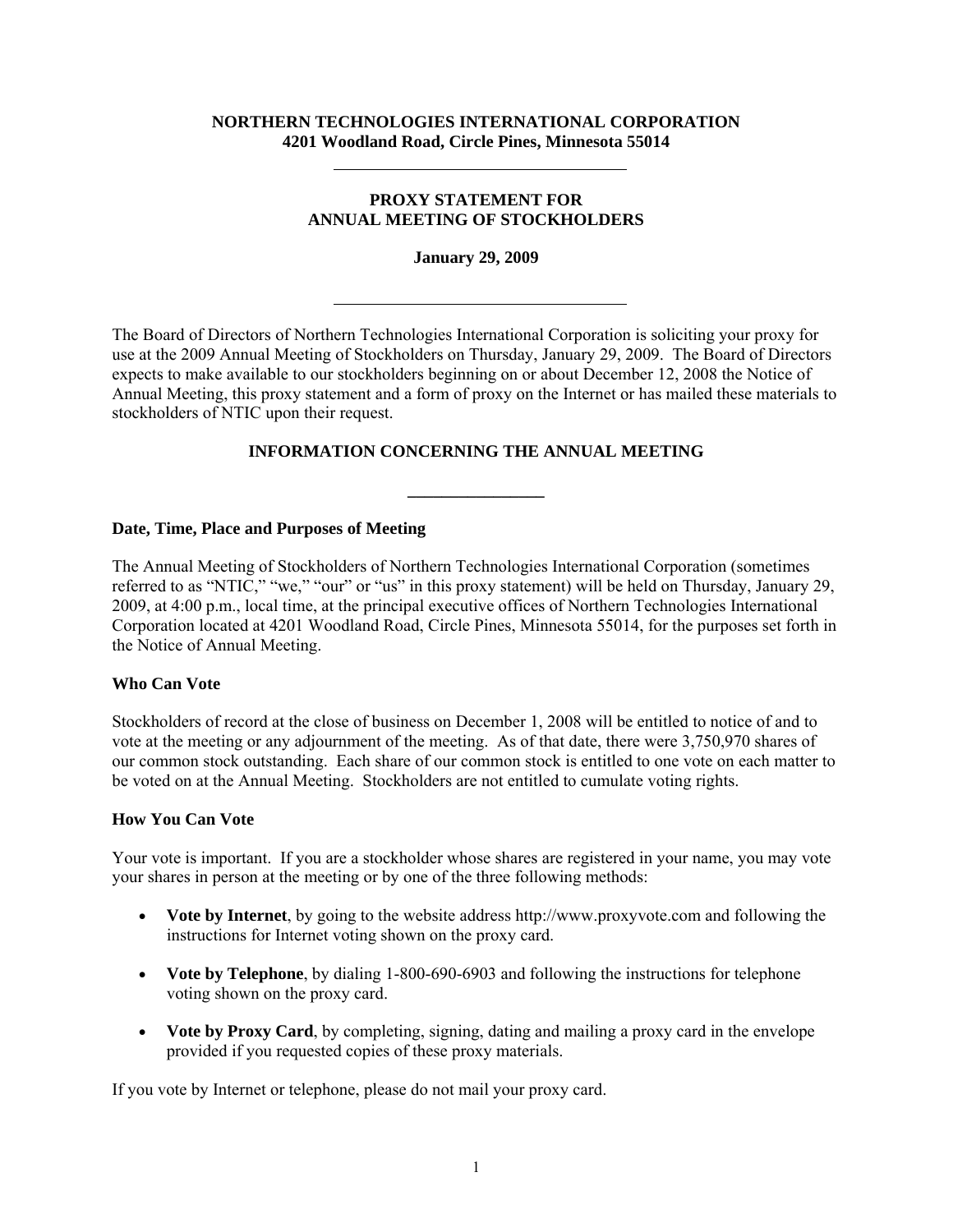If your shares are held in "street name" (through a broker, bank or other nominee), you may receive a separate voting instruction form with this proxy statement or you may need to contact your broker, bank or other nominee to determine whether you will be able to vote electronically using the Internet or telephone.

If you return your signed proxy card or use Internet or telephone voting before the Annual Meeting, the named proxies will vote your shares as you direct. You have three choices on each matter to be voted on.

For the election of directors, you may vote:

- **FOR** the nine nominees for director,
- **WITHHOLD** your vote from the nine nominees for director or
- **WITHHOLD** your vote from one or more of the nine nominees for director.

For each of the other proposals, you may vote:

- **FOR** the proposal,
- **AGAINST** the proposal or
- **ABSTAIN** from voting on the proposal.

If you send in your proxy card or use Internet or telephone voting, but do not specify how you want to vote your shares, the proxies will vote your shares **FOR** all nine of the nominees for director and **FOR** all of the other proposals set forth in the Notice of Annual Meeting.

## **How Does the Board Recommend that You Vote**

## **The Board of Directors unanimously recommends that you vote FOR all nine of the nominees for director and FOR the approval of all of the other proposals set forth in the Notice of Annual Meeting.**

## **How You Can Change Your Vote or Revoke Your Proxy**

If you are a stockholder whose shares are registered in your name, you may revoke your proxy at any time before it is voted by one of the following methods:

- Submitting another proper proxy with a more recent date than that of the proxy first given by following the Internet or telephone voting instructions or completing, signing, dating and returning a proxy card to us.
- Sending written notice of your revocation to our Corporate Secretary.
- Attending the Annual Meeting and voting by ballot.

#### **Quorum Requirement**

The presence at the Annual Meeting, in person or by proxy, of the holders of a majority (1,875,486 shares) of the outstanding shares of our common stock as of the record date will constitute a quorum for the transaction of business at the Annual Meeting. In general, shares of our common stock represented by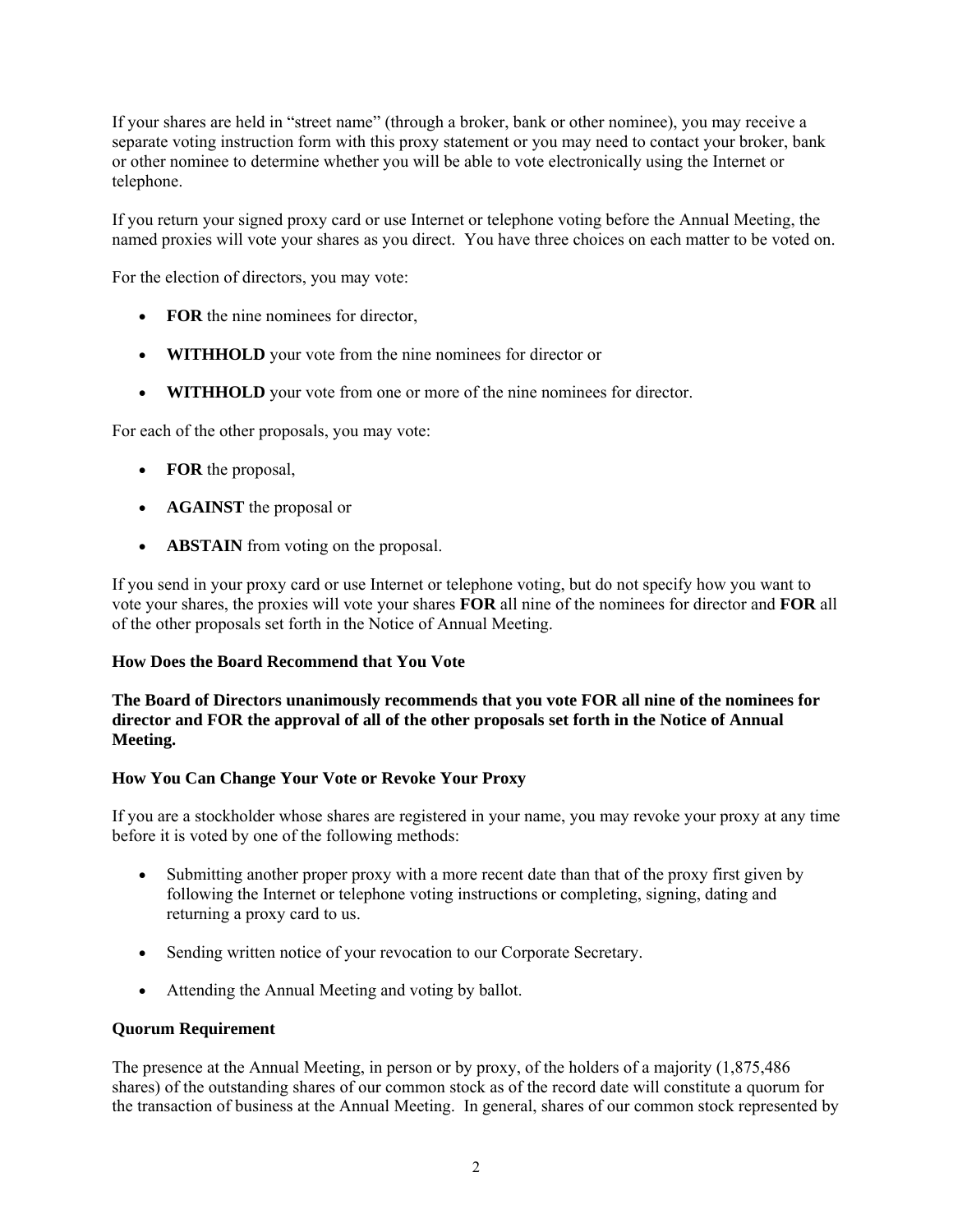proxies marked "For," "Against," "Abstain" or "Withheld" are counted in determining whether a quorum is present. In addition, a "broker non-vote" is considered in determining whether a quorum is present. A "broker non-vote" is a card returned by a broker on behalf of its beneficial owner customer that is not voted on a particular matter because voting instructions have not been received by the broker from the customer, and the broker has no discretionary authority to vote on behalf of such customer on such matter.

# **Vote Required**

Assuming a quorum is represented at the Annual Meeting, either in person or by proxy, the election of the nine nominees for director requires the affirmative vote of a plurality of the shares of common stock present in person or by proxy and entitled to vote. This means that a director nominee with the most votes for a particular slot is elected for that slot. Only votes "For" and "Withheld" affect the outcome. The affirmative vote of the holders of a majority of all the outstanding shares of our common stock is required for the approval of Proposals Two and Three regarding the proposed amendments to our Certificate of Incorporation. The other proposals will be decided by the affirmative vote of the holders of a majority of the shares of common stock present in person or by proxy and entitled to vote at the Annual Meeting.

If your shares are held in "street name" and you do not indicate how you wish to vote, your broker is permitted to exercise its discretion to vote your shares on certain "routine" matters that include the election of directors (Proposal One) and the ratification of the selection of our independent registered public accounting firm (Proposal Four). "Broker non-votes" are generally not counted, but with respect to Proposals Two and Three, a broker non-vote will have the same effect as an "Against" vote. Abstentions and withheld votes will be counted, and will have the effect of an "Against" vote.

## **Proxy Solicitation Costs**

The cost of soliciting proxies, including the preparation, assembly, electronic availability and mailing of proxies and soliciting material, as well as the cost of making available or forwarding this material to the beneficial owners of our common stock will be borne by NTIC. Our directors, officers and regular employees may, without compensation other than their regular compensation, solicit proxies by telephone, e-mail, facsimile, telegraph or personal conversation. We may reimburse brokerage firms and others for expenses in making available or forwarding solicitation materials to the beneficial owners of our common stock.

## **Procedures at the Annual Meeting**

The presiding officer at the Annual Meeting will determine how business at the meeting will be conducted. Only matters brought before the Annual Meeting in accordance with our Bylaws will be considered.

Only a natural person present at the Annual Meeting who is either one of our stockholders, or is acting on behalf of one of our stockholders, may make a motion or second a motion. A person acting on behalf of a stockholder must present a written statement executed by the stockholder or the duly authorized representative of the stockholder on whose behalf the person purports to act.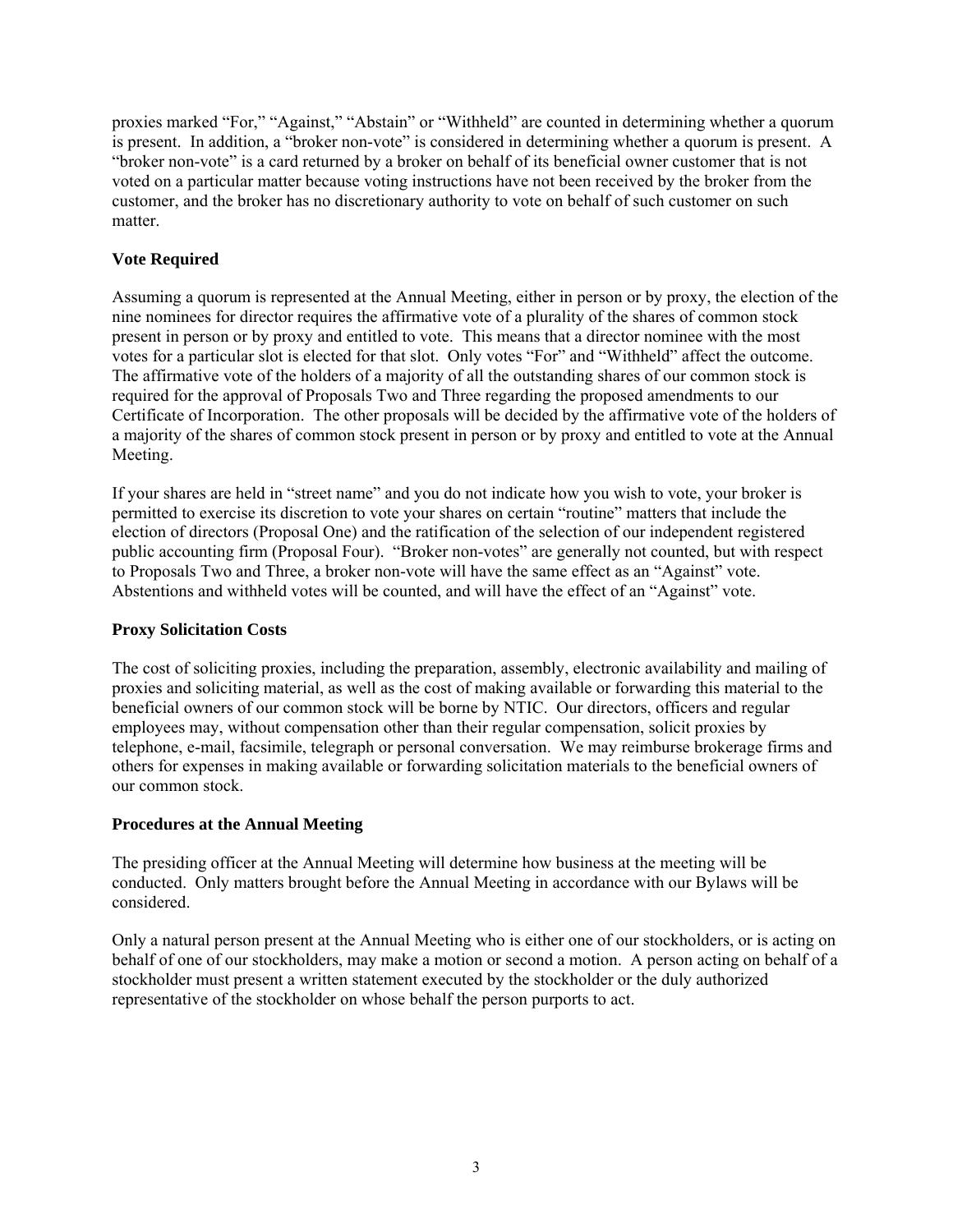#### **Important Notice Regarding the Availability of Proxy Materials for the Stockholder Meeting to be Held on January 29, 2009.**

Our Proxy Statement and Annual Report to Stockholders are available at www.proxyvote.com/ntic.

Pursuant to rules adopted by the Securities and Exchange Commission, we have elected to provide access to our proxy materials over the Internet. Accordingly, we are sending a Notice of Internet Availability of Proxy Materials to our stockholders of record and beneficial owners. All stockholders will have the ability to access the proxy materials on the website referred to in the Notice or request to receive a printed set of the proxy materials. Instructions on how to access the proxy materials over the Internet or to request a printed copy may be found in the Notice. In addition, stockholders may request to receive proxy materials in printed form by mail or electronically by email on an ongoing basis.

The Notice will provide you with instructions regarding how to:

- View our proxy materials for the Annual Meeting on the Internet; and
- Instruct us to send future proxy materials to you electronically by email.

Choosing to receive future proxy materials by email will save us the cost of printing and mailing documents to you and will reduce the impact of our annual meetings on the environment. If you choose to receive future proxy materials by email, you will receive an email next year with instructions containing a link to those materials and a link to the proxy voting site. Your election to receive proxy materials by email will remain in effect until you terminate it.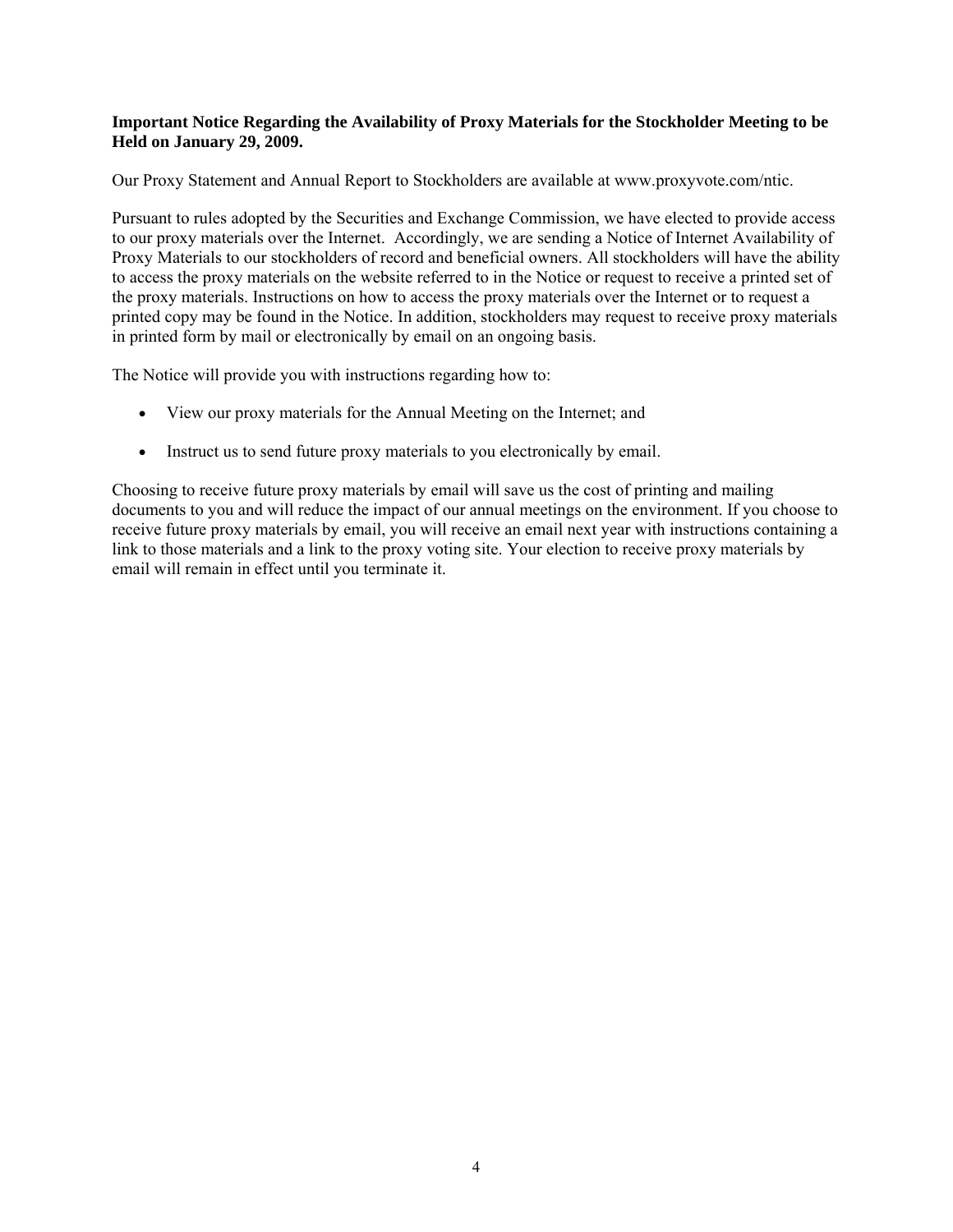## **SECURITY OWNERSHIP OF PRINCIPAL STOCKHOLDERS AND MANAGEMENT**

**\_\_\_\_\_\_\_\_\_\_\_\_\_\_\_\_** 

The following table sets forth information known to us with respect to the beneficial ownership of our common stock as of December 1, 2008 for:

- each person known by us to beneficially own more than five percent of the outstanding shares of our common stock,
- each of our directors,
- each of the executive officers named in the Summary Compensation Table on page 26 under the heading "Executive Compensation" and
- all of our directors and executive officers as a group.

Shares are deemed to be "beneficially owned" by a person if such person, directly or indirectly, has sole or shared power to vote or to direct the voting of such shares or sole or shared power to dispose or direct the disposition of such shares. Except as otherwise indicated, we believe that each of the beneficial owners of our common stock listed below, based on information provided by these owners, has sole dispositive and voting power with respect to its shares, subject to community property laws where applicable. Shares not outstanding but deemed beneficially owned by virtue of the right of a person or member of a group to acquire them within 60 days are treated as outstanding only when determining the amount and percent owned by such person or group.

| <b>Name</b>                               | <b>Shares Subject to Options</b><br><b>Immediately Exercisable or</b><br><b>Exercisable Within 60 Days</b> | <b>Total Number of Shares</b><br>of Common Stock<br><b>Beneficially Owned</b> | Percent of<br><b>Total Voting</b><br><b>Power</b> |  |
|-------------------------------------------|------------------------------------------------------------------------------------------------------------|-------------------------------------------------------------------------------|---------------------------------------------------|--|
| <b>Stockholders Owning 5% or More:</b>    |                                                                                                            |                                                                               |                                                   |  |
| Inter Alia Holding Company <sup>(1)</sup> | $\theta$                                                                                                   | 852,068                                                                       | 22.7%                                             |  |
| <b>Directors and Named Executive</b>      |                                                                                                            |                                                                               |                                                   |  |
| <b>Officers:</b>                          |                                                                                                            |                                                                               |                                                   |  |
|                                           | 6,001                                                                                                      | 8,001                                                                         | $\ast$                                            |  |
|                                           |                                                                                                            |                                                                               | $\ast$                                            |  |
|                                           |                                                                                                            |                                                                               | $\ast$                                            |  |
|                                           | 8,001                                                                                                      | 140,287                                                                       | 3.7%                                              |  |
|                                           | 6,001                                                                                                      | 6,001                                                                         | $\ast$                                            |  |
|                                           | 9,180                                                                                                      | 876,713                                                                       | 23.3%                                             |  |
|                                           | 5,499                                                                                                      | 5,999                                                                         | *                                                 |  |
|                                           | 5,499                                                                                                      | 5,499                                                                         | $\ast$                                            |  |
|                                           | 4,001                                                                                                      | 14,001                                                                        | $\ast$                                            |  |
|                                           | 12,316                                                                                                     | 43,335                                                                        | $1.2\%$                                           |  |
| Directors and executive officers as a     |                                                                                                            |                                                                               |                                                   |  |
|                                           | 56,498                                                                                                     | 1,099,839                                                                     | 28.9%                                             |  |

\* Represents beneficial ownership of less than one percent of our common stock.

- (1) Inter Alia Holding Company is an entity of which G. Patrick Lynch, our President and Chief Executive Officer, is a stockholder. G. Patrick Lynch shares voting and dispositive power over such shares. All of the NTIC shares held by Inter Alia Holding Company have been pledged to various banks as collateral for loans. Inter Alia Holding Company's address is 23205 Mercantile Road, Beachwood, Ohio.
- (2) Includes 852,068 shares held by Inter Alia Holding Company. See note (1) above. Mr. Lynch's address is 4201 Woodland Road, Circle Pines, Minnesota 55014.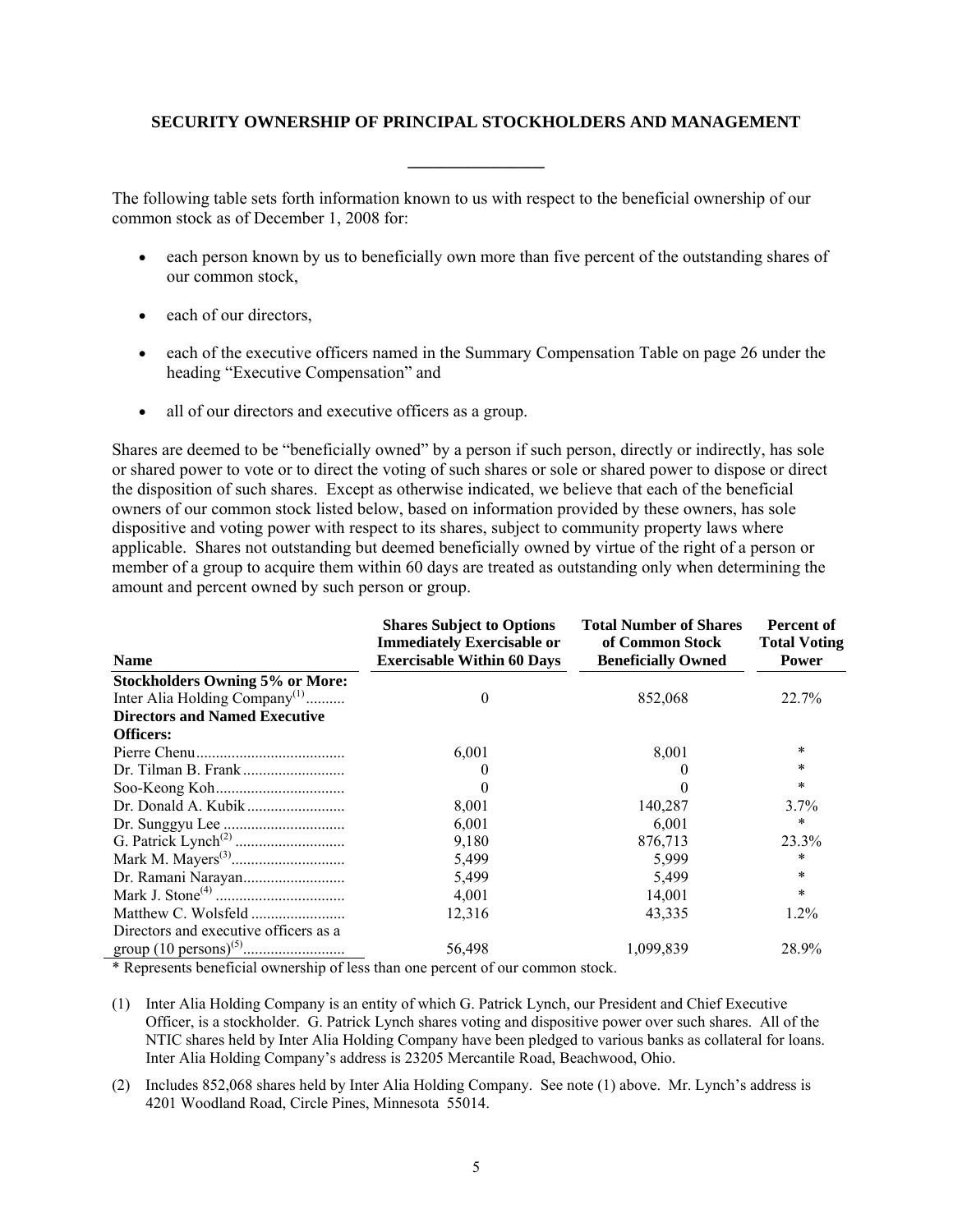- (3) Includes 500 shares held jointly with Mr. Mayers' spouse.
- (4) Includes 10,000 shares held jointly with Mr. Stone's spouse.
- (5) The amount beneficially owned by all current directors and executive officers as a group includes 852,068 shares held of record by Inter Alia Holding Company and shares held jointly with spouses. See notes (1), (3) and (4) above.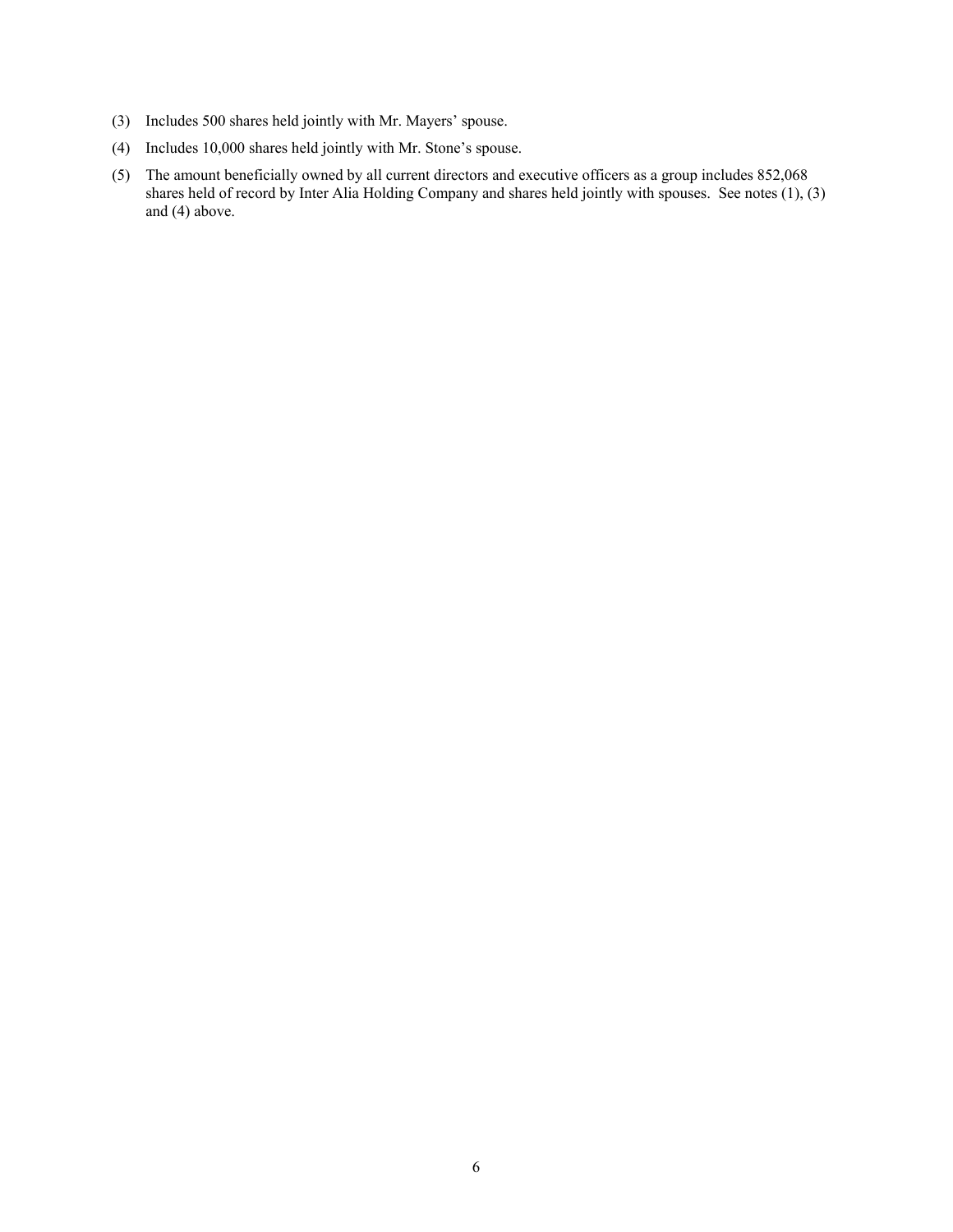# **PROPOSAL ONE – ELECTION OF DIRECTORS**

**\_\_\_\_\_\_\_\_\_\_\_\_\_\_\_\_** 

#### **Number of Directors**

Our Bylaws provide that the Board of Directors will consist of at least one member or such other number as may be determined by the Board of Directors from time to time or by the stockholders at an annual meeting. The Board of Directors has fixed the number of directors at nine.

#### **Nominees for Director**

The Board of Directors has nominated the following nine individuals to serve as our directors until the next annual meeting of stockholders or until their successors are elected and qualified. All of the nominees named below are current members of the Board of Directors. In May 2008, the Board of Directors expanded the size of the Board from seven to nine members and elected Dr. Tilman B. Frank and Mr. Soo-Keong Koh as directors.

- 
- Tilman B. Frank, M.D. Sunggyu Lee, Ph.D. Ramani Narayan, Ph.D.
- Soo-Keong Koh G. Patrick Lynch Mark J. Stone
- Pierre Chenu Donald A. Kubik, Ph.D. Mark M. Mayers
- -
	-

Proxies can only be voted for the number of persons named as nominees in this proxy statement, which is nine.

#### **Board Recommendation**

The Board of Directors recommends a vote **FOR** the election of all of the nominees named above.

If prior to the Annual Meeting, the Board of Directors should learn that any nominee will be unable to serve for any reason, the proxies that otherwise would have been voted for this nominee will be voted for a substitute nominee as selected by the Board. Alternatively, the proxies, at the Board's discretion, may be voted for that fewer number of nominees as results from the inability of any nominee to serve. The Board of Directors has no reason to believe that any of the nominees will be unable to serve.

## **Information About Current Directors and Board Nominees**

The following table sets forth as of December 1, 2008 the name, age and principal occupation of each current director and each individual who has been nominated by the Board of Directors to serve as a director of our company, as well as how long each individual has served as a director of NTIC.

| <b>Name</b>                       | Age | <b>Principal Occupation</b>                        | <b>Director</b><br><b>Since</b> |
|-----------------------------------|-----|----------------------------------------------------|---------------------------------|
| Pierre Chenu <sup>(1)</sup>       | 70  | Chairman of the Board of NTIC                      | 2003                            |
| Tilman B. Frank, M.D. $^{(2)(3)}$ | 42  | Chief Executive Officer of Societät für            | 2008                            |
|                                   |     | Unternehmensplanung $(S \cdot U \cdot P)$ GmbH     |                                 |
| Soo-Keong Koh                     | 57  | Managing Director of EcoSave Pte Ltd.              | 2008                            |
| Donald A. Kubik, Ph.D.            | 68  | Vice Chairman and Chief Technology Officer of NTIC | 1995                            |
| Sunggyu Lee, Ph.D.                | 56  | Professor of Chemical and Biological Engineering,  | 2004                            |
|                                   |     | Missouri University of Science and Technology      |                                 |
| G. Patrick Lynch                  | 41  | President and Chief Executive Officer of NTIC      | 2004                            |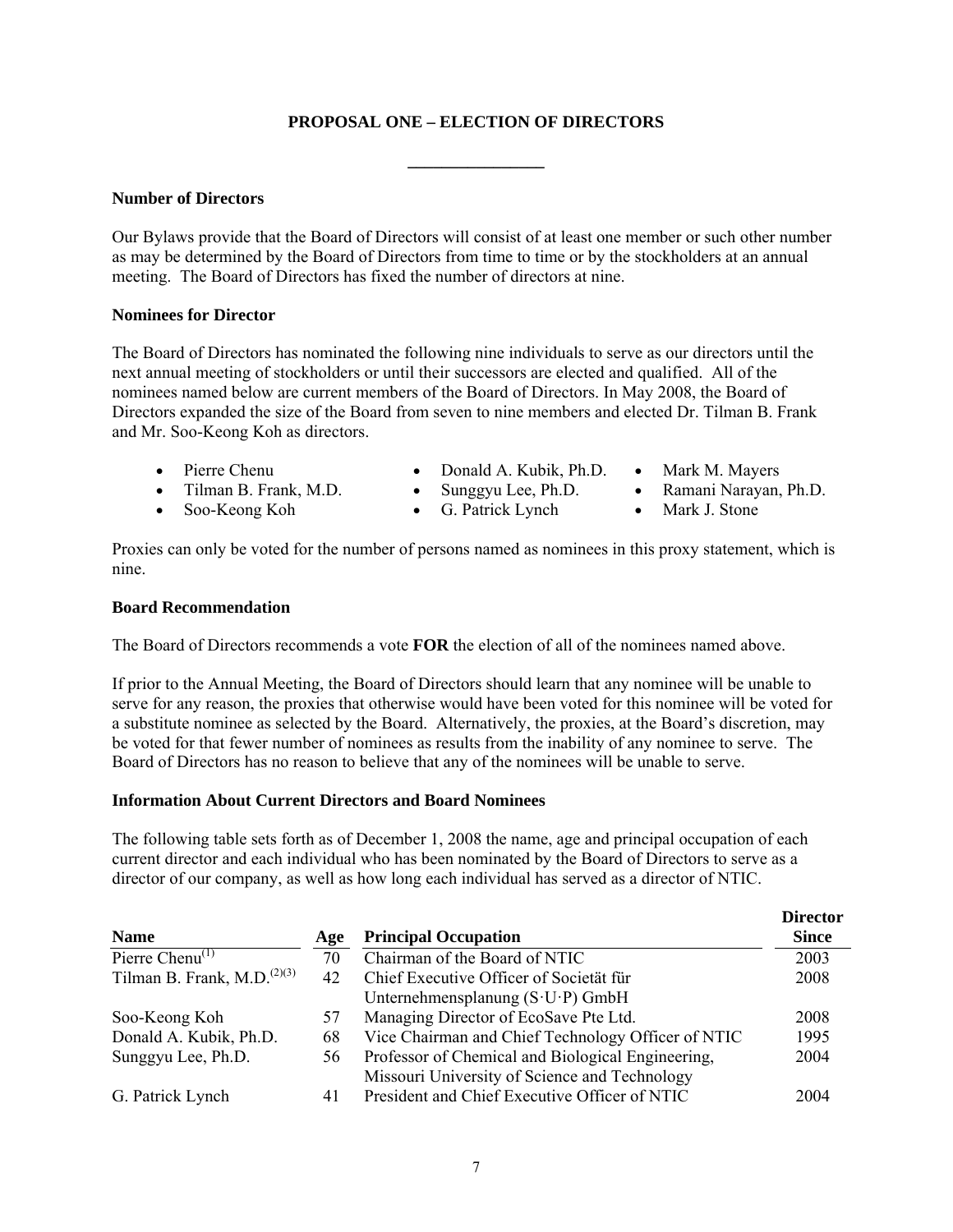| <b>Name</b>                                   | Age | <b>Principal Occupation</b>                                                                                              | <b>Director</b><br><b>Since</b> |
|-----------------------------------------------|-----|--------------------------------------------------------------------------------------------------------------------------|---------------------------------|
| Mark M. Mayers <sup><math>(1)(2)</math></sup> | 76  | Co-Chairman, Harbor Group NY, Inc.                                                                                       | 2004                            |
| Ramani Narayan, Ph.D.                         | 59  | Distinguished Professor in the Department of Chemical<br>Engineering & Materials Science at Michigan State<br>University | 2004                            |
| Mark J. Stone $^{(1)(3)}$                     | 49  | President of Petrus International, Inc.                                                                                  | 2001                            |

(1) Member of the Audit Committee

(2) Member of the Compensation Committee

(3) Member of the Nominating and Corporate Governance Committee

There are no family relationships among any of our directors.

#### **Additional Information About Current Directors and Board Nominees**

*Pierre Chenu* has been a director of NTIC since 2003 and Chairman of the Board since July 2005. Mr. Chenu is currently retired. Prior to his retirement, Mr. Chenu served as Vice President, Worldwide Operations, Flat Glass Activities within the Asahi-Glaverbel Glass Group, a position he had served for five years. Prior to that, Mr. Chenu was a member of the Executive Committee of Glaverbel S.A., with various operating responsibilities in France, Spain, Italy, Russia, Germany, China and the United States. Before joining Glaverbel, Mr. Chenu worked for U.S. Steel in steel production in Pittsburgh, Pennsylvania and for Corning Inc. where he held various staff, line and executive positions in the United States, France and the United Kingdom. Mr. Chenu holds a Master's Degree in Engineering, with a specialty in metallurgy, from the University of Liege (Belgium) and a M.B.A. from Harvard University. Mr. Chenu is a citizen of Belgium.

*Tilman B. Frank, M.D.* has been a director of NTIC since May 2008. Dr. Frank is Chief Executive Officer of Societät für Unternehmensplanung (S·U·P) GmbH, a personnel consulting company, where he has served in such position since July 2007. From June 2001 to July 2007, Dr. Frank served as Managing Director of S·U·P. Prior to joining S·U·P, Dr. Frank served as Senior Vice President of Marketing and Sales of vamedis\* AG, a German-based e-procurement solutions provider, from October 2001 to May 2001. Dr. Frank holds a Medical Doctor degree from the University of Frankfurt.

*Soo-Keong Koh* has been a director of NTIC since May 2008. Mr. Koh is the Managing Director of Ecosave Pte Ltd., a company whose business is focused on environmental biotech and energy conservation technologies, a position he has held since April 2007. From January 1986 to April 2007, Mr. Koh served as Chief Executive Officer and President of Toll Asia Pte Ltd formerly SembCorp Logistics Ltd (SembLog), a Singapore public listed company, which was acquired by Toll in May 2006. Mr. Koh has over 20 years of experience in the logistics industry. Mr. Koh holds a Bachelor of Engineering, a Master of Business Administration and a Postgraduate Diploma in Business Law from the University of Singapore (now known as the National University of Singapore).

*Donald A. Kubik, Ph.D.* has been employed by NTIC since 1978, was appointed Vice Chairman of the Board in September 1999 and Chief Technology Officer in May 2000. Dr. Kubik served as Vice President of NTIC from 1979 to September 1999 and as Co-Chief Executive Officer of NTIC from September 1999 to May 2000. Dr. Kubik is responsible for developing the patent that led to NTIC's introduction of protective plastic film and paper products incorporating volatile corrosion inhibitors. Prior to joining NTIC, Dr. Kubik held a research and development position with Minnesota Mining  $\&$ Manufacturing (3M).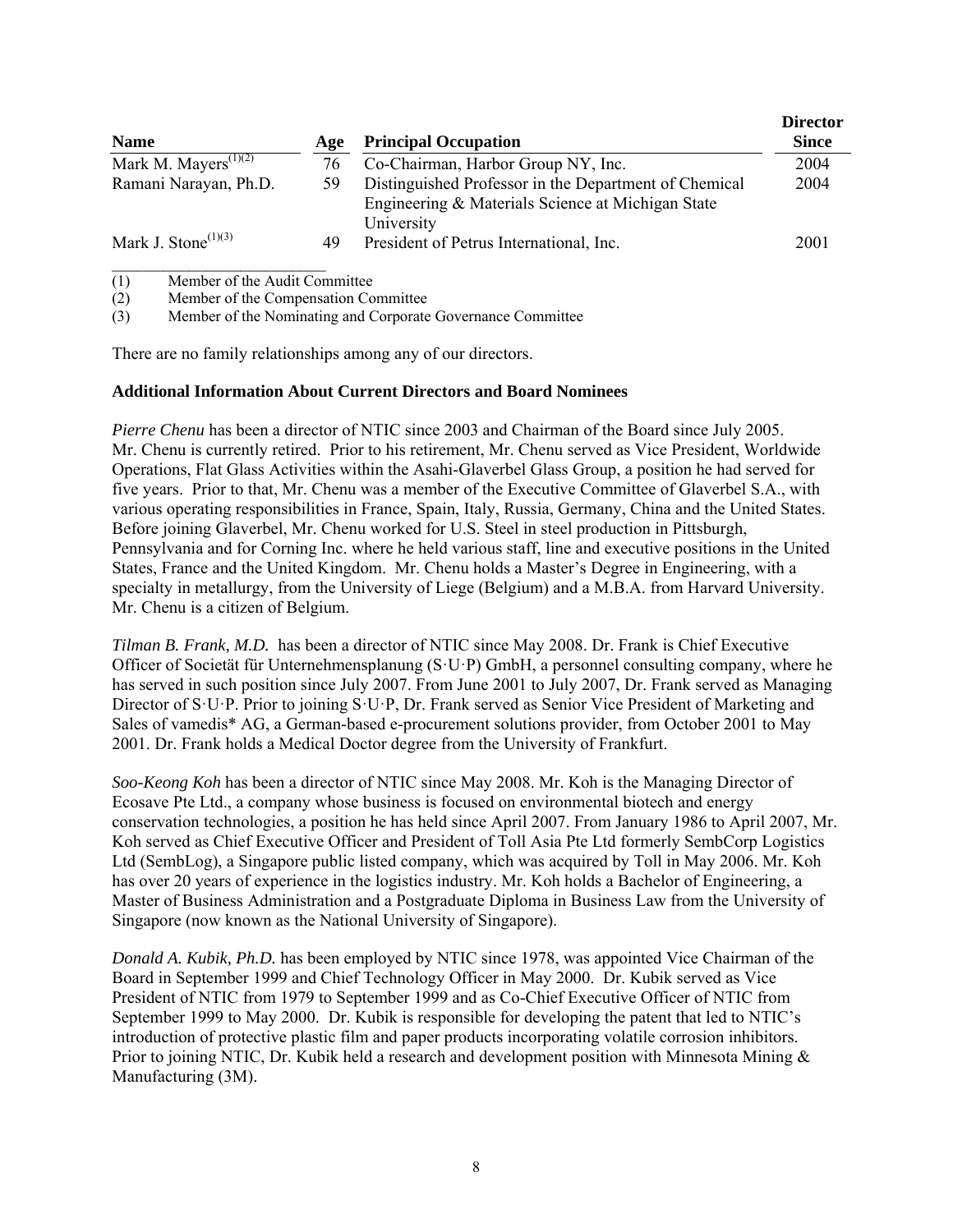*Sunggyu Lee, Ph.D.* was elected a director of NTIC in January 2004. Dr. Lee is Professor of Chemical and Biological Engineering, Missouri University of Science and Technology, Rolla, Missouri. Previously, he held positions of Robert Iredell Professor and Head of Chemical Engineering Department at the University of Akron, Akron, Ohio for 1988-1996 and C.W. LaPierre Professor and Chairman of Chemical Engineering at University of Missouri-Columbia for 1997-2005. He has authored six books and over 400 archival publications and received 22 U.S. patents in a variety of chemical and polymer processes and products. He is currently serving as Editor of Encyclopedia of Chemical Processing, Taylor & Francis, New York, NY and also as Book Series Editor of Green Chemistry and Chemical Engineering, CRC Press, Boca Raton, FL. Throughout his career, he has served as consultant and technical advisor to a number of national and international companies. He received his Ph.D. from Case Western Reserve University, Cleveland, Ohio in 1980.

*G. Patrick Lynch*, an employee of NTIC since 1995, has been President since July 2005 and Chief Executive Officer since January 2006 and was appointed a director of NTIC in February 2004. Mr. Lynch served as President of North American Operations of NTIC from May 2004 to July 2005. Prior to May 2004, Mr. Lynch held various positions with NTIC, including Vice President of Strategic Planning, Corporate Secretary and Project Manager. Mr. Lynch is also an officer and director of Inter Alia Holding Company, a financial and management consulting firm that is a significant stockholder of NTIC. Prior to joining NTIC, Mr. Lynch held positions in sales management for Fuji Electric Co., Ltd. in Tokyo, Japan, and programming project management for BMW AG in Munich, Germany. Mr. Lynch received an M.B.A. degree from the University of Michigan Business School in Ann Arbor, Michigan.

*Mark M. Mayers* has been a director of NTIC since November 2004. Mr. Mayers has been a co-chairman of the Harbor Group NY, Inc. since 1996. Harbor is a small boutique investment firm which primarily creates financial products which it markets or licenses to principally insurance companies to market. His primary expertise is with energy related matters, technology and finance. Prior to 1996, Mr. Mayers served as the Chief Executive Officer of Columbia Energy Storage Company, Inc. for seven years. In addition from 1970 to 1986, Mr. Mayers served in various capacities as a technical, energy, and financial advisor to the Reynolds Metals Company. Mr. Mayers holds a B.A. from the University of Maryland.

*Ramani Narayan, Ph.D.* has been a director of NTIC since November 2004. He is a Distinguished Professor at Michigan State University in the Department of Chemical Engineering & Materials Science, where he has 105 refereed publications in leading journals to his credit, 18 patents, edited three books and one expert dossier in the area of bio-based polymeric materials. His research encompasses design  $\&$ engineering of sustainable, biobased products, biodegradable plastics and polymers, biofiber reinforced composites, reactive extrusion polymerization and processing, studies in plastic end-of-life options like biodegradation and composting. He conducts carbon footprint calculations for plastics and products. He also performs LCA (Life Cycle Assessment) for reporting a product's environmental footprint. He serves as Scientific Chair and board member of the Biodegradable Products Institute (BPI), North America. He serves on the Technical Advisory Board of Tate & Lyle. He served on the Board of Directors of ASTM International, an international standards setting organization and currently chairs the committee on Environmentally Degradable Plastics and Biobased Products (D20.96) and the Plastics Terminology Committee D20.92. He is also the technical expert for the USA on ISO (International Standards Organization) TC 61 on Plastics – specifically for Terminology, and Biodegradable Plastics. He has won numerous awards, including the Named MSU University Distinguished Professor in 2007; the Governors University Award for commercialization excellence; Michigan State University Distinguished Faculty Award, 2006, 2005 Withrow Distinguished Scholar award, Fulbright Distinguished Lectureship Chair in Science & Technology Management & Commercialization (University of Lisbon; Portugal); First recipient of the William N. Findley Award, The James Hammer Memorial Lifetime Achievement Award, and Research and Commercialization Award sponsored by ICI Americas, Inc. & the National Corn Growers Association.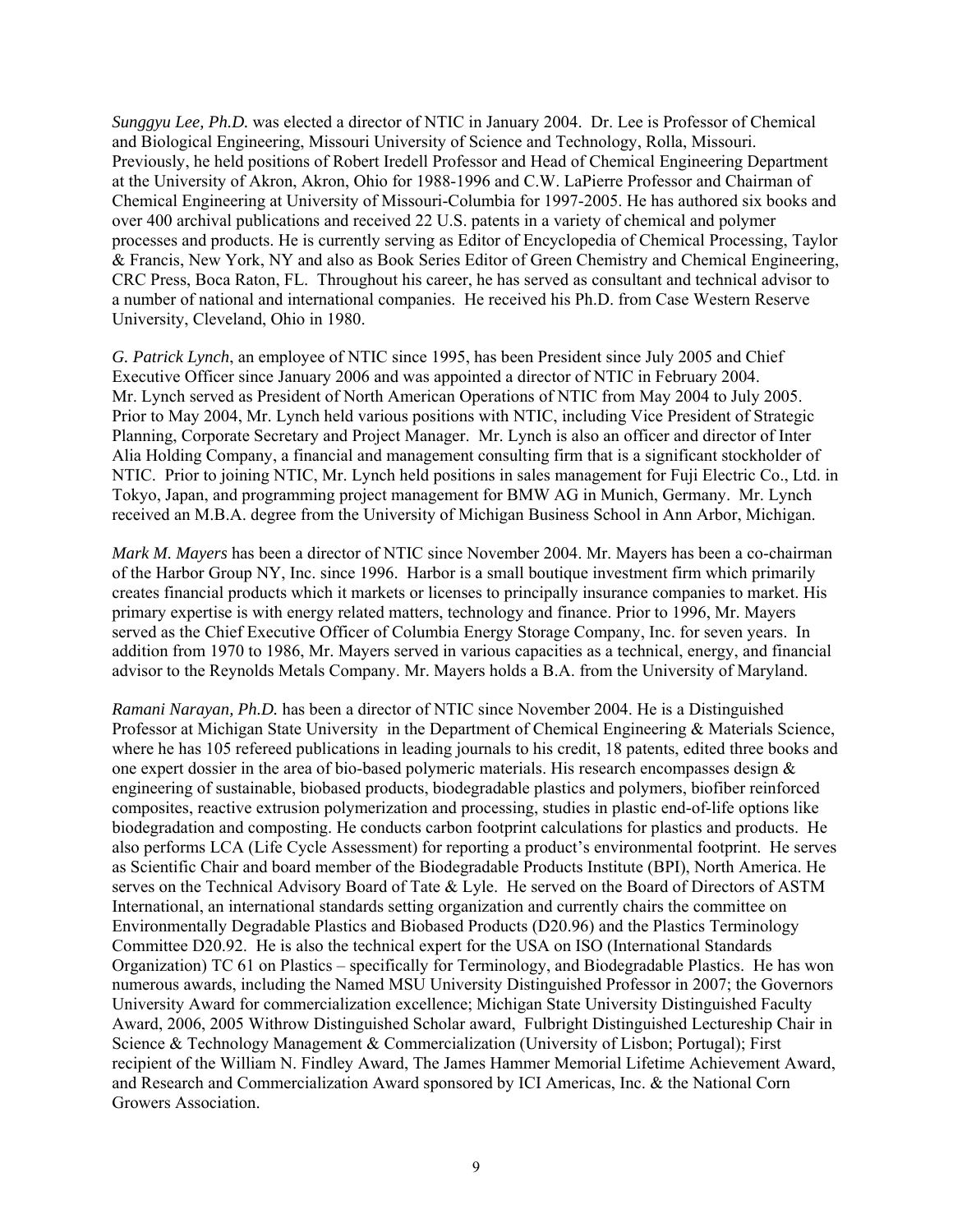*Mark J. Stone* has been a director of NTIC since 2001. Mr. Stone has been President of Petrus International, Inc., an international consulting firm, since 1992. Mr. Stone has advised a variety of Japanese and other multi-national corporations in areas including project finance and international investment strategy. Mr. Stone was a director of Aqua Design, Inc., an international water desalination company, from 1988 to 1996. Mr. Stone was Director, Marketing & Business Development of Toray Marketing & Sales (America) Inc. from 1986 to 1992. From 1980 to 1986, Mr. Stone was employed by Mitsui & Co. (U.S.A.), Inc. where he founded and was Treasurer of Hydro Management Resources, a Mitsui subsidiary, which finances, owns and operates water treatment projects. Mr. Stone holds an A.B. from Harvard University.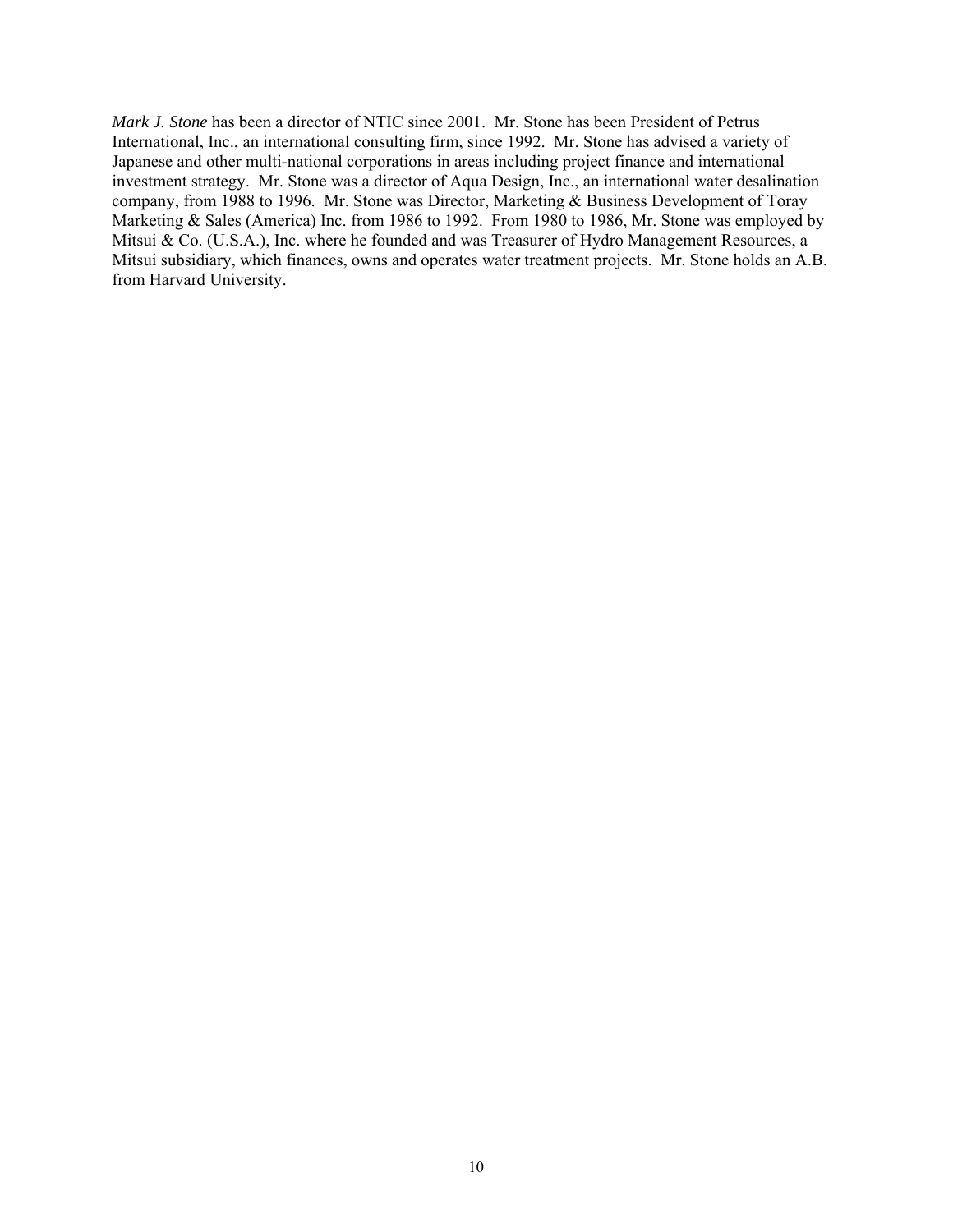## **CORPORATE GOVERNANCE**

**\_\_\_\_\_\_\_\_\_\_\_\_\_\_\_\_** 

#### **Director Independence**

The Board of Directors has affirmatively determined that five of NTIC's current nine directors are "independent directors" under the Marketplace Rules of the NASDAQ Stock Market: Pierre Chenu, Mark M. Mayers, Mark J. Stone, Dr. Tilman B. Frank and Soo-Keong Koh.

In making these affirmative determinations that such individuals are "independent directors," the Board of Directors reviewed and discussed information provided by the directors and by NTIC with regard to each director's business and personal activities as they may relate to NTIC and NTIC's management.

#### **Board Meetings and Attendance**

The Board of Directors met four times during the fiscal year ended August 31, 2008. Each of the directors attended at least 75 percent of the aggregate of the total number of meetings of the Board and the total number of meetings held by all Board committees on which he served.

## **Board Committees**

The Board of Directors has a standing Audit Committee, Compensation Committee and Nominating and Corporate Governance Committee, each of which has the composition and responsibilities described below. The Board of Directors may from time to time establish other committees to facilitate the management of our company and may change the composition and responsibilities of our existing committees. Each of the Audit Committee, Compensation Committee and Nominating and Corporate Governance Committee operates under a written charter adopted by the Board of Directors, which can be found on the "Investor Relations-Corporate Governance" section of our corporate website www.ntic.com. A printed copy of each charter is also available to any stockholder upon request to our Corporate Secretary at Northern Technologies International Corporation, 4201 Woodland Road, Circle Pines, Minnesota 55014 or by telephone at (763) 225-6637.

The following table summarizes the current membership of each of our three Board committees. Each of the members of the Audit Committee, Compensation Committee and Nominating and Corporate Governance Committee is an "independent director" under the Marketplace Rules of the NASDAQ Stock Market.

| <b>Director</b>        | Audit | Compensation | Nominating and<br><b>Corporate Governance</b> |
|------------------------|-------|--------------|-----------------------------------------------|
| Pierre Chenu           |       |              |                                               |
| Tilman B. Frank, Ph.D. |       | Chair        | N                                             |
| Soo-Keong Koh          |       |              |                                               |
| Donald A. Kubik, Ph.D. |       |              |                                               |
| Sunggyu Lee, Ph.D.     |       |              |                                               |
| G. Patrick Lynch       |       |              |                                               |
| Mark M. Mayers         |       |              |                                               |
| Ramani Narayan, Ph.D.  |       |              |                                               |
| Mark J. Stone          | Chair |              | Chair                                         |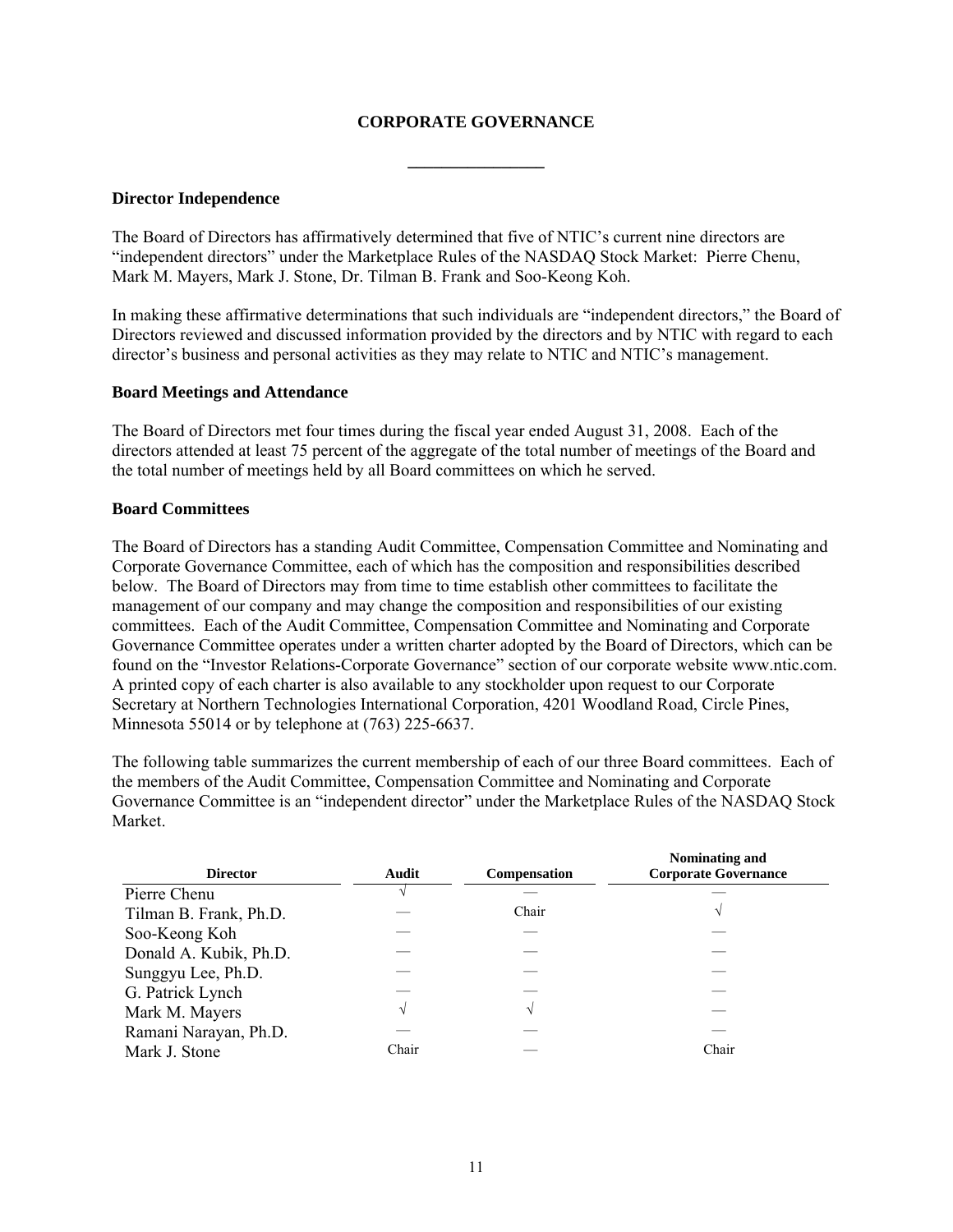## **Audit Committee**

*Responsibilities*. The Audit Committee provides assistance to the Board of Directors in fulfilling its responsibilities for oversight, for quality and integrity of the accounting, auditing, reporting practices, systems of internal accounting and financial controls, the annual independent audit of our financial statements, and the legal compliance and ethics programs of NTIC as established by management. The Audit Committee's primary responsibilities include:

- Overseeing NTIC's financial reporting process, internal control over financial reporting and disclosure controls and procedures on behalf of the Board of Directors;
- Having sole authority to appoint, retain and oversee the work of NTIC's independent registered public accounting firm and establish the compensation to be paid to the firm;
- Reviewing and pre-approving all audit services and permissible non-audit services to be provided to NTIC by our independent registered public accounting firm;
- Establishing procedures for the receipt, retention and treatment of complaints regarding accounting, internal accounting controls or auditing matters and for the confidential, anonymous submission by NTIC's employees of concerns regarding questionable accounting or auditing matters; and
- Overseeing the establishment and administration (including the grant of any waiver from) a written code of ethics applicable to NTIC's principal executive officer, principal financial officer, principal accounting officer or controller, or persons performing similar functions.

*Composition*. The current members of the Audit Committee are Messrs. Chenu, Mayers and Stone. Mr. Stone is the current chair of the Audit Committee.

Each current member of the Audit Committee qualifies as "independent" for purposes of membership on audit committees pursuant to the Marketplace Rules of the NASDAQ Stock Market and the rules and regulations of the SEC and is "financially literate" as required by the Marketplace Rules of the NASDAQ Stock Market. In addition, the Board of Directors has determined that Mr. Stone qualifies as an "audit committee financial expert" as defined by the rules and regulations of the SEC and meets the qualifications of "financial sophistication" under the Marketplace Rules of the NASDAQ Stock Market as a result of his extensive financial background and various financial positions he has held throughout his career. Stockholders should understand that these designations related to our Audit Committee members' experience and understanding with respect to certain accounting and auditing matters do not impose upon any of them any duties, obligations or liabilities that are greater than those generally imposed on a member of the Audit Committee or of the Board of Directors.

*Meetings and Other Information*. The Audit Committee met five times during fiscal 2008, one time outside the presence of management and one time face to face with Virchow Krause & Company LLP, NTIC's independent registered public accounting firm. Additional information regarding NTIC's Audit Committee and its independent registered public accounting firm is disclosed under the "—Audit Committee Report" and "Proposal Four—Ratification of Selection of Independent Registered Public Accounting Firm" sections of this proxy statement.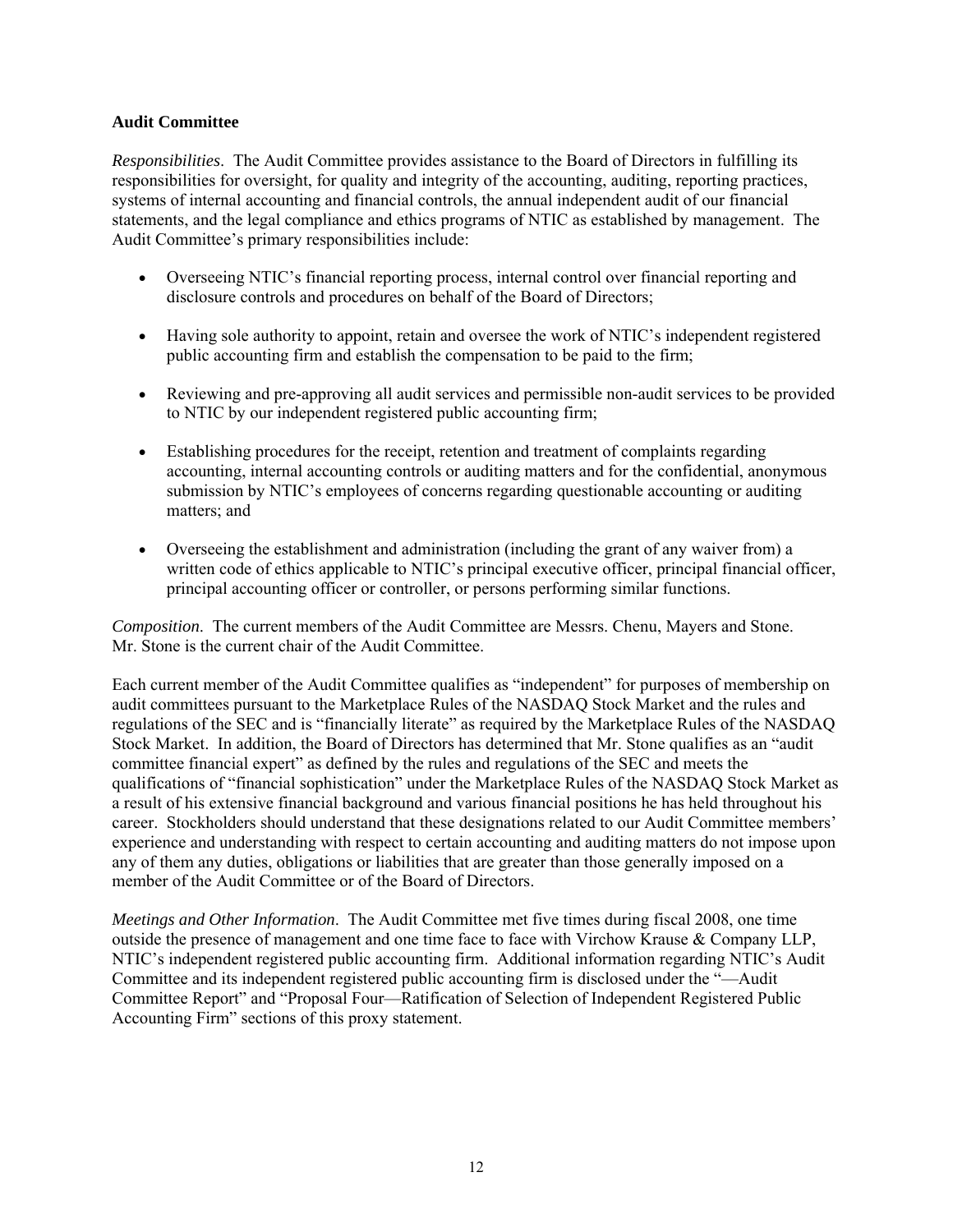#### **Audit Committee Report**

This report is furnished by the Audit Committee of the Board of Directors with respect to NTIC's financial statements for the fiscal year ended August 31, 2008.

One of the purposes of the Audit Committee is to oversee NTIC's accounting and financial reporting processes and the audit of NTIC's annual financial statements. NTIC's management is responsible for the preparation and presentation of complete and accurate financial statements. NTIC's independent registered public accounting firm, Virchow Krause & Company LLP, is responsible for performing an independent audit of NTIC's financial statements in accordance with the standards of the Public Company Accounting Oversight Board (United States) and for issuing a report on their audit.

In performing its oversight role, the Audit Committee has reviewed and discussed NTIC's audited financial statements for the fiscal year ended August 31, 2008 with NTIC's management. Management represented to the Audit Committee that NTIC's consolidated financial statements were prepared in accordance with generally accepted accounting principles. The Audit Committee has discussed with Virchow Krause & Company LLP, NTIC's independent registered public accounting firm, the matters required to be discussed by Statement on Auditing Standards No. 61, as amended and as adopted by the Public Company Accounting Oversight Board. The Audit Committee has received the written disclosures and the letter from Virchow Krause & Company LLP required by applicable requirements of the Public Company Accounting Oversight Board regarding the Virchow Krause & Company LLP's communications with the Audit Committee concerning independence. The Audit Committee has discussed with Virchow Krause & Company LLP its independence and concluded that the independent registered public accounting firm is independent from NTIC and NTIC's management.

Based on the review and discussions of the Audit Committee described above, in reliance on the unqualified opinion of Virchow Krause & Company LLP regarding NTIC's audited financial statements, and subject to the limitations on the role and responsibilities of the Audit Committee discussed above and in the Audit Committee's charter, the Audit Committee recommended to the Board of Directors that NTIC's audited financial statements for the fiscal year ended August 31, 2008 be included in its Annual Report on Form 10-K for the fiscal year ended August 31, 2008 for filing with the Securities and Exchange Commission.

This report is dated as of November 20, 2008.

*Audit Committee* Mark J. Stone, Chair Pierre Chenu Mark M. Mayers

## **Compensation Committee**

*Responsibilities*. The Compensation Committee provides assistance to the Board of Directors in fulfilling its oversight responsibility relating to compensation of our chief executive officer and other executive officers and administers our equity compensation plans. In so doing, the Compensation Committee, among other things:

• recommends to the Board of Directors for its determination, the annual salaries, incentive compensation, long-term compensation and any and all other compensation applicable to the our executive officers;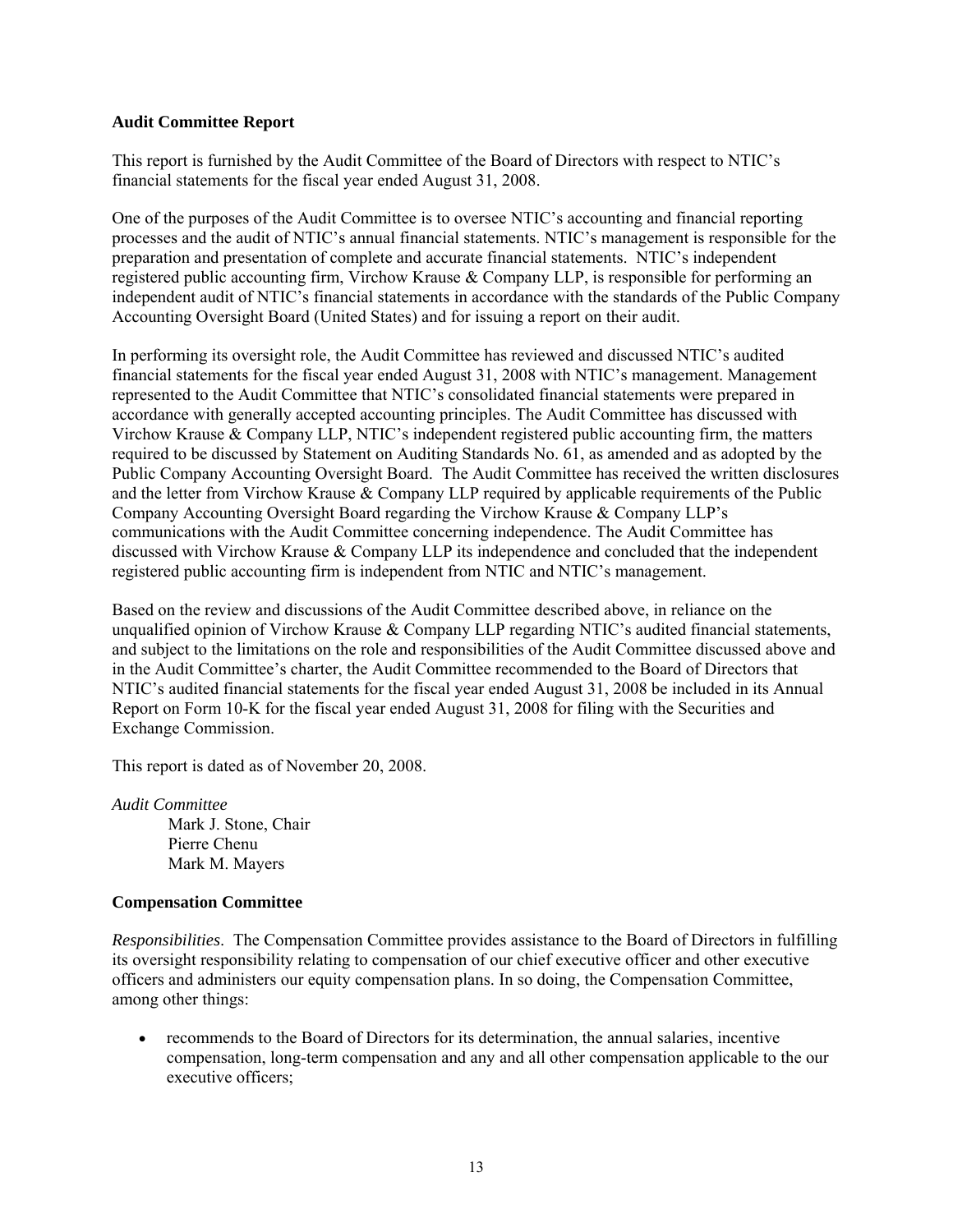- establishes, and from time to time reviews and revises, corporate goals and objectives with respect to compensation for our executive officers and establishes and leads a process for the full Board of Directors to evaluate the performance of our executive officers in light of those goals and objectives;
- administers our equity compensation plans and recommends to the Board of Directors for its determination grants of options or other equity-based awards for executive officers, employees and independent consultants under our equity compensation plans;
- reviews the Company's policies with respect to employee benefit plans; and
- establishes and from time to time reviews and revises processes and procedures for the consideration and determination of executive compensation.

*Composition*. The current members of the Compensation Committee are Dr. Frank and Mr. Mayers. Dr. Frank is the current chair of the Compensation Committee. The Board of Directors has determined that each of Dr. Frank and Mr. Mayers is considered an "independent director" under the Marketplace Rules of the NASDAQ Stock Market and a "non-employee director" within the meaning of Rule 16b-3 under the Securities Exchange Act of 1934, as amended.

*Processes and Procedures for Consideration and Determination of Executive Compensation*. As described in more detail above under the heading "—Responsibilities," the Board of Directors has delegated to the Compensation Committee the responsibility, among other things, to recommend to the Board of Directors any and all compensation payable to our executive officers, including annual salaries, incentive compensation and long-term incentive compensation, and to administer our equity and incentive compensation plans applicable to our executive officers. Decisions regarding executive compensation made by the Compensation Committee are not considered final and are subject to final review and approval by the entire Board of Directors. Under the terms of its formal written charter, the Compensation Committee has the power and authority, to the extent permitted by our Bylaws and applicable law, to delegate all or a portion of its duties and responsibilities to a subcommittee of the Compensation Committee.

Our President and Chief Executive Officer assists the Compensation Committee in gathering compensation related data regarding our executive officers and making recommendations to the Compensation Committee regarding the form and amount of compensation to be paid to each executive officer. In making final recommendations to the Board of Directors regarding compensation to be paid to our executive officers, the Compensation Committee considers the recommendations of our President and Chief Executive Officer, but also considers other factors, such as its own views as to the form and amount of compensation to be paid, the achievement by the company of pre-established performance objectives the general performance of the company and the individual officers, the performance of the company's stock price and other factors that may be relevant.

Final deliberations and decisions by the Compensation Committee regarding its recommendations to the Board of Directors of the form and amount of compensation to be paid to our executive officers, including our President and Chief Executive Officer, are made by the Compensation Committee, without the presence of the President and Chief Executive Officer or any other executive officer of our company. In making final decisions regarding compensation to be paid to our executive officers, the Board of Directors gives considerable weight to the recommendations of the Compensation Committee.

For a portion of fiscal 2008 after the decision of Dr. Rosenbaum not to stand for re-election as a director of NTIC at our 2008 annual meeting of stockholders in January 2008 and continuing until May 2008 and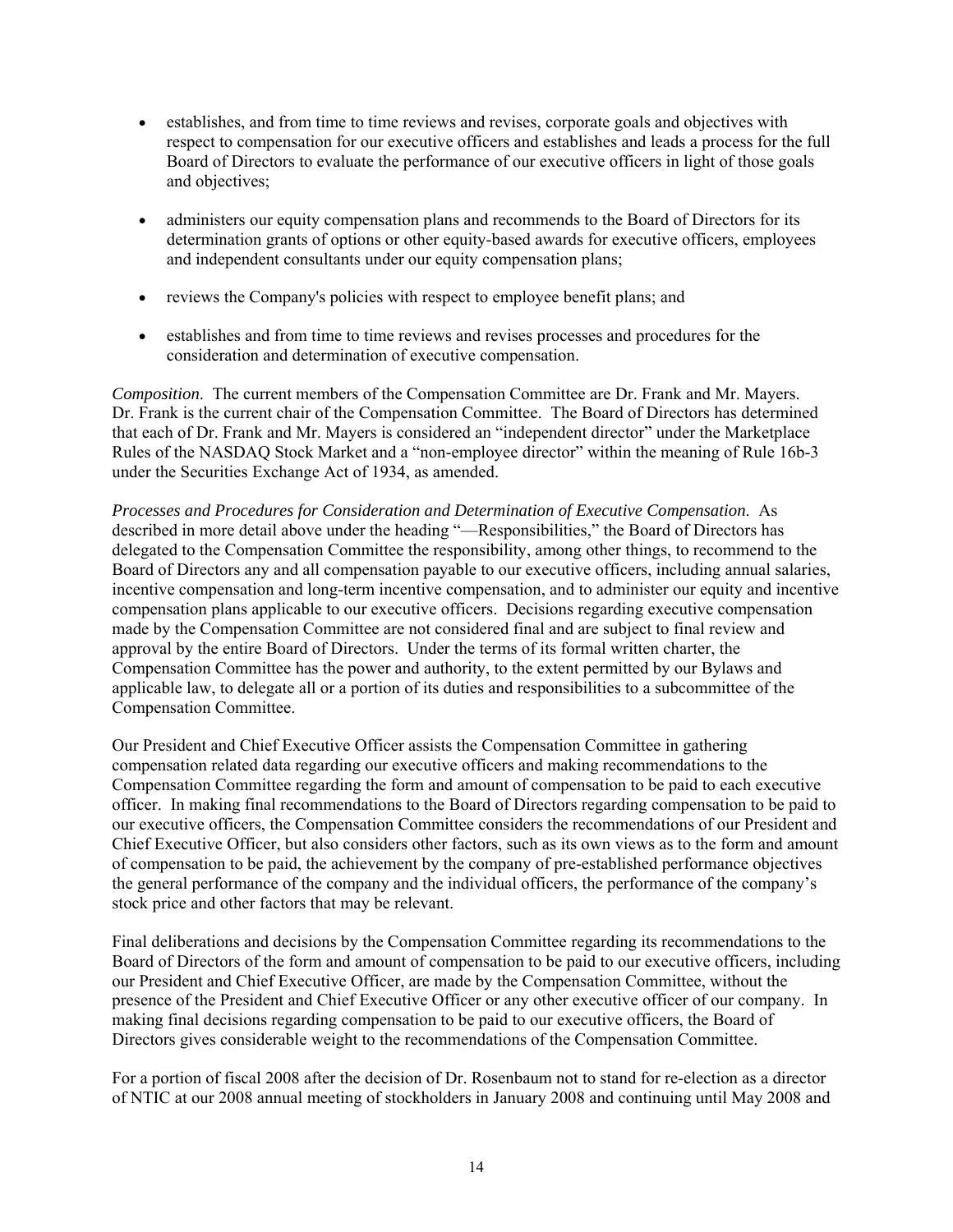the election of Dr. Frank to the Board of Directors and his appointment as a member of the Compensation Committee, all of our directors who are considered "independent directors" of our company made recommendations to the Board of Directors regarding executive compensation decisions.

*Meetings*. The Compensation Committee met three times during fiscal 2008.

# **Nominating and Corporate Governance Committee**

*Responsibilities*. The primary responsibilities of the Nominating and Corporate Governance Committee include:

- identifying individuals qualified to become members of the Board of Directors;
- recommending director nominees for each annual meeting of our stockholders and director nominees to fill any vacancies that may occur between meetings of stockholders;
- being aware of best practices in corporate governance matters;
- developing and overseeing an annual Board of Directors and Board committee evaluation process; and
- establishing and leading a process for determination of the compensation applicable to the nonemployee directors on the Board.

*Composition*. The current members of the Nominating and Corporate Governance Committee are Dr. Frank and Mr. Stone. Mr. Stone is the current chair of the Nominating and Corporate Governance Committee. The Board of Directors has determined that each of Dr. Frank and Mr. Stone is considered an "independent director" under the Marketplace Rules of the NASDAQ Stock Market.

*Director Nominations Process*. In selecting nominees for the Board of Directors, the Nominating and Corporate Governance Committee first determines whether the incumbent directors are qualified to serve, and wish to continue to serve, on the Board. The Nominating and Corporate Governance Committee believes that NTIC and its stockholders benefit from the continued service of qualified incumbent directors because those directors have familiarity with and insight into NTIC's affairs that they have accumulated during their tenure with the company. Appropriate continuity of Board membership also contributes to the Board's ability to work as a collective body. Accordingly, it is the practice of the Nominating and Corporate Governance Committee, in general, to re-nominate an incumbent director if the director wishes to continue his or her service with the Board, the director continues to satisfy any criteria for membership on the Board established by the Nominating and Corporate Governance Committee, the Nominating and Corporate Governance Committee believes the director continues to make important contributions to the Board, and there are no special, countervailing considerations against re-nomination of the director.

In identifying and evaluating new candidates for election to the Board, the Nominating and Corporate Governance Committee solicits recommendations for nominees from persons whom the Nominating and Corporate Governance Committee believes are likely to be familiar with qualified candidates having the qualifications, skills and characteristics required for Board nominees from time to time. Such persons may include members of the Board and senior management of NTIC. In addition, the Nominating and Corporate Governance Committee may engage a search firm to assist it in identifying qualified candidates. Each of Dr. Frank and Mr. Koh, who joined the Board of Directors in May 2008, was recommended as director nominees by one of our current directors. The Nominating and Corporate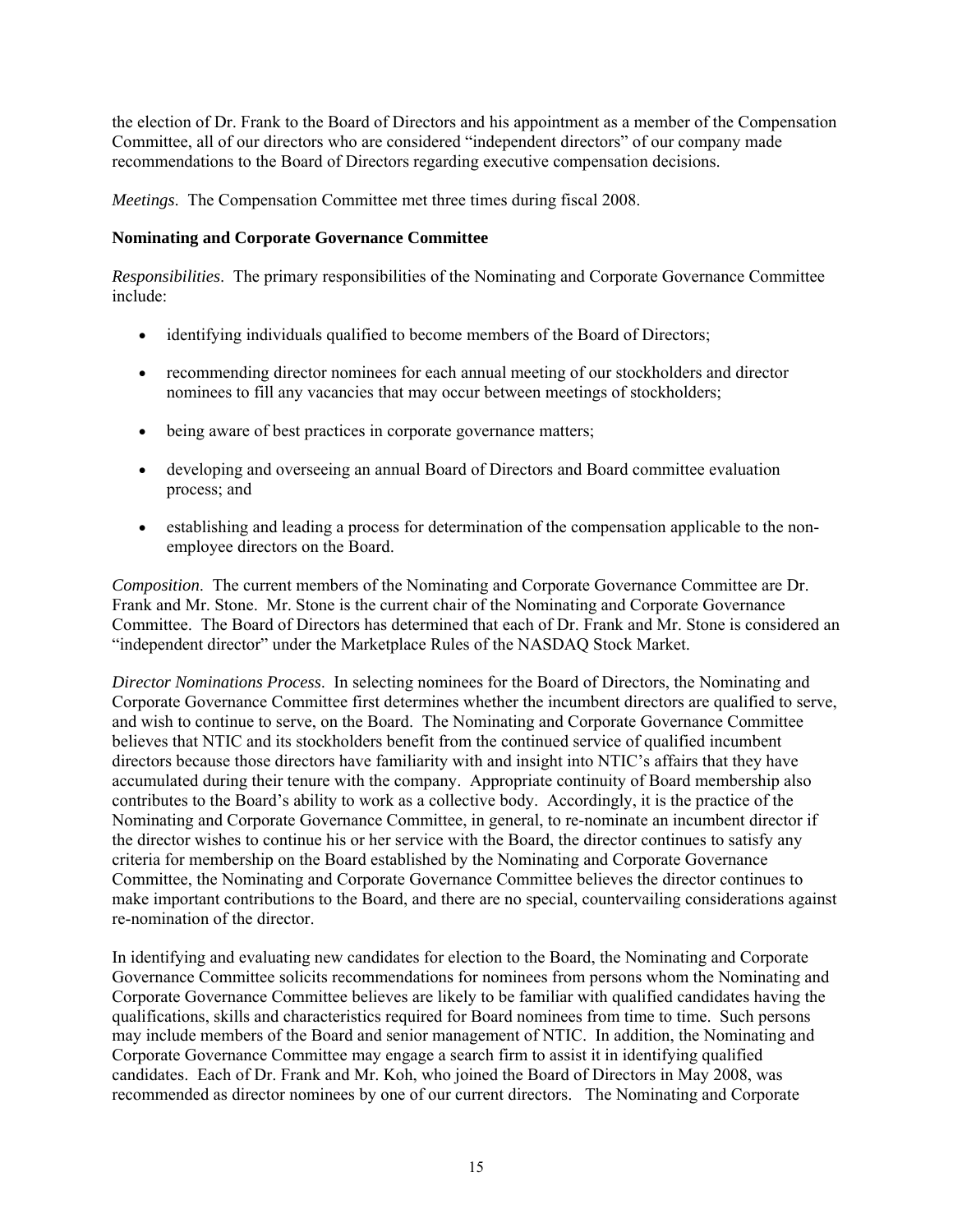Governance Committee reviews and evaluates each candidate whom it believes merits serious consideration, taking into account available information concerning the candidate, any qualifications or criteria for Board membership established by the Nominating and Corporate Governance Committee, the existing composition of the Board, and other factors that it deems relevant. In conducting its review and evaluation, the Nominating and Corporate Governance Committee solicits the views of NTIC's management, other Board members, and any other individuals it believes may have insight into a candidate. The Nominating and Corporate Governance Committee may designate one or more of its members and/or other Board members to interview any proposed candidate.

The Nominating and Corporate Governance Committee will consider recommendations for the nomination of directors submitted by NTIC stockholders. For more information, see the information set forth under the heading "Other Matters — Director Nominations." The Nominating and Corporate Governance Committee will evaluate candidates recommended by stockholders in the same manner as those recommended as stated above.

There are no formal requirements or minimum qualifications that a candidate must meet in order for the Nominating and Corporate Governance Committee to recommend the candidate to the Board. The Nominating and Corporate Governance Committee believes that each nominee should be evaluated based on his or her merits as an individual, taking into account the needs of NTIC and the Board. However, in evaluating candidates, there are a number of criteria that the Nominating and Corporate Governance Committee generally views as relevant and is likely to consider. Some of these factors include whether the candidate is an "independent director" under the Marketplace Rules of the NASDAQ Stock Market and meets any other applicable independence tests under the federal securities laws and rules and regulations of the Securities and Exchange Commission; whether the candidate is "financially literate" or "financially sophisticated" and otherwise meets the requirements for serving as a member of an audit committee under the Marketplace Rules of the NASDAQ Stock Market; whether the candidate is an "audit committee financial expert" under the federal securities laws and the rules and regulations of the Securities and Exchange Commission; the needs of NTIC with respect to the particular talents and experience of its directors; the personal and professional integrity and reputation of the candidate; the candidate's level of education and business experience; the candidate's broad-based business acumen; the candidate's level of understanding of NTIC's business and its industry; the candidate's ability and willingness to devote adequate time to work of the Board and its committees; the fit of the candidate's skills and personality with those of other directors and potential directors in building a board that is effective, collegial and responsive to the needs of NTIC; whether the candidate possesses strategic thinking and a willingness to share ideas; the candidate's diversity of experiences, expertise and background; and the candidate's ability to represent the interests of all stockholders and not a particular interest group.

*Processes and Procedures for Consideration and Determination of Director Compensation*. As described in more detail above under the heading "—Responsibilities," the Board of Directors has delegated to the Nominating and Corporate Governance Committee the responsibility, among other things, to review and make recommendations to the Board of Directors concerning compensation for non-employee members of the Board of Directors, including but not limited to retainers, meeting fees, committee fees, committee chair fees and equity compensation. Decisions regarding director compensation made by the Nominating and Corporate Governance Committee are not considered final and are subject to final review and approval by the entire Board of Directors. Under the terms of its formal written charter, the Nominating and Corporate Governance Committee has the power and authority, to the extent permitted by our Bylaws and applicable law, to delegate all or a portion of its duties and responsibilities to a subcommittee of the Nominating and Corporate Governance Committee. The Nominating and Corporate Governance Committee has not generally delegated any of its duties and responsibilities to subcommittees, but rather has taken such actions as a committee, as a whole.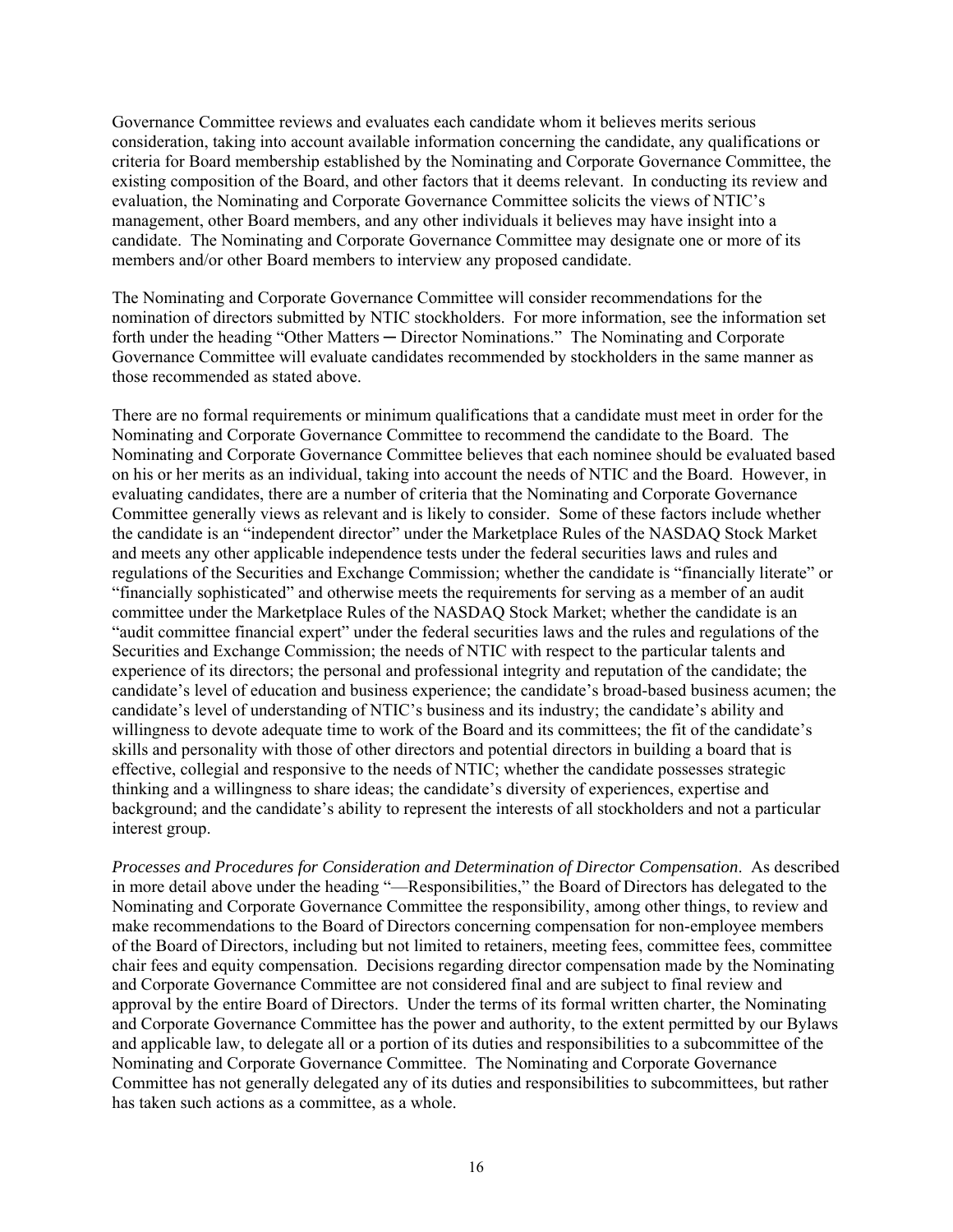In making recommendations to the Board of Directors regarding compensation to be paid to our nonemployee directors, the Nominating and Corporate Governance Committee considers fees paid to directors of comparable public companies, the number of board and committee meetings that our directors are expected to attend, and other factors that may be relevant. In making final decisions regarding nonemployee director compensation, the Board of Directors considers the same factors and the recommendation of the Nominating and Corporate Governance Committee.

*Meetings and Other Matters*. The Nominating and Corporate Governance Committee met twice during fiscal 2008. Additional information regarding the Nominating and Corporate Governance Committee is disclosed under the "Director Compensation—Non-Employee Director Compensation Program" section of this proxy statement.

# **Corporate Governance Guidelines**

The Board of Directors has adopted Corporate Governance Guidelines. A copy of these Corporate Governance Guidelines can be found on the "Investor Relations-Corporate Governance" section of our corporate website www.ntic.com. A printed copy of such Corporate Governance Guidelines is also available to any stockholder upon request to our Corporate Secretary at Northern Technologies International Corporation, 4201 Woodland Road, Circle Pines, Minnesota 55014 or by telephone at (763) 225-6637. Among the topics addressed in our Corporate Governance Guidelines are:

- Board size, composition and qualifications;
- Selection of directors:
- Board leadership:
- Board committees;
- Board and committee meetings;
- Executive sessions of outside directors;
- Meeting attendance by directors and non-directors;
- Appropriate information and access;
- Ability to retain advisors;
- Conflicts of interest;
- Board interaction with corporate constituencies;
- Change of principal occupation and board memberships;
- Retirement and term limits;
- Board compensation;
- Stock ownership by directors and executive officers;
- Loans to directors and executive officers;
- CEO evaluation:
- Board and committee evaluation;
- Director continuing education;
- Succession planning; and
- Communications with directors.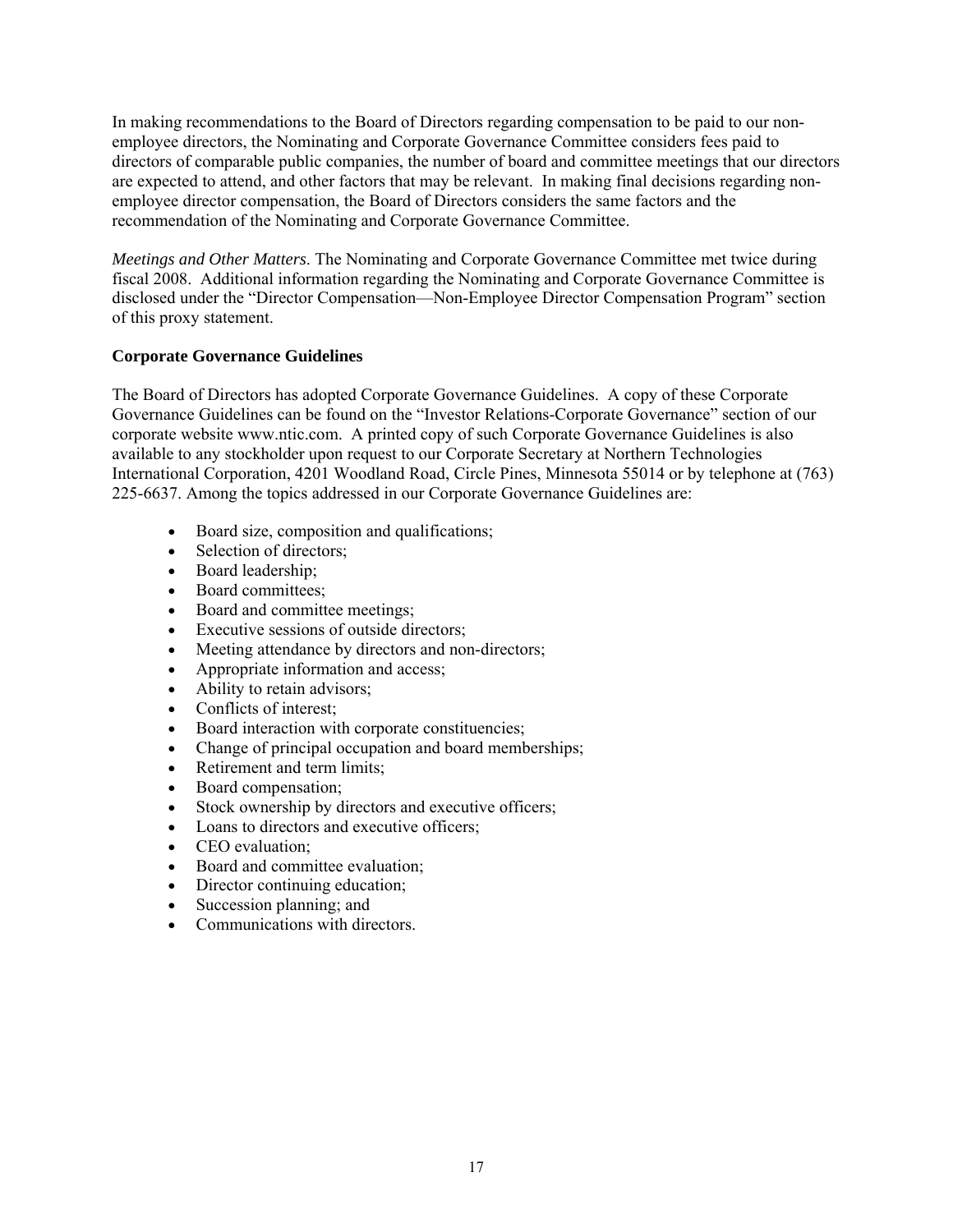# **Code of Ethics**

The Board of Directors has adopted a Code of Ethics, which applies to all of NTIC's directors, executive officers, including NTIC's Chief Executive Officer and Chief Financial Officer, and other employees, and meets the requirements of the Securities and Exchange Commission and the NASDAQ Stock Market. A copy of NTIC's Code of Ethics was filed as an exhibit to our Annual Report on Form 10-K for the year ended August 31, 2008 and is available on the "Investor Relations-Corporate Governance" section of our corporate website www.ntic.com.

## **Policy Regarding Director Attendance at Annual Meetings of Stockholders**

It is the policy of the Board of Directors that directors standing for re-election should attend our annual meeting of stockholders, if their schedules permit. A Board of Directors meeting is generally held on the day following the annual meeting of stockholders. Last year, all directors attended the annual meeting of stockholders, except for Dr. Rosenbaum who was not standing for re-election.

## **Complaint Procedures**

The Audit Committee has established procedures for the receipt, retention and treatment of complaints received by NTIC regarding accounting, internal accounting controls or auditing matters, and the submission by employees of NTIC, on a confidential and anonymous basis, of concerns regarding questionable accounting or auditing matters. NTIC personnel with such concerns are encouraged to discuss their concerns with our outside legal counsel, who in turn will be responsible for informing the Audit Committee.

#### **Process Regarding Stockholder Communications with Board of Directors**

Stockholders may communicate with the Board of Directors of NTIC by sending correspondence, addressed to our Corporate Secretary, Northern Technologies International Corporation, 4201 Woodland Road, Circle Pines, Minnesota 55014, or mwolsfeld@ntic.com with an instruction to forward the communication to a particular director. Our Corporate Secretary will receive the correspondence and forward it to any individual director or directors to whom the communication is directed.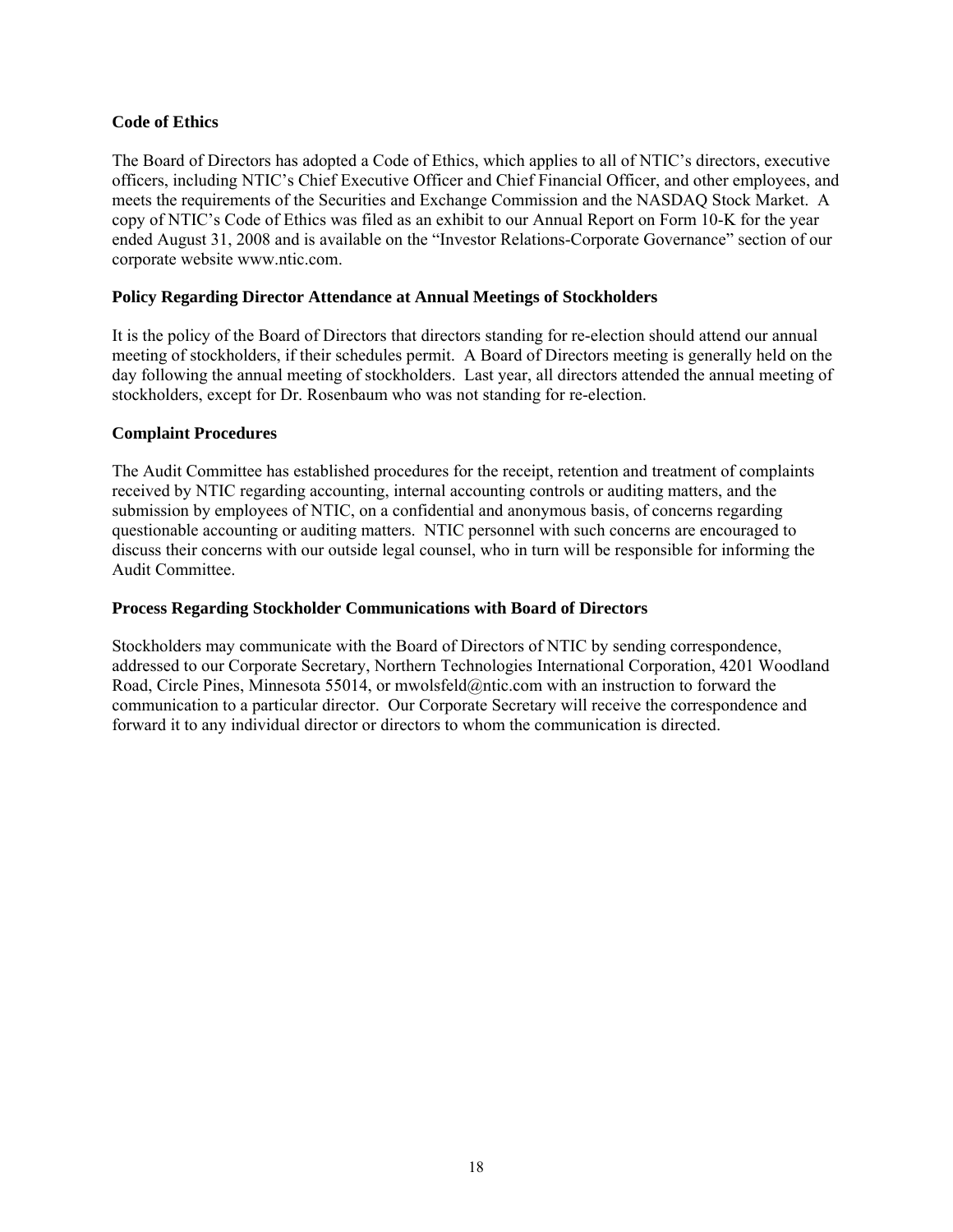# **DIRECTOR COMPENSATION \_\_\_\_\_\_\_\_\_\_\_\_\_\_\_\_**

#### **Summary of Cash and Other Compensation**

The following table provides summary information concerning the compensation of each individual who served as a director of our company during the fiscal year ended August 31, 2008, other than G. Patrick Lynch, our President and Chief Executive Officer, and Donald A. Kubik, Ph.D., our Vice Chairman and Chief Technology Officer, neither of whom is compensated separately for serving on the Board of Directors or any Board committees. Their compensation for serving as executive officers of our company is set forth under the heading "Executive Compensation" included elsewhere in this proxy statement.

| <b>Name</b>                                       | <b>Fees Earned or</b><br>Paid in Cash (\$) |        | Option<br><b>Awards</b> $(\$)^{(1)(2)(3)}$ |       | <b>All Other</b><br>Compensation $(\$)^{(4)}$ |          | Total $(\$)$ |  |
|---------------------------------------------------|--------------------------------------------|--------|--------------------------------------------|-------|-----------------------------------------------|----------|--------------|--|
|                                                   |                                            | 28,760 | S                                          | 5,801 | S                                             | $\theta$ | \$34,561     |  |
| Tilman B. Frank, M.D. <sup><math>(5)</math></sup> |                                            | 7,000  |                                            | 584   |                                               |          | 7,584        |  |
|                                                   |                                            | 9,000  |                                            | 584   |                                               | $_{0}$   | 9,584        |  |
| Sunggyu Lee, Ph.D.                                |                                            | 16,000 |                                            | 5,801 |                                               |          | 21,801       |  |
| Mark M. Mayers                                    |                                            | 23,834 |                                            | 5,801 |                                               |          | 29,635       |  |
| Ramani Narayan, Ph.D                              |                                            | 16,000 |                                            | 5,801 |                                               | 100,000  | 121,801      |  |
| Barry Rosenbaum, Ph.D. <sup>(6)</sup>             |                                            | 4,000  |                                            |       |                                               |          | 4,000        |  |
|                                                   |                                            | 23,419 |                                            | 5,801 |                                               |          | 29,220       |  |

#### **DIRECTOR COMPENSATION—FISCAL 2008**

(1) Reflects the dollar amount recognized as stock-based compensation expense for option awards for each director for financial statement reporting purposes with respect to the fiscal year ended August 31, 2008 in accordance with Financial Accounting Standards Board Statement of Accounting Financial Standards No. 123 (revised 2004), Share-Board Payment (FAS 123R), not including an estimate of forfeitures related to service-based vesting conditions. The following table provides additional information regarding the dollar amount recognized as stock-based compensation expense during the fiscal year ended August 31, 2008, without taking into account forfeiture rates, and the specific assumptions used in the valuation, for each option award held by each director reflected in the table. All options have a five-year life and an anticipated dividend yield of 2.00%.

| <b>Name</b>           | Grant<br>Date | Number of<br><b>Securities</b><br><b>Underlying Options</b><br>Granted (#) | <b>Amount Recognized</b><br>in Financial<br><b>Statements in</b><br><b>Fiscal 2008 (\$)</b> | <b>Risk Free</b><br><b>Interest</b><br>Rate | <b>Expected</b><br><b>Volatility</b> |
|-----------------------|---------------|----------------------------------------------------------------------------|---------------------------------------------------------------------------------------------|---------------------------------------------|--------------------------------------|
| Pierre Chenu          | 09/01/07      | 2,000                                                                      | \$2,431                                                                                     | $4.2\%$                                     | $42.2\%$                             |
|                       | 09/01/06      | 2,000                                                                      | 1,978                                                                                       | $4.7\%$                                     | 42.9%                                |
|                       | 09/01/05      | 2,000                                                                      | 1,392                                                                                       | $4.0\%$                                     | 42.8%                                |
|                       | 09/01/04      | 2,000                                                                      | $\theta$                                                                                    | $3.3\%$                                     | 43.3%                                |
| Tilman B. Frank, M.D  | 05/02/08      | 666                                                                        | 584                                                                                         | 2.8%                                        | 42.1%                                |
| Soo-Keong Koh         | 05/02/08      | 666                                                                        | 584                                                                                         | 2.8%                                        | 42.1%                                |
| Sunggyu Lee, Ph.D.    | 09/01/07      | 2,000                                                                      | 2,431                                                                                       | 4.2%                                        | 42.2%                                |
|                       | 09/01/06      | 2,000                                                                      | 1,978                                                                                       | $4.7\%$                                     | 42.9%                                |
|                       | 09/01/05      | 2,000                                                                      | 1,392                                                                                       | $4.0\%$                                     | 42.8%                                |
|                       | 09/01/04      | 2,000                                                                      | $\theta$                                                                                    | 3.3%                                        | 43.3%                                |
| Mark M. Mayers        | 09/01/07      | 2,000                                                                      | 2,431                                                                                       | $4.2\%$                                     | 42.2%                                |
|                       | 09/01/06      | 2,000                                                                      | 1,978                                                                                       | 4.7%                                        | 42.9%                                |
|                       | 09/01/05      | 1,500                                                                      | 1,392                                                                                       | $4.0\%$                                     | 42.8%                                |
| Ramani Narayan, Ph.D. | 09/01/07      | 2,000                                                                      | 2,431                                                                                       | $4.2\%$                                     | 42.2%                                |
|                       | 09/01/06      | 2,000                                                                      | 1,978                                                                                       | $4.7\%$                                     | 42.9%                                |
|                       | 09/01/05      | 1,500                                                                      | 1,392                                                                                       | $4.0\%$                                     | 42.8%                                |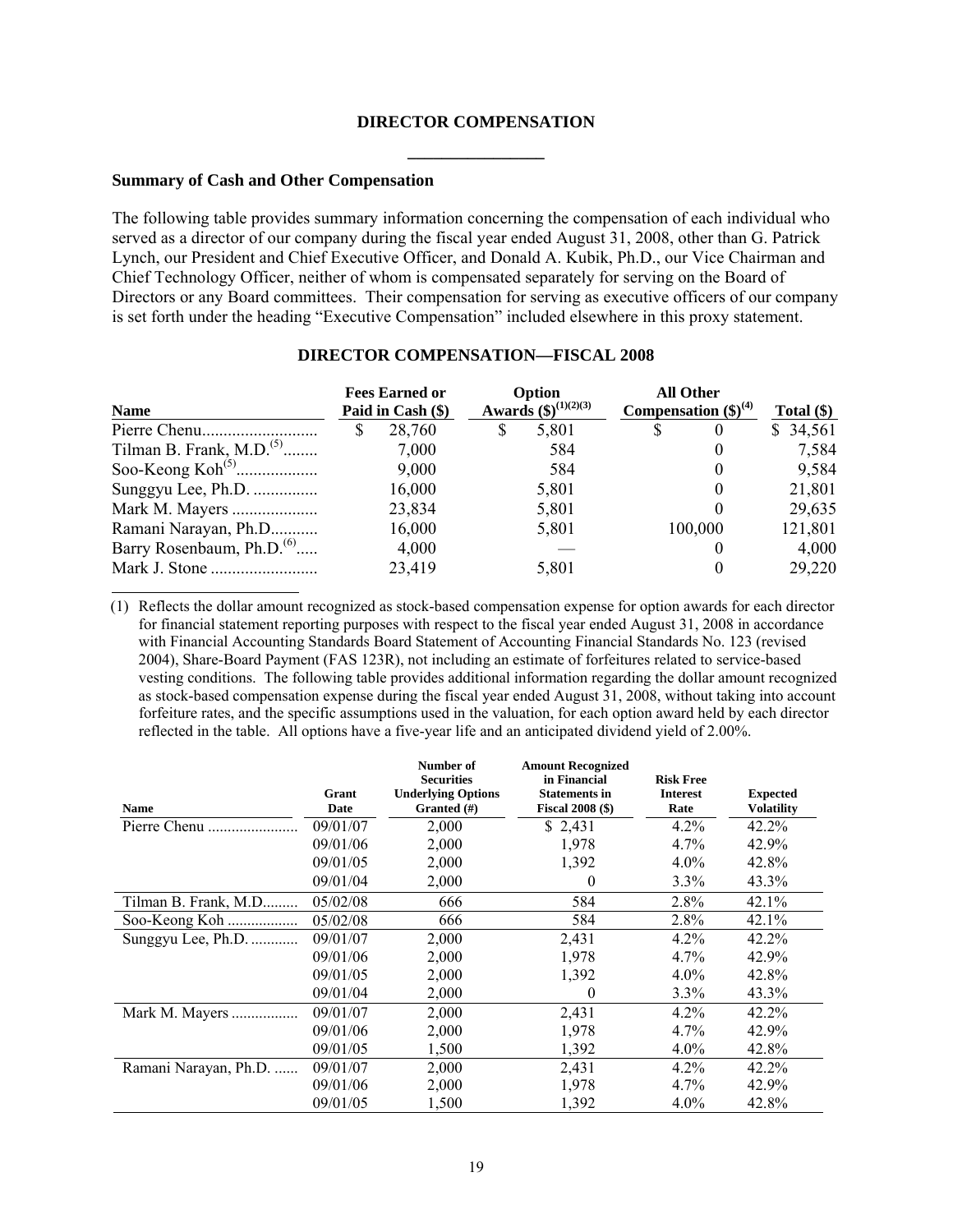| <b>Name</b>            | Grant<br>Date | Number of<br><b>Securities</b><br><b>Underlying Options</b><br>Granted $(\#)$ | <b>Amount Recognized</b><br>in Financial<br><b>Statements in</b><br><b>Fiscal 2008 (\$)</b> | <b>Risk Free</b><br><b>Interest</b><br>Rate | <b>Expected</b><br><b>Volatility</b> |
|------------------------|---------------|-------------------------------------------------------------------------------|---------------------------------------------------------------------------------------------|---------------------------------------------|--------------------------------------|
| Barry Rosenbaum, Ph.D. | 01/24/07      | 1.167                                                                         |                                                                                             | 4.75%                                       | 42.6%                                |
|                        | 09/01/07      | 2,000                                                                         | 2,431                                                                                       | $4.2\%$                                     | 42.2%                                |
|                        | 09/01/06      | 2,000                                                                         | 1,978                                                                                       | $4.7\%$                                     | 42.9%                                |
|                        | 09/01/05      | 2,000                                                                         | 1.392                                                                                       | $4.0\%$                                     | 42.8%                                |

(2) The following table provides information regarding each stock option grant to each director during the fiscal year ended August 31, 2008:

| <b>Name</b>            | Grant<br>Date | Number of<br><b>Securities</b><br><b>Underlying Options</b><br>Granted $(H)^{(a)}$ | <b>Exercise</b><br>Price<br>(\$/Share) | <b>Expiration</b><br>Date | <b>Grant Date</b><br><b>Fair Value of</b><br>Option Awards $(\boldsymbol{\$})^{(b)}$ |
|------------------------|---------------|------------------------------------------------------------------------------------|----------------------------------------|---------------------------|--------------------------------------------------------------------------------------|
|                        | 09/01/07      | $2,000^{(c)}$                                                                      | \$9.75                                 | 09/01/2012                | \$7,293                                                                              |
| Tilman B. Frank, M.D.  | 05/02/08      | $666^{(d)}$                                                                        | 7.75                                   | 05/01/2013                | 1,751                                                                                |
|                        | 05/02/08      | $666^{(d)}$                                                                        | 7.75                                   | 05/01/2013                | 1,751                                                                                |
| Sunggyu Lee, Ph.D      | 09/01/07      | $2,000^{(c)}$                                                                      | 9.75                                   | 09/01/2012                | 7,293                                                                                |
|                        | 09/01/07      | $2,000^{(c)}$                                                                      | 9.75                                   | 09/01/2012                | 7,293                                                                                |
| Ramani Narayan, Ph.D.  | 09/01/07      | $2,000^{(c)}$                                                                      | 9.75                                   | 09/01/2012                | 7,293                                                                                |
| Barry Rosenbaum, Ph.D. |               |                                                                                    |                                        |                           |                                                                                      |
|                        | 09/01/07      | $2,000^{(c)}$                                                                      | 9.75                                   | 09/01/2012                | 7,293                                                                                |

- (a) Represents options granted under the Northern Technologies International Corporation 2007 Stock Incentive Plan, the material terms of which are described in more detail below under the heading "Executive Compensation—Cash and Other Compensation—Stock Incentive Plans."
- (b) We refer you to note (1) above for a discussion of the assumptions made in calculating the grant date fair value of the option awards.
- (c) This option vests with respect to one-third of the underlying shares of our common stock on each of the following dates, so long as the individual remains a director of our company as of such dates: September 1, 2008, September 1, 2009 and September 1, 2010.
- (d) This option vests with respect to one-third of the underlying shares of our common stock on each of the following dates, so long as the individual remains a director of our company as of such dates: May 2, 2009, May 2, 2010 and May 2, 2011.
- (3) The following table provides information regarding the aggregate number of options to purchase shares of our common stock outstanding at August 31, 2008 and held by each of the directors listed in the above table:

| Name                  | <b>Aggregate Number</b><br><b>Of Securities</b><br><b>Underlying Options</b> | Exercisable/<br>Unexercisable | <b>Exercise</b><br>Price(s) | <b>Expiration</b><br>Date(s) |
|-----------------------|------------------------------------------------------------------------------|-------------------------------|-----------------------------|------------------------------|
|                       | 8,000                                                                        | 4,001/3,999                   | $$5.25 - 9.75$              | $9/1/2009 - 9/1/2012$        |
| Tilman B. Frank, M.D  | 666                                                                          | 0/666                         | 7.75                        | 05/01/2013                   |
| Soo-Keong Koh         | 666                                                                          | 0/666                         | 7.75                        | 05/01/2013                   |
| Sunggyu Lee, Ph.D     | 8,000                                                                        | 4,001/3,999                   | $5.25 - 9.75$               | $9/1/2009 - 9/1/2012$        |
| Mark M. Mayers        | 7,500                                                                        | 3,501/3,999                   | $5.25 - 9.75$               | $11/12/2009 - 9/1/2012$      |
| Ramani Narayan, Ph.D  | 7,500                                                                        | 3,501/3,999                   | $5.25 - 9.75$               | $11/12/2009 - 9/1/2012$      |
| Barry Rosenbaum, Ph.D |                                                                              |                               |                             |                              |
|                       | 6,000                                                                        | 2,001/3,999                   | $5.25 - 9.75$               | $9/1/2010 - 9/1/2012$        |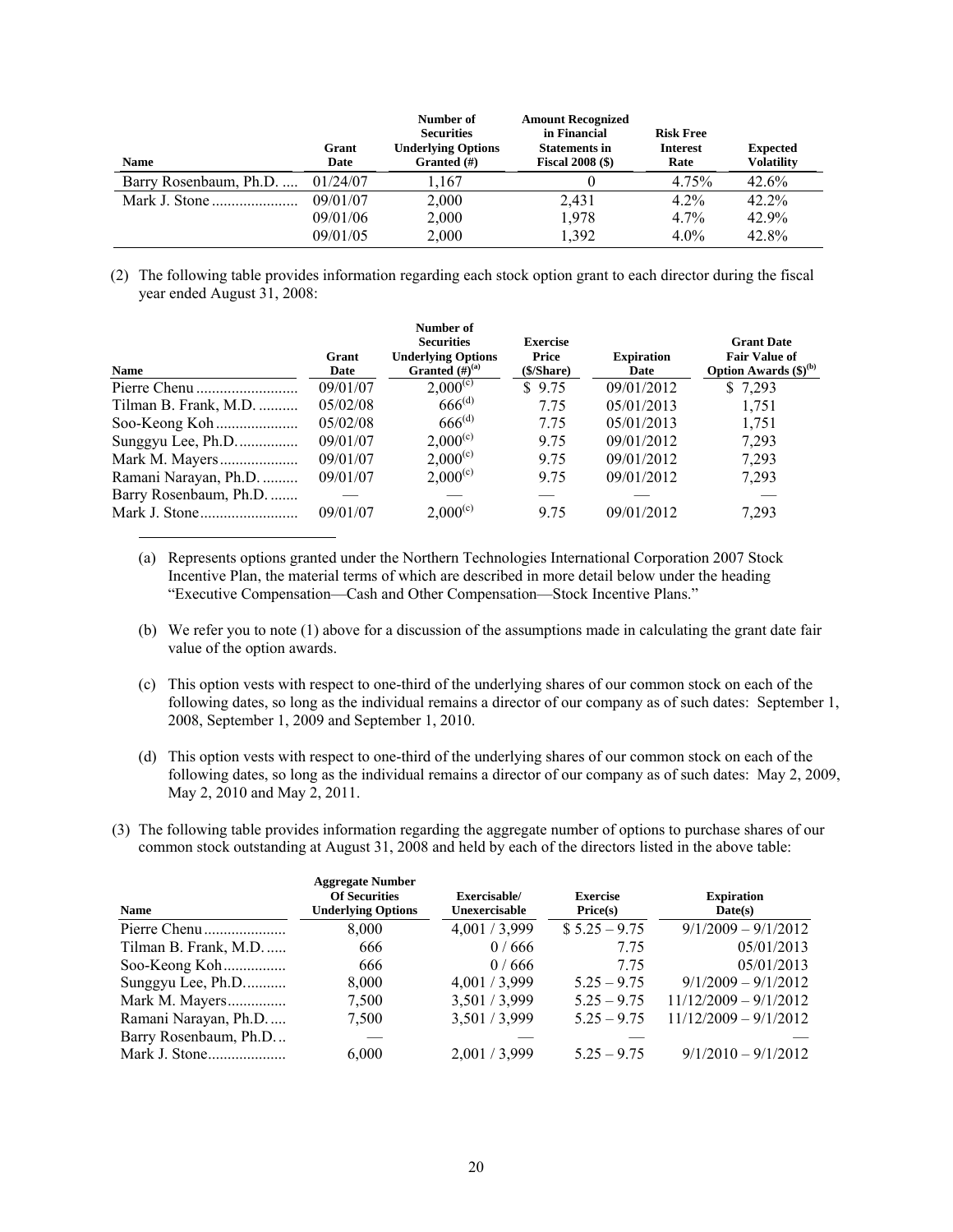- (4) We do not provide perquisites or other personal benefits to our directors. The amount reflected for Dr. Narayan reflect consulting fees paid during the fiscal year ended August 31, 2008 as described in more detail below under the heading "-Consulting Arrangement."
- (5) Dr. Frank and Mr. Koh became directors of NTIC in May 2008.
- (6) Dr. Rosenbaum did not stand for re-election at the annual meeting of stockholders held in January 2008 and thus is no longer a current director of NTIC.

#### **Non-Employee Director Compensation Program**

*Overview.* Our non-employee directors currently consist of Pierre Chenu, Tilman B. Frank, M.D., Soo-Keong Koh, Sunggyu Lee, Ph.D., Mark M. Mayers, Ramani Narayan, Ph.D. and Mark J. Stone. We use a combination of cash and long-term equity-based incentive compensation in the form of annual stock option grants to attract and retain qualified candidates to serve on the Board of Directors. In setting nonemployee director compensation, we follow the process and procedures described under the heading "Corporate Governance—Nominating and Corporate Governance Committee—Processes and Procedures for the Determination of Director Compensation." In November 2007, the Board of Directors, upon recommendation of the Nominating and Corporate Governance Committee, approved increases in certain meeting fees, additional Chairman of the Board and Audit Committee retainers and increased automatic stock option grants as described in more detail below. With the exception of the increased automatic stock option grants, which became effective September 1, 2008, the other non-employee director compensation changes became effective January 28, 2008.

*Annual Retainers; Meeting Fees*. Each person who was a non-employee director for all of fiscal 2008 and the Chairman of the Board received an annual retainer of \$10,000 in fiscal 2008 for services rendered as a director of NTIC. The annual retainer is paid quarterly. Each person who was a non-employee director for a portion of fiscal 2008 received a prorated portion of such annual retainer. Each of our nonemployee directors also received \$1,000 for each Board meeting attended and prior to January 28, 2008, \$500 for each Audit Committee, Compensation Committee and Nominating and Corporate Governance Committee meeting attended. Commencing January 28, 2008, the Chairman of the Board received an additional annual retainer of \$15,000, the Chair of the Audit Committee received an additional annual retainer of \$5,000 and other members of the Audit Committee received an additional retainer of \$4,000. In addition, commencing January 28, 2008, each of our non-employee directors received \$1,000 for each strategy review meeting attended in addition to Board meetings and the fee paid for attendance at each Audit Committee, Compensation Committee and Nominating and Corporate Governance Committee meeting was increased from \$500 to \$1,000. No director, however, earned more than \$1,000 per day in Board, Board committee and strategy review meeting fees.

*Stock Options*. Prior to September 1, 2008, each of our non-employee directors was automatically granted a five-year non-qualified option to purchase 2,000 shares of our common stock on the first day of each fiscal year in consideration for their services as directors of NTIC. Non-employee directors who were elected or appointed to the Board following the first day of our fiscal year received an automatic grant of an option to purchase a pro rata portion of 2,000 shares of our common stock calculated by dividing the number of months remaining in the fiscal year at the time of election or appointment divided by 12, which options were automatically granted at the time of their election or appointment. Commencing on September 1, 2008, each of our non-employee directors is automatically granted a fiveyear non-qualified option to purchase 4,000 shares of our common stock on the first day of each fiscal year in consideration for their services as directors of NTIC and the Chairman of the Board is automatically granted an additional five-year non-qualified option to purchase 2,000 shares of our common stock on the first day of each fiscal year in consideration for his services as Chairman. Each automatically granted option becomes exercisable, on a cumulative basis, with respect to one-third of the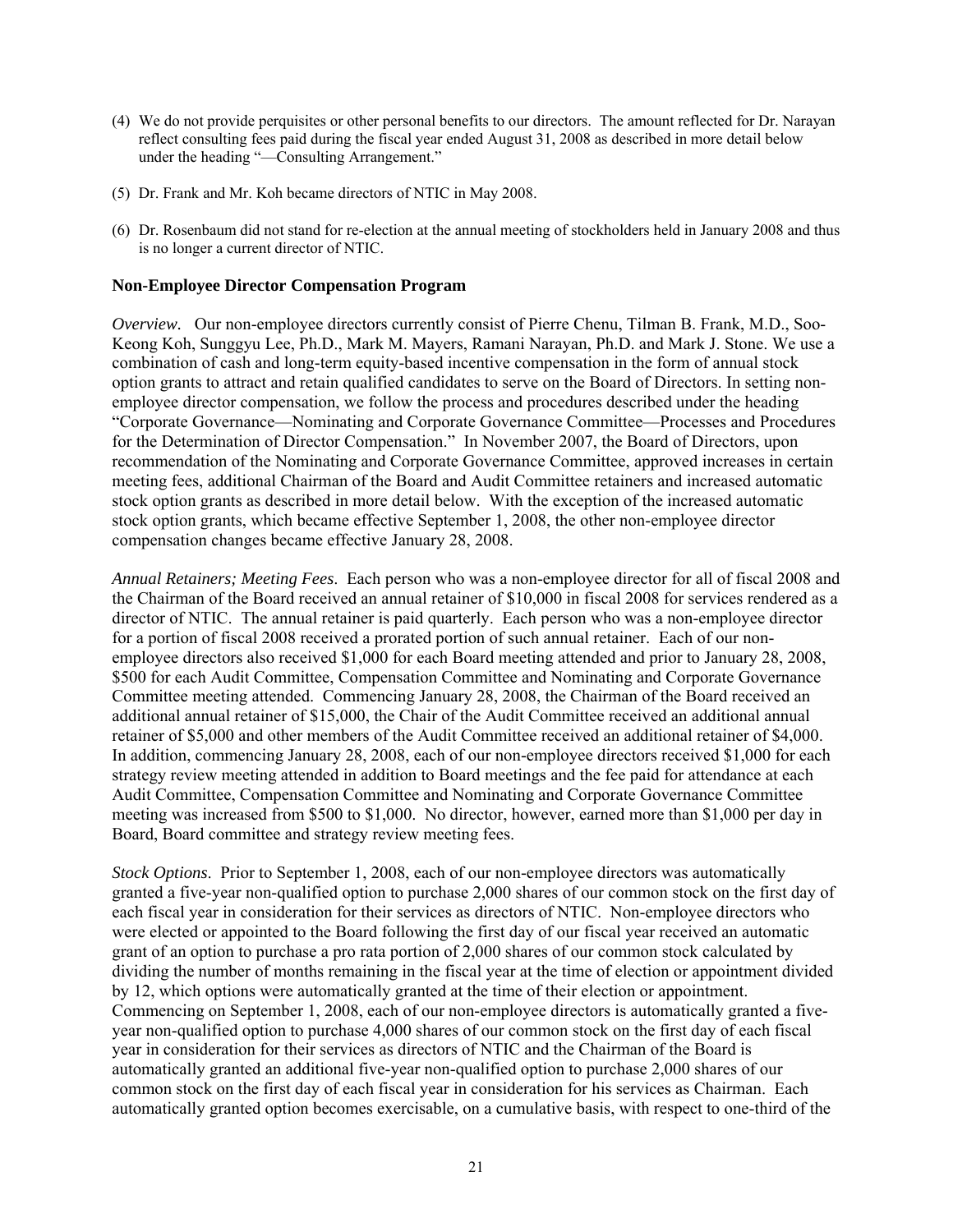shares covered by such option on each one-year anniversary of the date of its grant. The exercise price of such option is equal to the fair market value of a share of our common stock on the date of grant.

We refer you to note (2) to the Director Compensation Table above for a summary of all option grants to our non-employee directors during the fiscal year ended August 31, 2008 and note (3) to the Director Compensation Table for a summary of all options to purchase shares of our common stock held by our non-employee directors as of August 31, 2008.

*Reimbursement of Expenses*. All of our directors are reimbursed for travel expenses for attending meetings and other miscellaneous expenses incurred in performing their Board functions.

# **Consulting Arrangement**

We paid consulting fees to Bioplastic Polymers LLC which is owned by Ramani Narayan, Ph.D. in the aggregate amount of \$100,000 and royalty fees in an aggregate amount of \$1,323.28 during the fiscal year ended August 31, 2008. The consulting services rendered by Bioplastic Polymers LLC related to research and development associated with various new technologies. The royalty fees were paid pursuant to an oral agreement pursuant to which we have agreed to pay Bioplastic Polymers LLC and Dr. Narayan in consideration of the transfer and assignment by Biopolymer Plastics LLC and Dr. Narayan of certain biodegradable polymer technology to us, an aggregate of three percent of the gross margin on any net sales of products incorporating the biodegradable polymer technology transferred to us by Bioplastic Polymers LLC and Dr. Narayan for a period of 10 years, provided that if a patent for or with respect to biodegradable polymer technology is issued before the expiration of such 10 year period, then we will until the expiration of such patent pay to Bioplastic Polymers LLC and Dr. Narayan an aggregate of three percent of the biodegradable polymer technology gross margin attributable to such patent.

## **Compensation Arrangements with Inside Directors**

Our inside directors—G. Patrick Lynch and Donald Kubik, Ph.D. —were compensated during fiscal 2008 for their services as executive officers of our company. For information relating to compensation awarded to, earned by or paid to Mr. Lynch and Dr. Kubik, see "Executive Compensation" included elsewhere in this proxy statement. We do not separately compensate Mr. Lynch and Dr. Kubik for their services as directors of our company, although we do reimburse them for any out-of-pocket expenses they incur in connection with attending Board and Board committee meetings.

## **Indemnification Agreements**

We have entered into agreements with all of our directors under which we are required to indemnify them against expenses, judgments, penalties, fines, settlements and other amounts actually and reasonably incurred, including expenses of a derivative action, in connection with an actual or threatened proceeding if any of them may be made a party because he or she is or was one of our directors. We will be obligated to pay these amounts only if the director acted in good faith and in a manner that he or she reasonably believed to be in or not opposed to our best interests. With respect to any criminal proceeding, we will be obligated to pay these amounts only if the director had no reasonable cause to believe his or her conduct was unlawful. The indemnification agreements also set forth procedures that will apply in the event of a claim for indemnification.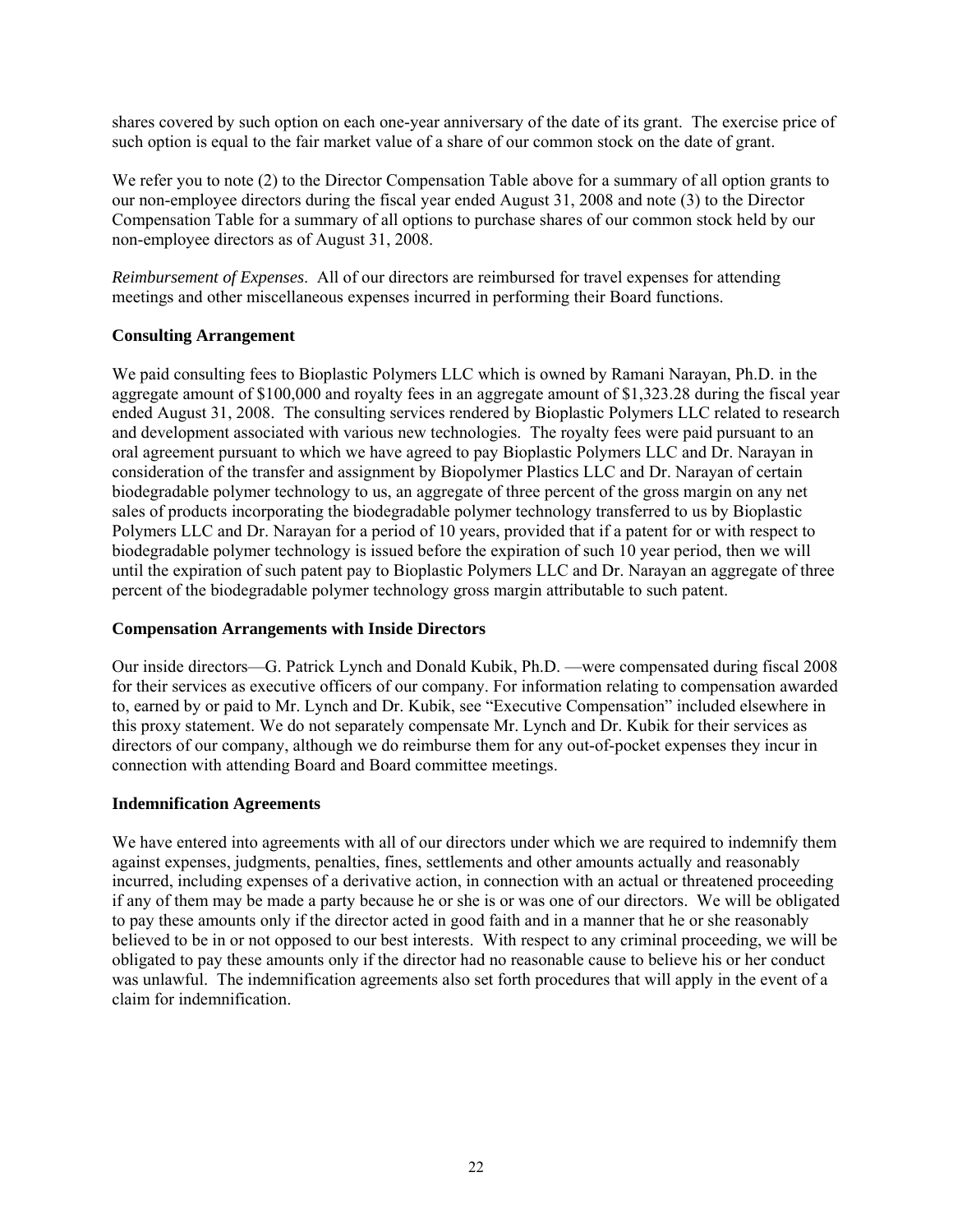# **EXECUTIVE COMPENSATION**

**\_\_\_\_\_\_\_\_\_\_\_\_\_\_\_\_** 

#### **Executive Compensation Program**

Our executive compensation program for the fiscal year ended August 31, 2008 consisted of:

- Base salary;
- Annual incentive compensation:
- Long-term equity-based incentive compensation, in the form of stock options; and
- All other compensation.

*Base Salary*. We provide a base salary for our named executive officers, which, unlike some of the other elements of our executive compensation program, is not subject to company or individual performance risk. We recognize the need for most executives to receive at least a portion of their total compensation in the form of a guaranteed base salary that is paid in cash regularly throughout the year to support their standard of living.

We initially fix base salaries for our executives at a level that we believe enable us to hire and retain them in a competitive environment and to reward satisfactory individual performance and a satisfactory level of contribution to our overall business objectives. The Compensation Committee reviews base salaries for our named executive officers each year beginning in early July and generally recommends to the Board of Directors any increases for the following fiscal year in late July or August or as soon as practicable thereafter. Regardless of when the final decision regarding base salaries for a fiscal year is made by the Board of Directors, any increases in base salaries are effective as of September 1 of that year, which could result in a retroactive payment to the executive shortly after the final decision is made.

The Compensation Committee's recommendations to the Board of Directors regarding the base salaries of our named executive officers are based on a number of factors, including: the executive's level of responsibility, prior experience and base salary for the prior year, the skills and experiences required by the position, length of service with our company, past individual performance and other considerations the Compensation Committee deems relevant. The Compensation Committee also recognizes that in addition to the typical responsibilities and duties held by our executives by virtue of their positions, our executives due to the small number of our employees, often possess additional responsibilities and perform additional duties that would be typically delegated to others in most organizations with additional personnel and resources.

Annualized base salary rates for fiscal 2006, 2007 and 2008 for our named executive officers were as follows:

|                        |           |           | % Change           |               | % Change           |
|------------------------|-----------|-----------|--------------------|---------------|--------------------|
|                        | Fiscal    | Fiscal    | <b>From Fiscal</b> | <b>Fiscal</b> | <b>From Fiscal</b> |
| <b>Name</b>            | 2006      | 2007      | 2006               | 2008          | 2007               |
|                        | \$180,000 | \$190,000 | $5.5\%$            | \$210,000     | $10.5\%$           |
| Donald A. Kubik, Ph.D. | 160.000   | 170.000   | $6.3\%$            | 175,000       | $3.0\%$            |
|                        | 135,000   | 145,000   | $7.4\%$            | 155,000       | $6.9\%$            |

We have historically granted our executive officers a mid-single digit percentage increase in their base salary each fiscal year, although the percentage may be higher or lower if the responsibilities of the executive increased or decreased during the year. The percentage increase in Mr. Lynch's base salary from fiscal 2007 to fiscal 2008 was performance and responsibility based.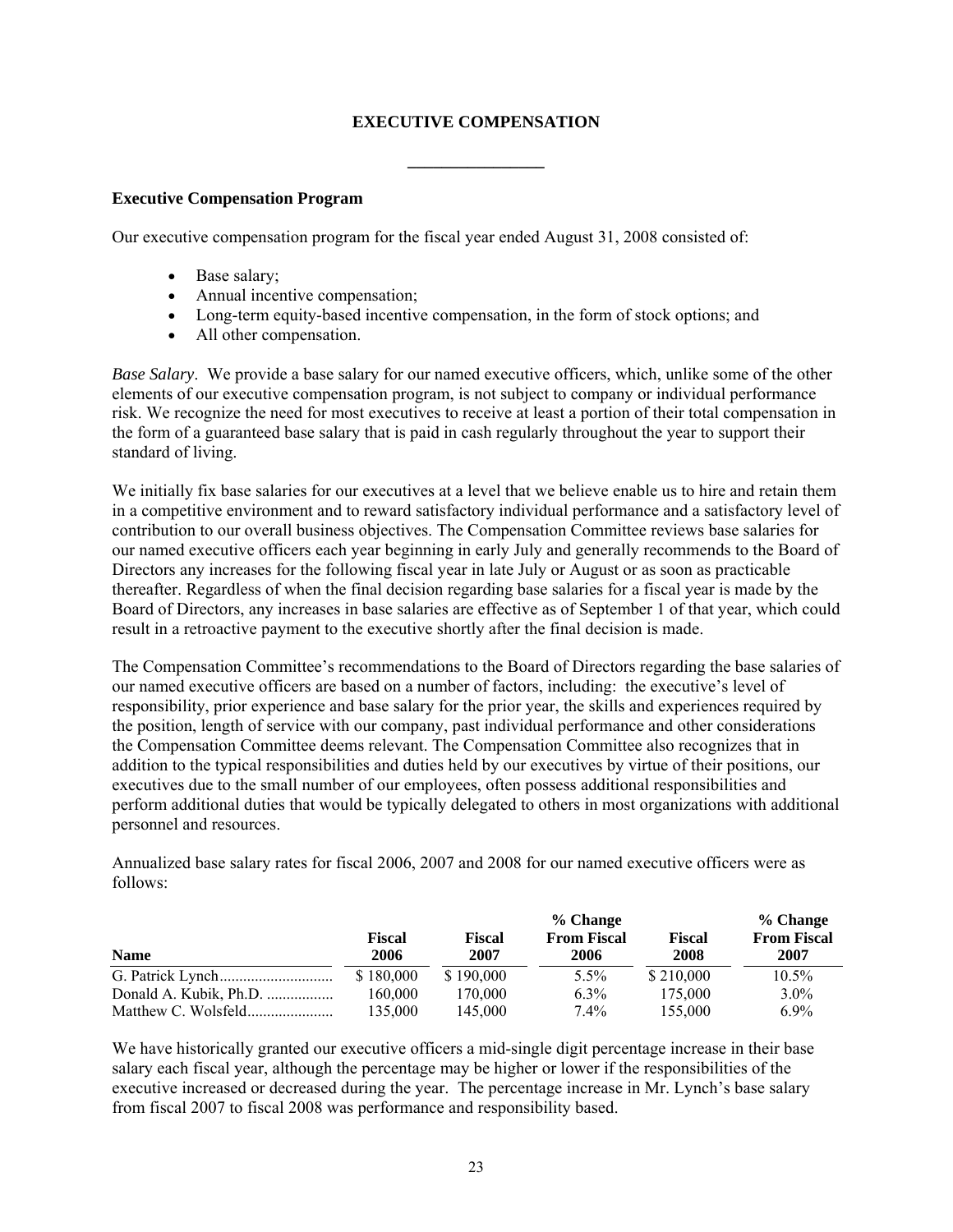*Annual Incentive Compensation*. In addition to base compensation, we provide our named executive officers the opportunity to earn annual incentive compensation based on the achievement of certain company and individual related performance goals. Our annual bonus program directly aligns the interests of our executive officers and stockholders by providing an incentive for the achievement of key corporate and individual performance measures that are critical to the success of our company and linking a significant portion of each executive officer's annual compensation to the achievement of such measures. The following is a brief summary of the material terms of our annual bonus plan program for fiscal 2008:

- The total amount available under the bonus plan was up to 25 percent of NTIC's earnings before interest, taxes and other income (EBITOI);
- The total amount available under the bonus plan was \$0 if EBITOI, as adjusted to take into account amounts to be paid under the bonus plan, fell below 70 percent of target EBITOI; and
- The payment of bonuses under the plan to executive officer participants was made in both cash and shares of NTIC common stock, the exact amount and percentages of which was determined by the Board of Directors, upon recommendation of the Compensation Committee.

The Board of Directors recently approved the terms of the annual bonus plan for fiscal 2009, which are identical to the terms of the fiscal 2008 bonus plan. Any shares of NTIC common stock issued in full or partial payment of a bonus award is issued as a stock bonus under the Northern Technologies International Corporation 2007 Stock Incentive Plan, which was approved by our stockholders in January 2007.

*Long-Term Equity-Based Incentive Compensation*. Although we do not have any stock retention or ownership guidelines, the Board of Directors encourages our named executive officers to have a financial stake in our company in order to align the interests of our stockholders and management. We therefore provide long-term equity-based incentive compensation to our named executive officers, as well as to all of our other U.S.-based employees, in the form of stock options. We believe that stock options are an important part of our overall compensation program. In particular, we believe that stock options align the interests of our executives and other employees with stockholder interests and long-term value creation and enable these individuals to achieve meaningful equity ownership in our company. Through the grant of stock options, we seek to align the long-term interests of our executives and other employees with the long-term interests of our stockholders by creating a strong and direct linkage between compensation and long-term stockholder return. When our executives deliver returns to our stockholders, in the form of increases in our stock price or otherwise, stock options permit an increase in their compensation. We believe stock options also may enable us to attract, retain and motivate executives and other employees by maintaining competitive levels of total compensation. However, unless our stock price increases after stock option grants are made, the stock options deliver no value to the option holders. A stock option becomes valuable only if our common stock price increases above the option exercise price and the holder of the option remains employed during the period required for the option to "vest." This provides an incentive for an option holder to remain employed by us.

All of our stock options have been granted under the Northern Technologies International Corporation 2007 Stock Incentive Plan or the Northern Technologies International Corporation 2000 Stock Incentive Plan. Both of these plans have been approved by our stockholders. Under the 2007 plan, we have the ability to grant stock options, stock appreciation rights, restricted stock awards, stock unit awards, performance awards and stock bonuses. To date, only incentive and non-statutory stock options and stock bonuses have been granted. The 2007 plan contains both an overall limit on the number of shares of our common stock that may be issued, as well as individual and other grant limits. For more information regarding the terms of our 2007 plan, we refer you to "Executive Compensation—Stock Incentive Plans."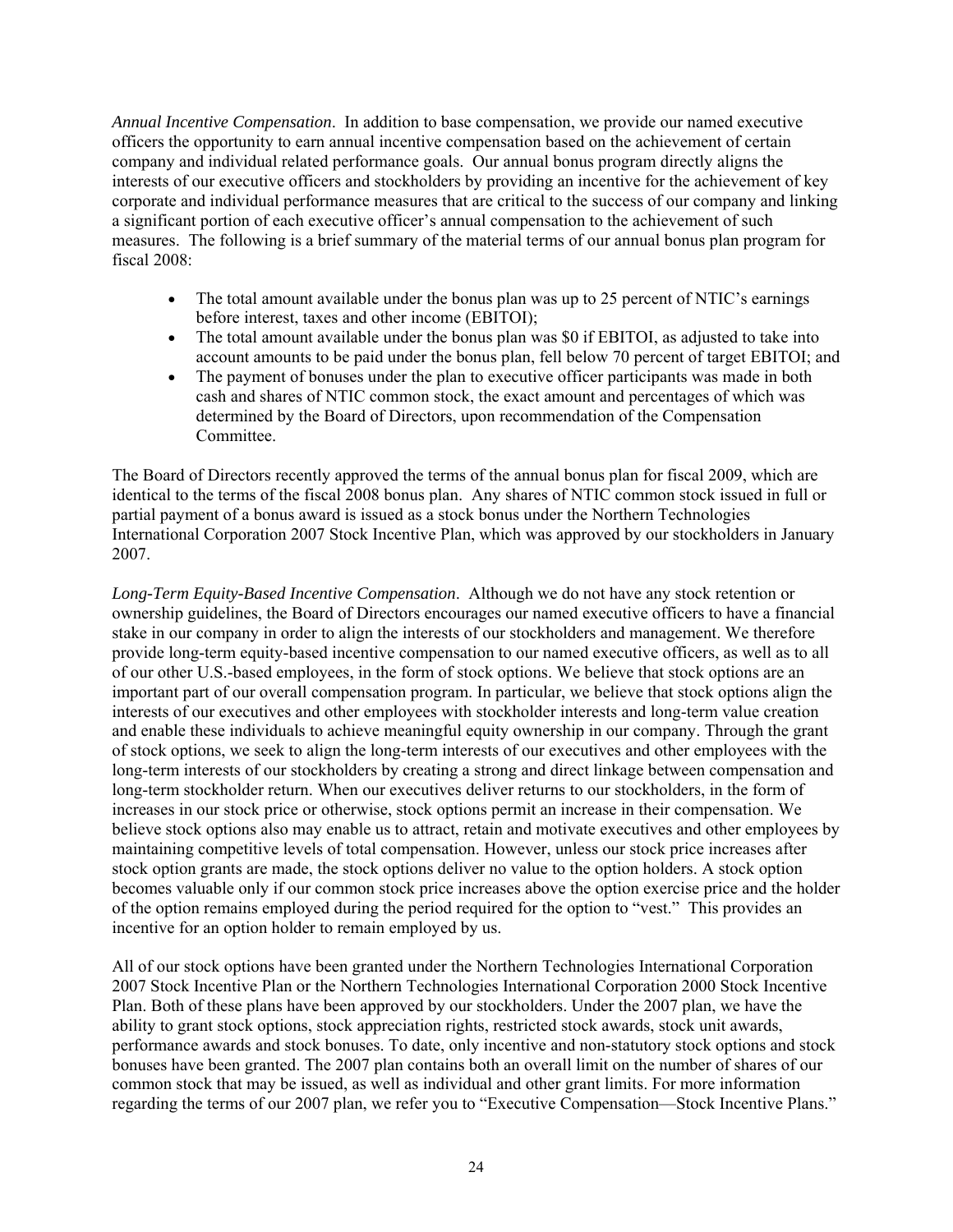We have adopted a Policy and Procedures Regarding the Grant of Stock Options and Other Equity-Based Incentive Awards. Under this policy, the Board of Directors has retained all authority to grant options and other equity-based incentive awards to eligible recipients, upon recommendation of the Compensation Committee, and, none of its authority may be delegated to our management in the form of "mass" or "block" grants to be allocated among employees by our management. Current executive officers and other employees are eligible for option grants on a periodic basis. We do not have, nor have we ever had, a program, plan or practice to time stock option grants to executives in coordination with the release of material nonpublic information.

The policy also sets forth the general terms and conditions of our stock option grants. For example, we generally grant "incentive stock options" within the meaning of Section 422 of the Internal Revenue Code of 1986, as amended, in order to provide our executives and other employees the additional tax benefit associated with incentive stock options, which we believe at this time outweighs our interest in obtaining the tax deduction which would be available if we granted non-statutory stock options which were later exercised by the optionees. The stock options granted to our executives and other employees typically vest or become exercisable over a period of three years from the date of grant, with one-third of the underlying shares vesting in each year on the anniversary of the date of grant. Stock options typically remain exercisable for a period of five years from the date of grant, so long as the optionee continues to be employed by us.

It is our policy to set the per share exercise price of all stock options granted under the 2007 plan at an amount equal to the fair market value of a share of our common stock on the date of grant. For purposes of the 2007 plan, the fair market value of our common stock is the mean between the reported high and low sale price of our common stock, as reported by the NASDAQ Global Market. The Board of Directors may not, under the terms of the 2007 plan, without prior approval of our stockholders, seek to effect any re-pricing of any previously granted, "underwater" option by amending or modifying the terms of the underwater option to lower the exercise price, cancelling the underwater option and granting replacement options having a lower exercise price, or other incentive award in exchange, or repurchasing the underwater options and granting new incentive awards under the plan. For purposes of the 2007 plan, an option is deemed to be "underwater" at any time when the fair market value of our common stock is less than the exercise price.

We review the long-term equity-based incentives for our named executive officers, on an individual basis and on an aggregate basis, at least each year at the time we determine base salaries and the terms of our annual incentive compensation arrangements for the upcoming year. The determinations by the Board of Directors, upon recommendation of the Compensation Committee, regarding the number of stock options, if any, to grant our named executive officers are based on a number of factors, including: the executive's position within the company and the level of responsibility, skills and experiences required by the executive's position; the attainment of or failure to attain company objectives and the difficulty in achieving desired company objectives; individual performance of the executive; the executive's length of service to our company; the executive's percentage ownership of our common equity outstanding, including stock options, and competitive compensation data, including outstanding options held by an executive as a percentage of our common equity outstanding.

*All Other Compensation*. It is generally our policy not to extend significant perquisites to our executives that are not available to our employees generally. The only significant perquisite that we provide to our named executive officers is the personal use of a company owned vehicle. Our executives also receive benefits, which are also received by our other employees, including participation in the Northern Technologies International Corporation 401(k) Plan and health, dental and life insurance benefits. Under the 401(k) plan, all eligible participants, including our named executive officers, may voluntarily request that we reduce his or her pre-tax compensation by up to 10 percent (subject to certain special limitations)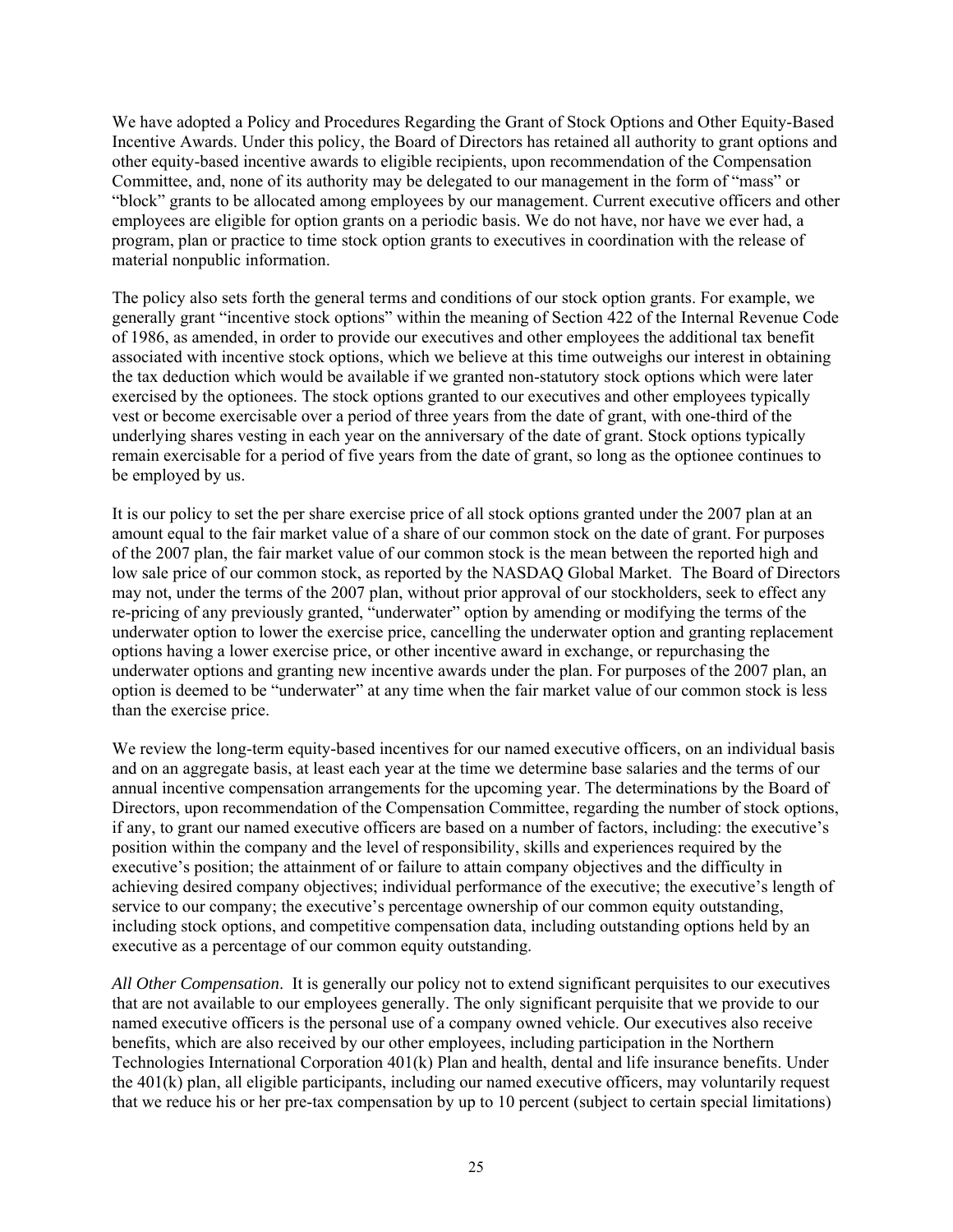and contribute such amounts to a trust. We contributed an amount equal to 50 percent of the first seven percent of the amount that each participant contributed under this plan. We do not provide pension arrangements or post-retirement health coverage for our executives or employees. We also do not provide any nonqualified defined contribution or other deferred compensation plans.

*Employment Agreements.* All of our employees, including our named executive officers, are employed at will and do not have employment agreements that guarantee them any particular base salary, annual incentive cash compensation or any other compensation or benefits. Nor do we have any severance arrangements with our named executive officers.

#### **Summary of Cash and Other Compensation**

The following table provides summary information concerning all compensation awarded to, earned by or paid to our principal executive officer and our two other most highly compensated executive officers, other than our principal executive officer, who earned more than \$100,000 during the fiscal year ended August 31, 2008. We refer to these individuals in this proxy statement as our "named executive officers."

| <b>Name and Principal Position</b>                     | Year | <b>Salary</b> | $\text{Bonus}^{(1)}$ | <b>Stock</b><br>Awards <sup><math>(2)</math></sup> | Option<br>Awards <sup>(3)</sup> | <b>All Other</b><br>Compensation <sup>(4)</sup> | <b>Total</b> |
|--------------------------------------------------------|------|---------------|----------------------|----------------------------------------------------|---------------------------------|-------------------------------------------------|--------------|
|                                                        | 2008 | \$210,000     | \$107.919            | \$10,500                                           | \$9.393                         | \$11,336                                        | \$349,148    |
| <b>President and Chief Executive</b><br><i>Officer</i> | 2007 | 190,000       | 61,829               | 61,829                                             | 5,275                           | 8.946                                           | 327,875      |
| Donald A. Kubik, Ph.D                                  | 2008 | 175,000       | 42.310               | 42,310                                             | 5.275                           | 7.739                                           | 272,634      |
| Vice Chairman and Chief<br>Technology Officer          | 2007 | 170,000       | 35,880               | 35,880                                             | 5,275                           | 7,743                                           | 254,784      |
| Matthew Wolsfeld                                       | 2008 | 155,000       | 43.721               | 43.721                                             | 20,340                          | 7.770                                           | 270,552      |
| Chief Financial Officer and<br>Corporate Secretary     | 2007 | 145,000       | 47,184               | 47,184                                             | 5,275                           | 4,671                                           | 249,314      |

#### **SUMMARY COMPENSATION TABLE—FISCAL 2008**

(1) Represents discretionary cash bonuses earned in fiscal year as indicated, but actually paid to named executive officer in the following fiscal year. Annually, prior to the November meeting of the Board of Directors, the Compensation Committee recommends annual incentive compensation to be paid to our executive officers in cash and/or NTIC common stock. The Board of Directors then considers and, if it deems appropriate, approves the amount and manner of payment of the annual incentive compensation. The bonuses earned for fiscal 2008 and 2007 were paid in cash and in shares of NTIC common stock as determined by the Board of Directors, upon recommendation of the Compensation Committee. The amount reflected in the column entitled "Bonus" reflects the cash amount of bonus received by each of the officers. The following officers also received the following number of shares of NTIC common stock: Mr. Lynch (1,000 shares for fiscal 2008 and 6,214 shares for fiscal 2007); Dr. Kubik (4,010 shares for fiscal 2008 and 3,606 shares for fiscal 2007); and Mr. Wolsfeld (4,144 shares for fiscal 2008 and 4,742 shares for fiscal 2007). The number of shares was determined by dividing one-half of the amount of the total bonus to be awarded to the individual by the closing sale price of a share of NTIC common stock, as reported on the NASDAQ Global Market, on the date the Board of Directors determined the amount of the bonus. We refer you to the information under the heading "—Executive Compensation Program—Annual Incentive Compensation" for a discussion of the factors taken into consideration by the Board of Directors in determining the amount of bonus paid to each named executive officer.

(2) As described above in note (1), the following named executive officers received the following number of shares of NTIC common stock in connection with their annual bonuses for fiscal 2008 and 2007: Mr. Lynch (1,000 shares for fiscal 2008 and 6,214 shares for fiscal 2007); Dr. Kubik (4,010 shares for fiscal 2008 and 3,606 shares for fiscal 2007); and Mr. Wolsfeld (4,144 shares for fiscal 2008 and 4,742 shares for fiscal 2007). The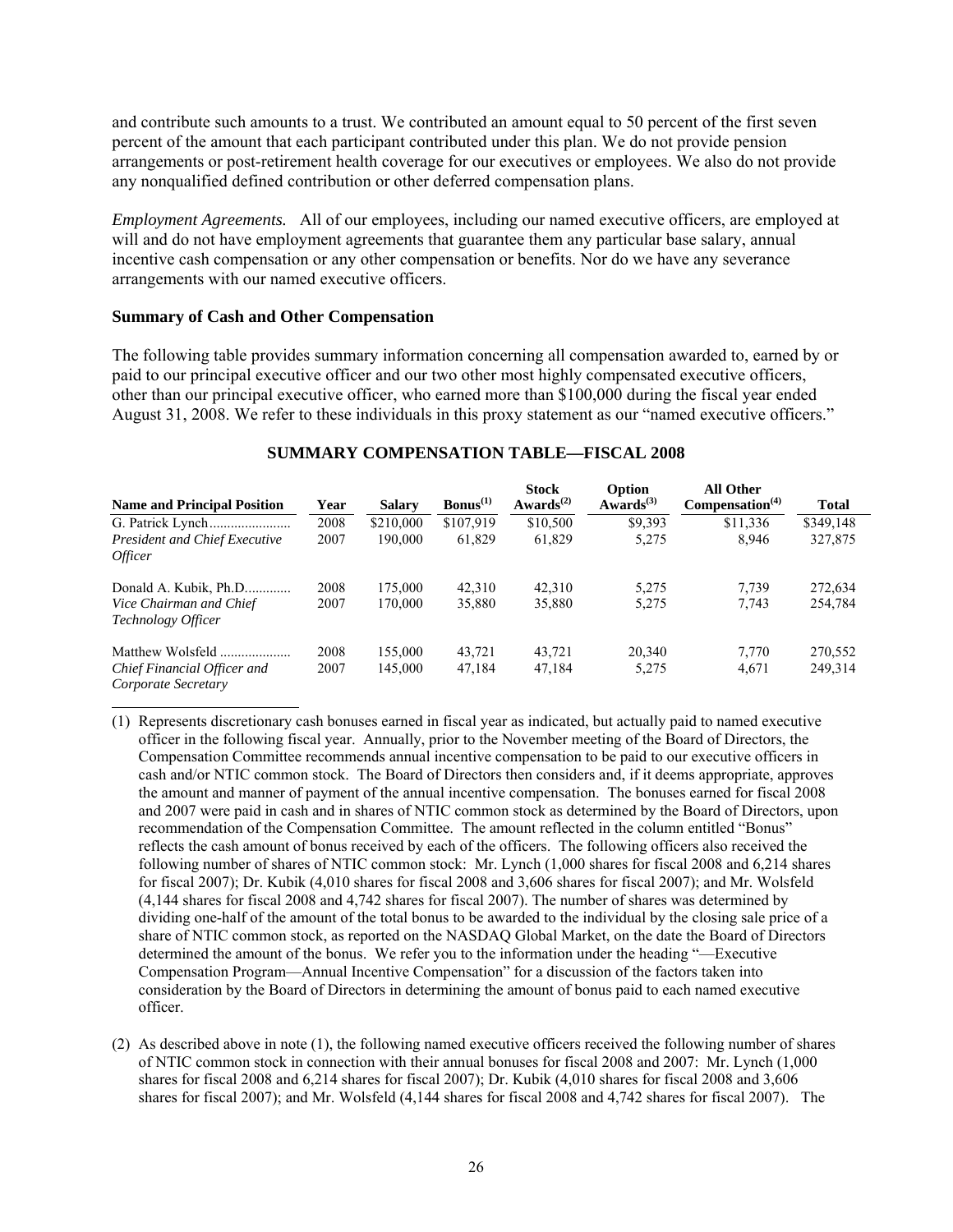amount reflected in the column entitled "Stock Awards" for each officer reflects the dollar amount recognized for each officer for financial statement reporting purposes with respect to the fiscal year ended August 31, 2008 in accordance with FAS 123(R) for that portion of annual bonus paid in shares of NTIC common stock.

 (3) Reflects the dollar amount recognized as stock-based compensation expense for option awards for each named executive officer for financial statement reporting purposes with respect to the fiscal years ended August 31, 2008 and 2007, respectively, in accordance with FAS 123R, not including an estimate of forfeitures related to service-based vesting conditions. The following table provides additional information regarding the dollar amount recognized as stock-based compensation expense for option awards during the fiscal year ended August 31, 2008, without taking into account forfeiture rates, and the specific assumptions used in the valuation for each option award held by each named executive officer reflected in the table:

| <b>Name</b>            | Grant<br><b>Dates</b> | Number of<br><b>Securities</b><br><b>Underlying</b><br><b>Options</b><br>Granted $(\#)$ | Amount<br>Recognized<br>in Financial<br><b>Statements</b><br>in Fiscal<br>$2008($ \$) | <b>Risk Free</b><br><b>Interest Rate</b> | <b>Expected</b><br>Life | <b>Expected</b><br>Volatility | <b>Expected</b><br><b>Dividend</b><br>Yield |
|------------------------|-----------------------|-----------------------------------------------------------------------------------------|---------------------------------------------------------------------------------------|------------------------------------------|-------------------------|-------------------------------|---------------------------------------------|
| G. Patrick Lynch       | 11/16/07              | 3,540                                                                                   | \$4,118                                                                               | $3.67\%$                                 | 5 years                 | 42.0%                         | 2%                                          |
|                        | 11/04/05              | 8,000                                                                                   | 5,279                                                                                 | 4.45%                                    | 5 years                 | 42.8%                         | 2%                                          |
| Donald A. Kubik, Ph.D. | 11/04/05              | 8.000                                                                                   | 5.279                                                                                 | 4.45%                                    | 5 years                 | 42.8%                         | 2%                                          |
| Matthew C. Wolsfeld    | 11/16/07              | 12,950                                                                                  | 15,065                                                                                | $3.67\%$                                 | 5 years                 | 42.0%                         | 2%                                          |
|                        | 11/04/05              | 8.000                                                                                   | 5.279                                                                                 | 4.45%                                    | 5 years                 | 42.8%                         | 2%                                          |

(4) The amounts shown in the column entitled "All Other Compensation" include the following with respect to each named executive officer:

| <b>Name</b>           | $401(k)$ Match | <b>Personal Use</b><br>of Auto |
|-----------------------|----------------|--------------------------------|
|                       | \$7,924        | \$3,412                        |
| Donald A. Kubik, Ph.D | 5,453          | 2,286                          |
|                       | 7.770          |                                |

## **Outstanding Equity Awards at Fiscal Year End**

The following table provides information regarding unexercised stock options for each of our named executive officers that remained outstanding at August 31, 2008. We did not have any unvested stock awards outstanding at August 31, 2008. Such individuals, also received a portion of their annual incentive compensation in shares of NTIC common stock, as described in more detail above in footnotes (1) and (2) to the Summary Compensation Table under the heading "—Summary of Cash and Other Compensation."

|                       | <b>Option Awards</b>                                                                                 |                                                                                                 |                                           |                                  |  |  |
|-----------------------|------------------------------------------------------------------------------------------------------|-------------------------------------------------------------------------------------------------|-------------------------------------------|----------------------------------|--|--|
| <b>Name</b>           | <b>Number of Securities</b><br><b>Underlying Unexercised</b><br>Options $(\#)$<br><b>Exercisable</b> | <b>Number of Securities</b><br><b>Underlying Unexercised</b><br>Options $(\#)$<br>Unexercisable | Option<br><b>Exercise</b><br>Price $(\$)$ | Option<br><b>Expiration Date</b> |  |  |
|                       |                                                                                                      | $3,540^{(1)}$                                                                                   | \$9.95                                    | 11/16/2012                       |  |  |
|                       | 5,334                                                                                                | $2,666^{(2)}$                                                                                   | \$5.38                                    | 11/04/2010                       |  |  |
| Donald A. Kubik, Ph.D | 5,334                                                                                                | $2,666^{(2)}$                                                                                   | \$5.38                                    | 11/04/2010                       |  |  |
| Matthew C. Wolsfeld   |                                                                                                      | $12,950^{(1)}$                                                                                  | \$9.95                                    | 11/16/2012                       |  |  |
|                       | 5,334                                                                                                | $2,666^{(2)}$                                                                                   | \$5.38                                    | 11/04/2010                       |  |  |

## **OUTSTANDING EQUITY AWARDS AT FISCAL YEAR END—FISCAL 2008**

(1) These options were granted under the Northern Technologies International Corporation 2007 Stock Incentive Plan. These options vest over a three-year period, with one-third of the underlying shares vesting on each of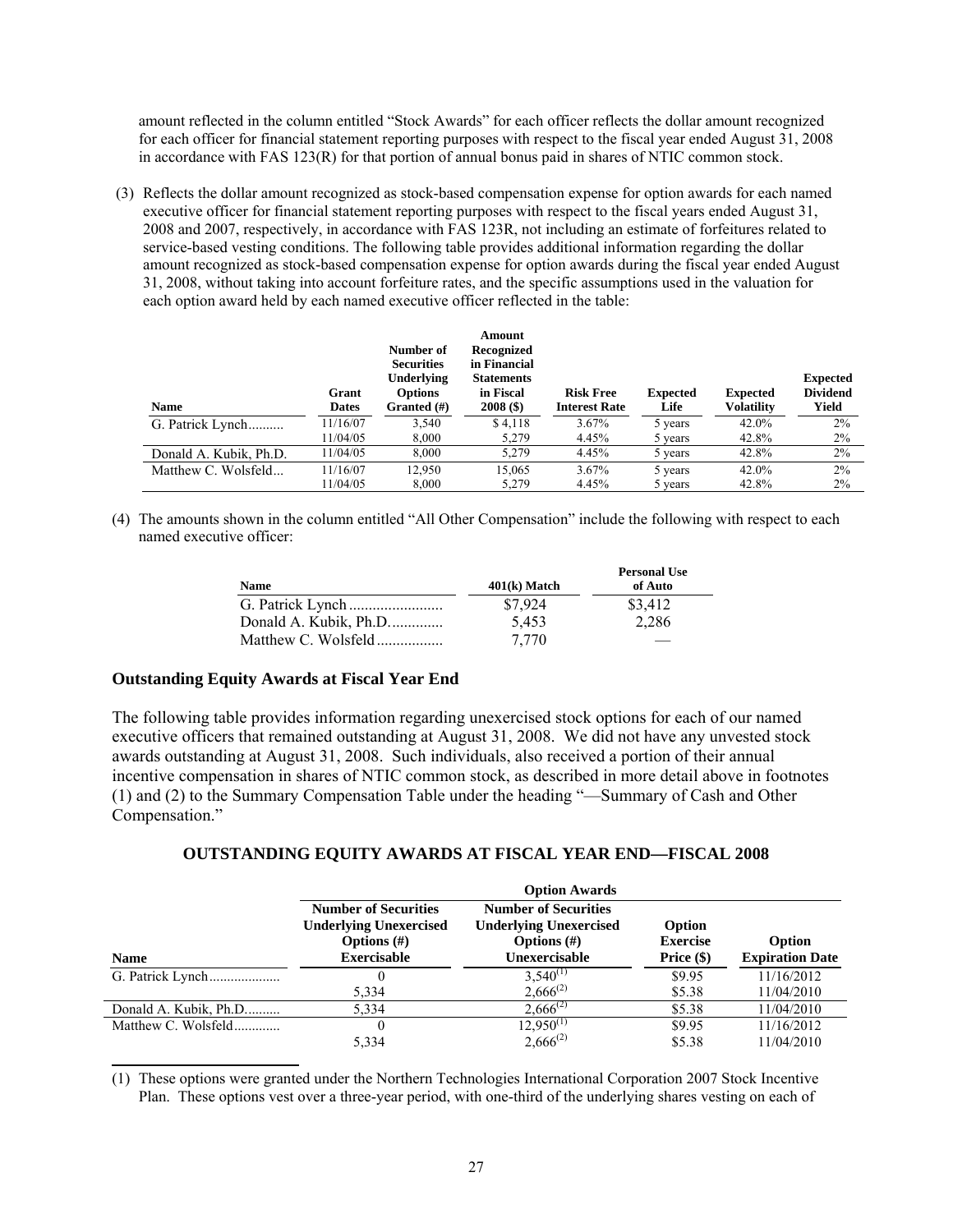November 16, 2008, 2009 and 2010 so long as the individual remains an employee of NTIC as of such date. These options expire on November 16, 2012 or earlier if the individual leaves the employ of NTIC. Upon the occurrence of a change in control, the unvested and unexercisable options described in this table will be accelerated and become fully vested and immediately exercisable as of the date of the change in control. For more information, we refer you to the discussion below under the heading "—Stock Incentive Plans.

(2) These options were granted under the Northern Technologies International Corporation 2000 Stock Incentive Plan. These options vest over a three-year period, with one-third of the underlying shares vesting on each of November 4, 2006, 2007 and 2008 so long as the individual remains an employee of NTIC as of such date. These options expire on November 4, 2010 or earlier if the individual leaves the employ of NTIC. Upon the occurrence of a change in control, the unvested and unexercisable options described in this table will be accelerated and become fully vested and immediately exercisable as of the date of the change in control. For more information, we refer you to the discussion below under the heading "—Stock Incentive Plans.

## **Stock Incentive Plans**

We have two stock incentive plans under which stock options are currently outstanding – the Northern Technologies International Corporation 2007 Stock Incentive Plan and the Northern Technologies International Corporation 2000 Stock Incentive Plan. Upon the approval of the 2007 plan by our stockholders in January 2007, we terminated the 2000 plan with respect to any future grants and thus any future grants of stock options or other stock incentive awards will be made under the 2007 plan.

Under the terms of the 2007 plan, our named executive officers, in addition to other employees and individuals, are eligible to receive equity compensation awards, such as stock options, stock appreciation rights, restricted stock awards, stock bonuses and performance awards. To date, only incentive and nonstatutory stock options and stock bonuses have been granted under the plan. The plan contains both an overall limit on the number of shares of our common stock that may be issued, as well as individual and other grant limits.

Incentive stock options must be granted with a per share exercise price equal to at least the fair market value of a share of our common stock on the date of grant. For purposes of the plan, the fair market value of our common stock is the mean between the reported high and low sale price of our common stock, as reported by the NASDAQ Global Market. We generally set the per share exercise price of all stock options granted under the plan at an amount equal to the fair market value of a share of our common stock on the date of grant.

Except in connection with certain specified changes in our corporate structure or shares, the Board of Directors or Compensation Committee may not, without prior approval of our stockholders, seek to effect any re-pricing of any previously granted, "underwater" option by amending or modifying the terms of the underwater option to lower the exercise price, cancelling the underwater option and granting replacement options having a lower exercise price, or other incentive award in exchange, or repurchasing the underwater options and granting new incentive awards under the plan. For purposes of the plan, an option is deemed to be "underwater" at any time when the fair market value of our common stock is less than the exercise price.

Options will become exercisable at such times and in such installments as may be determined by the Board of Directors, provided that options may not be exercisable after 10 years from their date of grant. We generally provide for the vesting of stock options in equal annual installments over a three-year period commencing on the one-year anniversary of the date of grant and for option terms of five years.

Optionees may pay the exercise price of stock options in cash, except that the Compensation Committee may allow payment to be made (in whole or in part) by (1) using a broker-assisted cashless exercise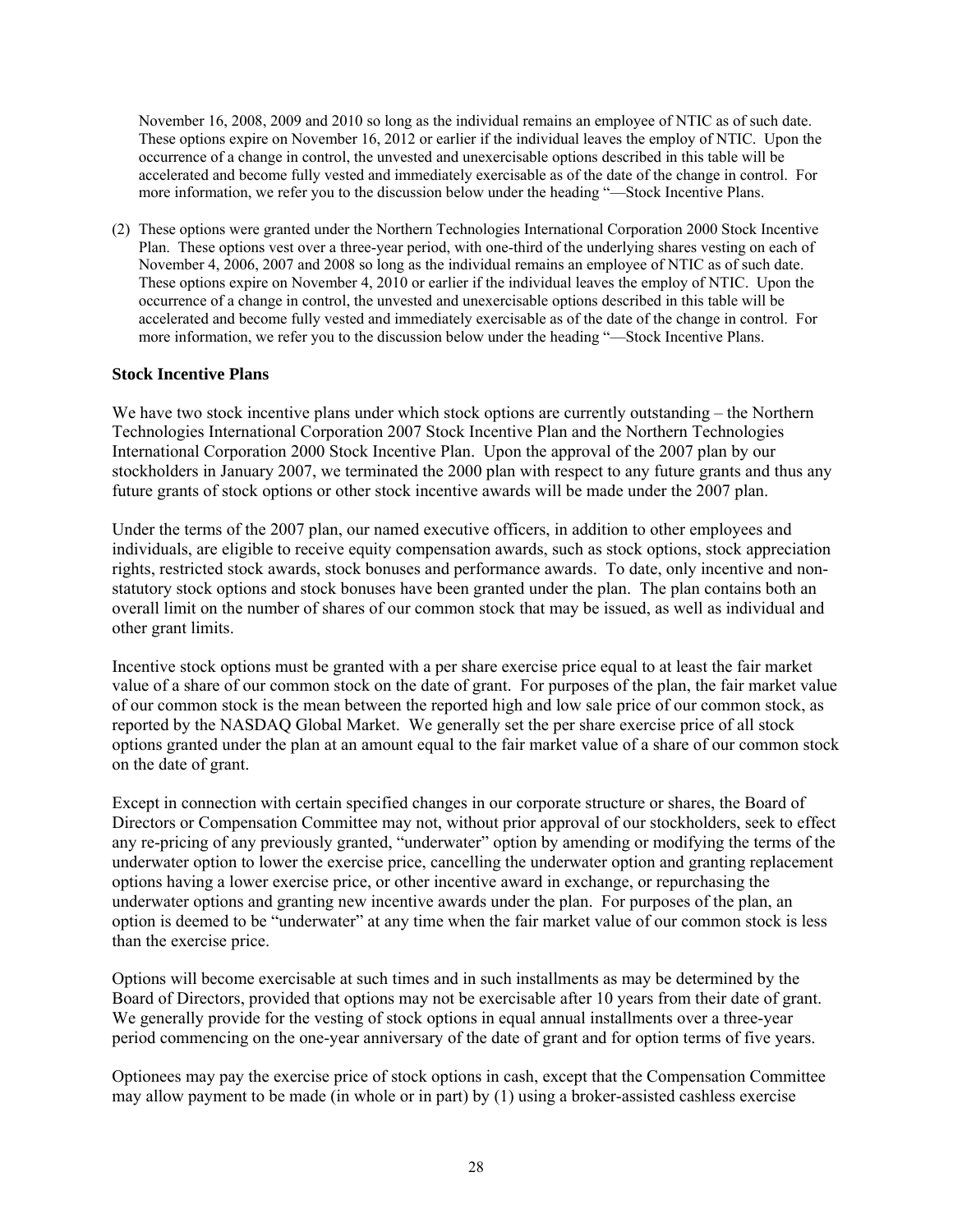procedure pursuant to which the optionee, upon exercise of an option, irrevocably instructs a broker or dealer to sell a sufficient number of shares of our common stock or loan a sufficient amount of money to pay all or a portion of the exercise price of the option and/or any related withholding tax obligations and remit such sums to us and directs us to deliver stock certificates to be issued upon such exercise directly to such broker or dealer; or (2) using a cashless exercise procedure pursuant to which the optionee surrenders to us shares of our common stock either underlying the option or that are otherwise held by the optionee.

Under the terms of the plan, unless otherwise provided in a separate agreement, if a named executive officer's employment or service with our company terminates for any reason, the unvested portion of the option will immediately terminate and the executive's right to exercise the then vested portion of the option will:

- immediately terminate if the executive's employment or service relationship with our company terminated for "cause";
- continue for a period of 12 months if the executive's employment or service relationship with our company terminates as a result of the executive's death, disability or retirement; or
- continue for a period of three months if the executive's employment or service relationship with our company terminates for any reason, other than for cause or upon death, disability or retirement.

As set forth in the plan, the term "cause" is as defined in any employment or other agreement or policy applicable to the named executive officer or, if no such agreement or policy exists, means (i) dishonesty, fraud, misrepresentation, embezzlement or other act of dishonesty with respect to us or any subsidiary, (ii) any unlawful or criminal activity of a serious nature, (iii) any intentional and deliberate breach of a duty or duties that, individually or in the aggregate, are material in relation to the overall duties, or (iv) any material breach of any employment, service, confidentiality or non-compete agreement entered into with us or any subsidiary.

As described in more detail under the heading "—Post-Termination Severance and Change in Control Arrangements" if there is a change in control of our company, then, under the terms of agreements evidencing options granted to our named executive officers and other employees under the plan, all outstanding options will become immediately exercisable in full and will remain exercisable for the remainder of their terms, regardless of whether the executive to whom such options have been granted remains in the employ or service of us or any of our subsidiaries.

The terms of our 2000 plan are substantially similar to the terms of our 2007 plan.

## **Post-Termination Severance and Change in Control Arrangements**

All of our named executive officers are employed "at will" and are not entitled to any severance or other payments under an agreement upon their termination of employment with us, whether such termination is by us without cause or otherwise. In addition, except with respect to their outstanding stock options which are subject to the terms and conditions of the plans under which they were granted, none of our named executive officers have any change in control agreements with us that entitle them to any payments or benefits upon a change in control of our company.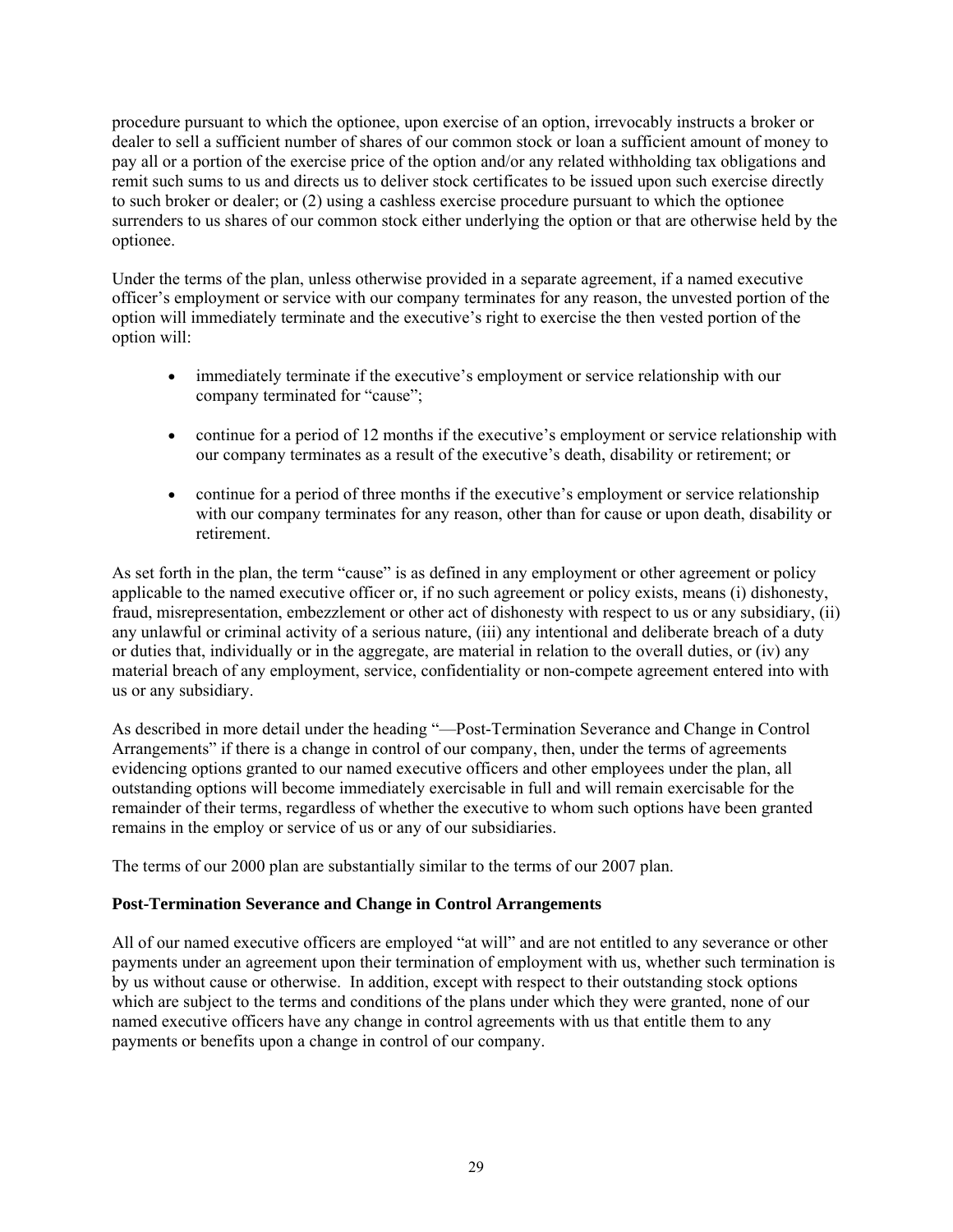Under the terms of our stock incentive plans, options granted under these plans will become fully exercisable upon a "change in control" of our company. For purposes of these plans, a "change in control" means:

- the sale, lease, exchange or other transfer of all or substantially all of our assets to a corporation that is not controlled by us;
- the approval by our stockholders of any plan or proposal for our liquidation or dissolution;
- certain merger or business combination transactions;
- more than 40 percent of our outstanding voting shares are acquired by any person or group of persons who did not own any shares of common stock on the effective date of the plan; and
- certain changes in the composition of our Board of Directors.

If a change in control of NTIC had occurred on August 31, 2008, the number of options indicated in the table below held by each of our named executive officers would have been automatically accelerated and exercisable. The estimated value of the automatic acceleration of the vesting of unvested stock options held by a named executive officer as of August 31, 2008 is also indicated in the table below and is based on the difference between: (i) the market price of the shares of our common stock underlying the unvested stock options held by such officer as of August 31, 2008 (based on the closing sale price of our common stock on August 29, 2008 — \$13.06), and (ii) the exercise price of the options.

| <b>Executive Officer</b> | <b>Number of Unvested Options</b><br><b>Subject to Automatic Acceleration</b> | <b>Estimated Value of Automatic</b><br><b>Acceleration of Vesting</b> |
|--------------------------|-------------------------------------------------------------------------------|-----------------------------------------------------------------------|
| G. Patrick Lynch         | 6,206                                                                         | \$31.484                                                              |
| Donald A. Kubik, Ph.D.   | 2,666                                                                         | 20.475                                                                |
| Matthew C. Wolsfeld      | 15.616                                                                        | 60.749                                                                |

## **Indemnification Agreements**

We have entered into agreements with all of our executive officers under which we are required to indemnify them against expenses, judgments, penalties, fines, settlements and other amounts actually and reasonably incurred, including expenses of a derivative action, in connection with an actual or threatened proceeding if any of them may be made a party because he is or was one of our executive officers. We will be obligated to pay these amounts only if the executive officer acted in good faith and in a manner that he or she reasonably believed to be in or not opposed to our best interests. With respect to any criminal proceeding, we will be obligated to pay these amounts only if the executive officer had no reasonable cause to believe his conduct was unlawful. The indemnification agreements also set forth procedures that will apply in the event of a claim for indemnification.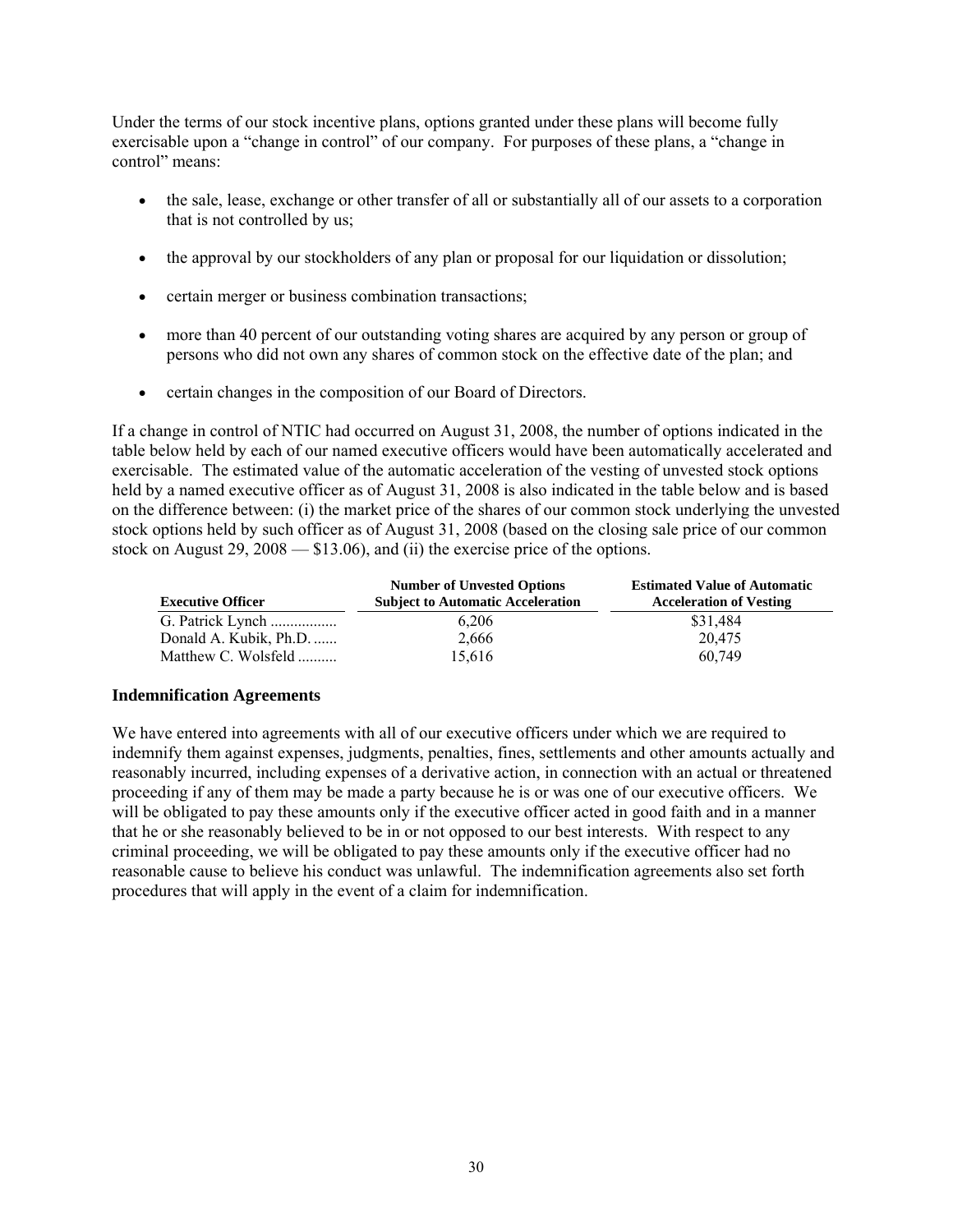# **RELATED PERSON RELATIONSHIPS AND TRANSACTIONS**

**\_\_\_\_\_\_\_\_\_\_\_\_\_\_\_\_** 

## **Agreement with Entity Affiliated with Former Chairman of the Board and Chief Executive Officer**

We were a party to a consulting agreement with Emeritushnic Facilities Company, Inc. (referred to as "EFC"), an entity owned by our former Chairman of the Board and Chief Executive Officer, Philip M. Lynch, and certain of his family members, excluding G. Patrick Lynch, our current President and Chief Executive Officer, pursuant to which EFC performed certain consulting services to us, including maintaining communications and relations between us and our joint venture partners. This agreement terminated by its terms within 90 days of Mr. Philip M. Lynch's death. In consideration for such services, we paid EFC a monthly fee of \$25,000 and reimbursed EFC up to a maximum of \$180,000 per year for documented, out-of-pocket expenses reasonably incurred by EFC in the course of conducting business on our behalf. The consulting agreement also contained other standard terms, including provisions regarding confidentiality, non-competition and non-solicitation.

#### **Director and Executive Officer Compensation**

Please see "Director Compensation" and "Executive Compensation" for information regarding a consulting arrangement we have with one of our directors and the other compensation arrangements with our directors and executive officers during fiscal 2008.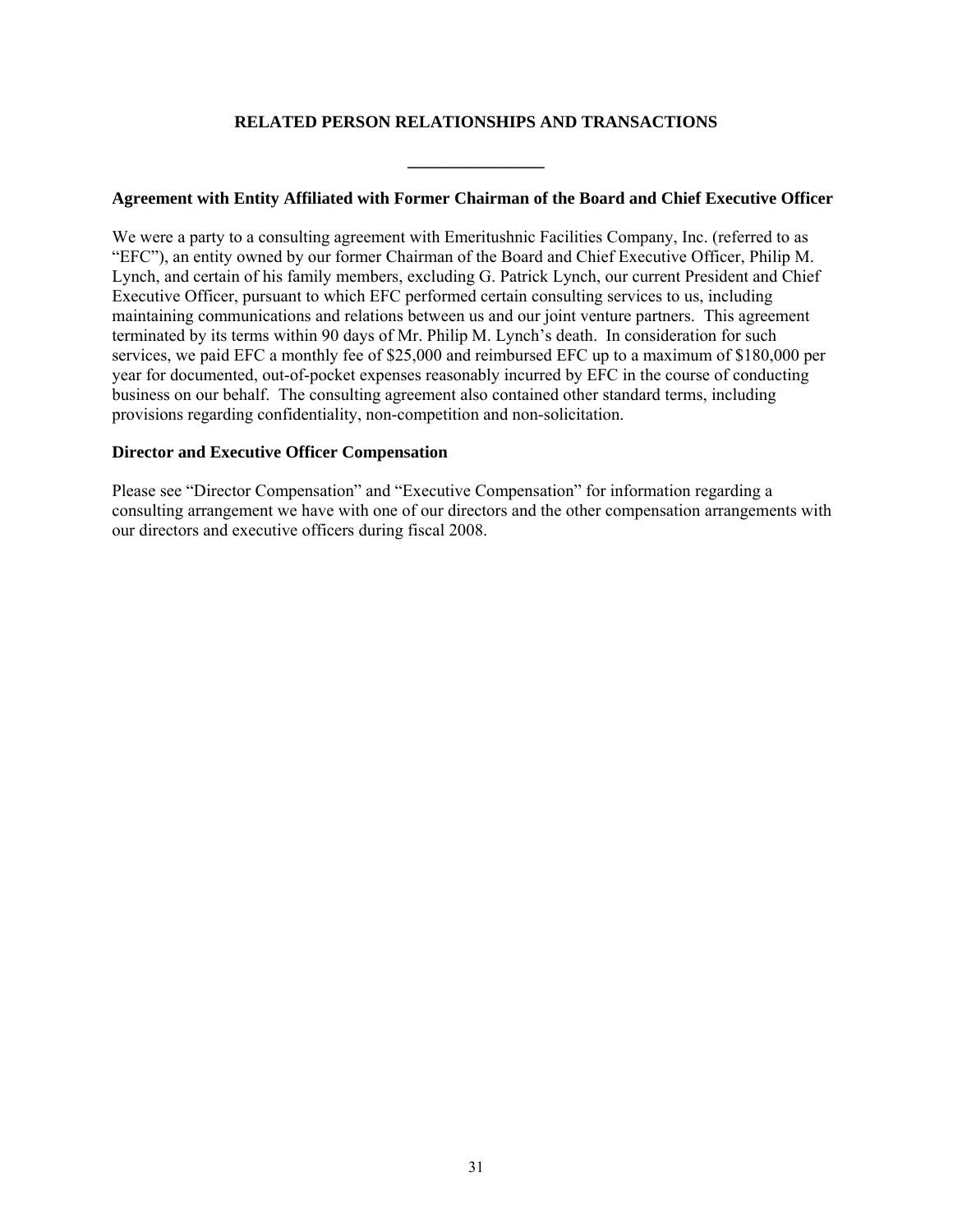# **PROPOSAL TWO — AMEND CERTIFICATE OF INCORPORATION TO ELIMINATE DIRECTOR LIABILITY UNDER CERTAIN CIRCUMSTANCES \_\_\_\_\_\_\_\_\_\_\_\_\_\_\_\_\_**

#### **Proposed Amendment**

On November 21, 2008, the Board of Directors unanimously approved and adopted a resolution to amend NTIC's Certificate of Incorporation to add a new provision, Article IX, which in accordance with the Delaware General Corporation Law would eliminate the personal liability of a director to NTIC or our stockholders for monetary damages for any breach of fiduciary duty by such director as a director of NTIC except under certain circumstances as provided in the statute. The Board of Directors recommends that NTIC's stockholders vote for the approval of the proposed amendment.

As proposed, Article IX to NTIC's Certificate of Incorporation would state as follows:

## **ARTICLE IX**

No director of the Corporation shall be personally liable to the Corporation or its stockholders for monetary damages for any breach of fiduciary duty by such a director as a director, except to the extent provided by applicable law (i) for any breach of the director's duty of loyalty to the Corporation or its stockholders, (ii) for acts or omissions not in good faith or which involve intentional misconduct or a knowing violation of law, (iii) pursuant to Section 174 of the General Corporation Law of Delaware, or (iv) for any transaction from which such director derived an improper personal benefit, or (v) for any act or omission occurring prior to January 29, 2009. If the General Corporation Law of Delaware is amended to authorize corporate action further eliminating or limiting the personal liability of directors, then the liability of a director of the Corporation shall be eliminated or limited to the fullest extent permitted by the General Corporation Law of Delaware as so amended. No amendment to or repeal of this Article IX shall apply to or have any effect on the liability or alleged liability of any director of the Corporation for or with respect to any acts or omissions of such director occurring prior to such amendment or repeal.

#### **Purpose and Effects of Proposed Amendment**

Under the Delaware General Corporation Law, a company's certificate of incorporation may include a provision eliminating the personal liability of a director to the company or its stockholders for monetary damages for any breach of fiduciary duty by such director as a director except under certain circumstances as provided in the statute. Such a provision will most frequently eliminate a director's exposure to claims involving breach of the director's duty of care. Such a provision, however, cannot provide for exculpation beyond the scope permitted by the Delaware statute and may not exculpate for acts or omissions occurring before the effective date of the provision. The statutory exceptions include exposure (i) for any breach of the director's duty of loyalty to NTIC or its stockholders, (ii) for acts or omissions not in good faith or which involve intentional misconduct or a knowing violation of law, (iii) for any unlawful payment of dividends and unlawful stock purchases and redemptions pursuant to Section 174 of the Delaware General Corporation Law, or (iv) for any transaction from which such director derived an improper personal benefit.

The inclusion of such a provision in a company's certificate of incorporation is very standard and customary. It was the intent of the Delaware legislature in providing directors such protection to assist Delaware corporations in attracting and retaining highly qualified individuals to serve as directors of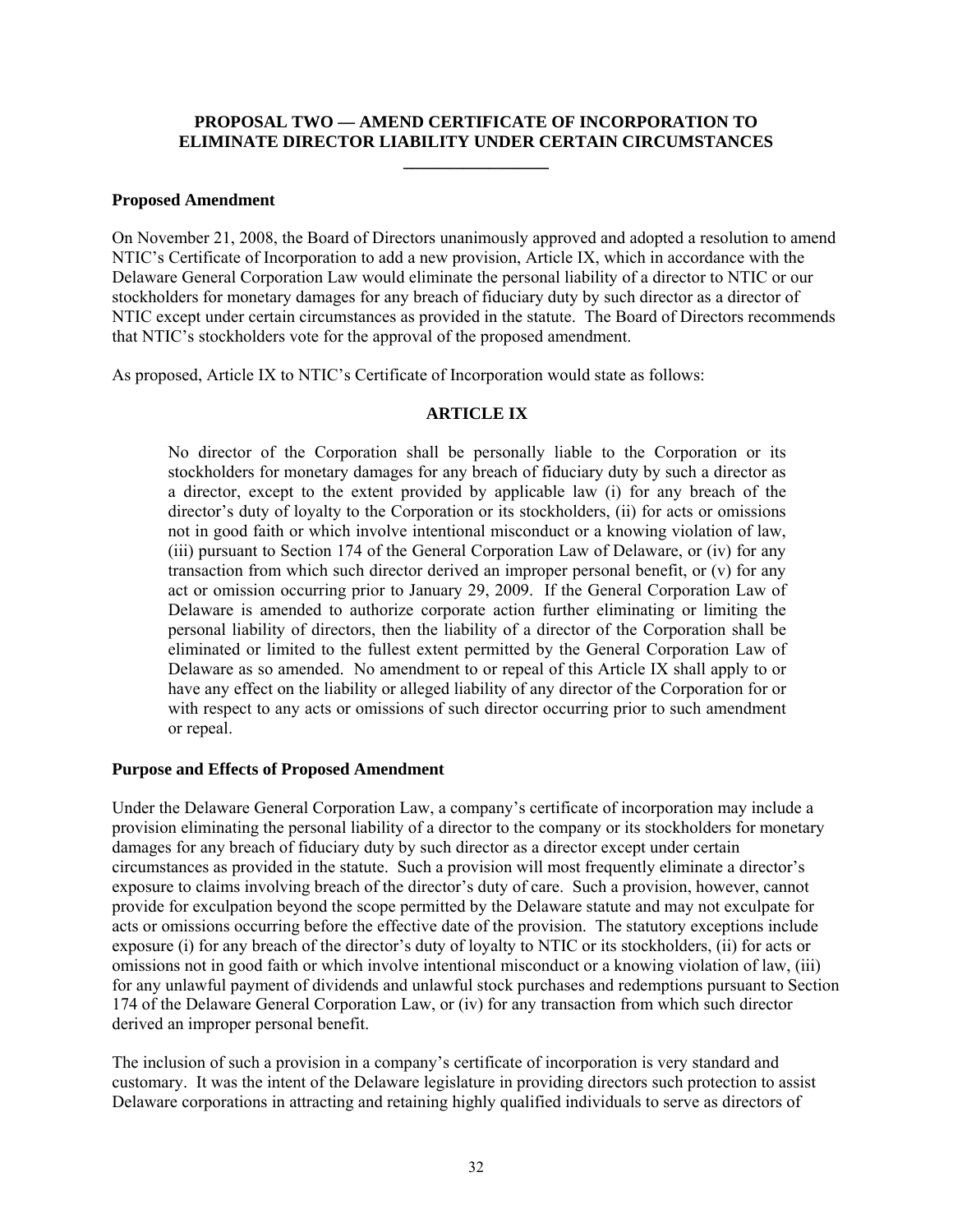Delaware corporations. The provision was designed to ensure that capable individuals are not deterred from director service by the prospect of losing personal assets to disappointed stockholders who may second-guess decisions that seemed proper at the time. Directors will remain liable if they breach their duty of loyalty to the corporation, for acts or omissions not in good faith or which involve intentional misconduct or a knowing violation of law, for unlawful payment of dividends and for transactions from which the directors derived an improper personal benefit. The Board of Directors believes that the inclusion of such a provision in NTIC's Certificate of Incorporation will assist the Board of Directors in attracting and retaining high-quality directors.

#### **Board Recommendation**

The Board of Directors has unanimously approved and adopted the foregoing proposed amendment to NTIC's Certificate of Incorporation and recommends that you vote **FOR** approval of the proposed amendment. If you send in your proxy card or use Internet or telephone voting, but do not specify how you want to vote your shares, the proxies will vote your shares **FOR** the approval of the proposed amendment.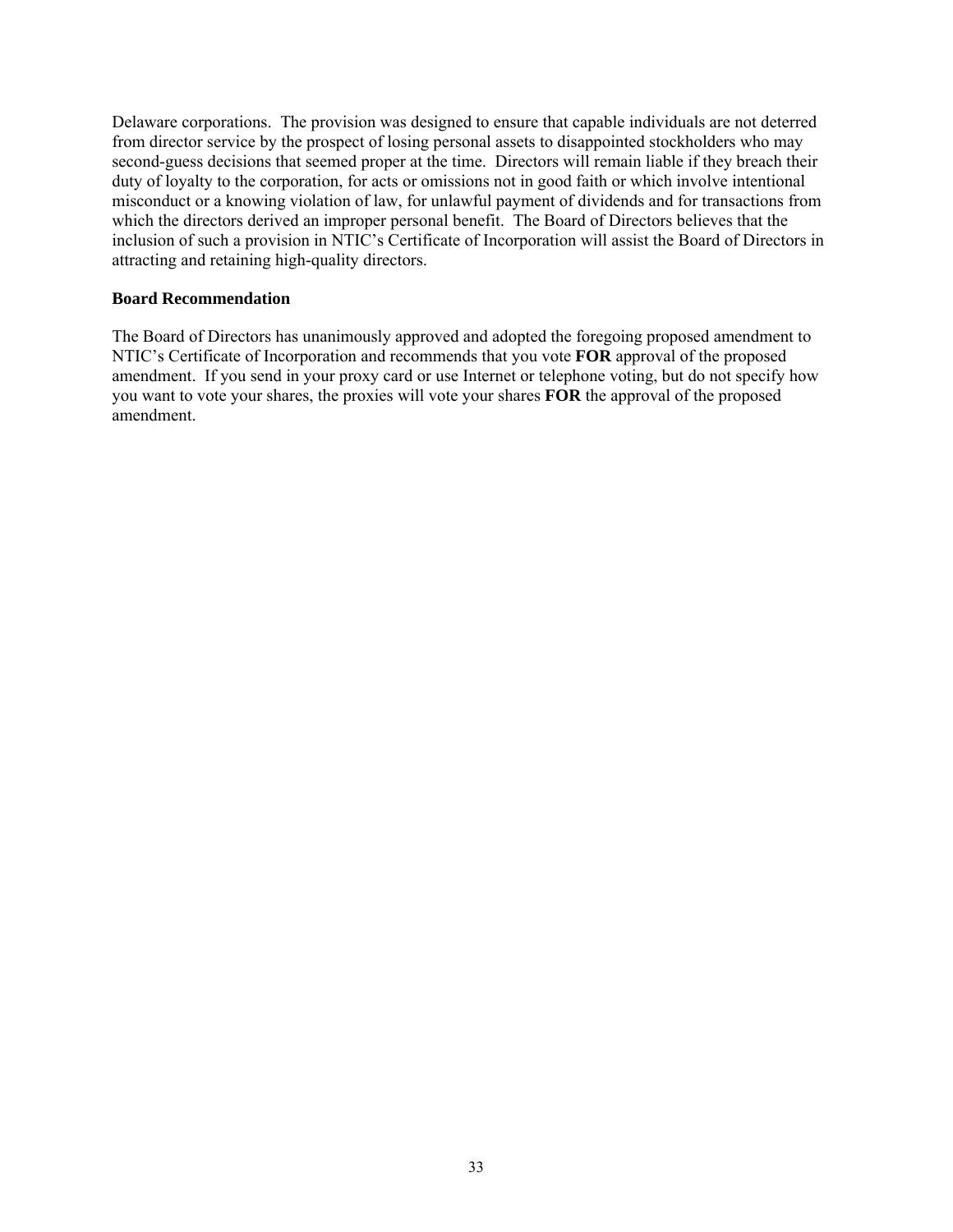## **PROPOSAL THREE — AMEND CERTIFICATE OF INCORPORATION TO CREATE "BLANK CHECK" PREFERRED STOCK**

**\_\_\_\_\_\_\_\_\_\_\_\_\_\_\_\_\_** 

#### **Proposed Amendment**

On November 21, 2008, the Board of Directors unanimously approved and adopted a resolution to amend Article III of NTIC's Certificate of Incorporation to authorize the Board of Directors to issue NTIC's currently authorized 10,000 shares of preferred stock from time to time in one or more series, with such rights, preferences and restrictions as shall be fixed by our Board of Directors. The Board of Directors recommends that NTIC's stockholders vote for the approval of the proposed amendment. Although the Board of Directors is recommending that stockholders vote for the proposed amendment in part to increase NTIC's flexibility for future financings, the Board of Directors has no current plans, arrangements or understandings with respect to the issuance of the preferred stock.

Article III as proposed to be amended would state:

## **ARTICLE III**

The aggregate number of shares of stock which the Corporation shall have authority to issue is ten million ten thousand (10,010,000) shares, consisting of ten million (10,000,000) shares of common stock, \$0.02 par value (the "Common Stock"), and ten thousand (10,000) shares of preferred stock, \$0.001 par value (the "Preferred Stock"). The Board of Directors is authorized to establish, from the authorized shares of Preferred Stock, one or more classes or series of shares, to designate each such class and series, and to fix the rights and preferences of each such class and series. Without limiting the authority of the Board of Directors granted hereby, each such class or series of Preferred Stock shall have such voting powers (full or limited or no voting powers), such preferences and relative, participating, optional or other special rights, and such qualifications, limitations, or restrictions as shall be stated and expressed in the resolution or resolutions providing for the issue of such class or series of Preferred Stock as may be adopted from time to time by the Board of Directors prior to the issuance of any shares thereof. Except as provided in the resolution or resolutions of the Board of Directors creating any series of Preferred Stock, the shares of Common Stock shall have the exclusive right to vote for the election and removal of directors and for all other purposes.

## **Purpose and Effects of Proposed Amendment**

Article III of NTIC's current Certificate of Incorporation authorizes 10,000 shares of preferred stock. The proposed amendment to Article III would permit the Board of Directors to issue the 10,000 shares of preferred stock in one or more series and with such rights (including voting, dividend and conversion), preferences and designations as the Board of Directors deems necessary or advisable without any action by our stockholders. This is commonly referred to as "blank check preferred stock."

The Board of Directors believes that amending NTIC's Certificate of Incorporation to authorize the issuance of the blank check preferred stock will provide NTIC with increased flexibility in raising future capital. The proposed amendment would give the Board of Directors flexibility without further stockholder action (except as may be required by applicable law or by the rules of any stock exchange on which our securities may be listed) to issue the blank check preferred stock on such terms and conditions as the Board of Directors deems to be in the best interests of our company and our stockholders. The Board of Directors believes that increased flexibility in capital raising is in the best interests of NTIC and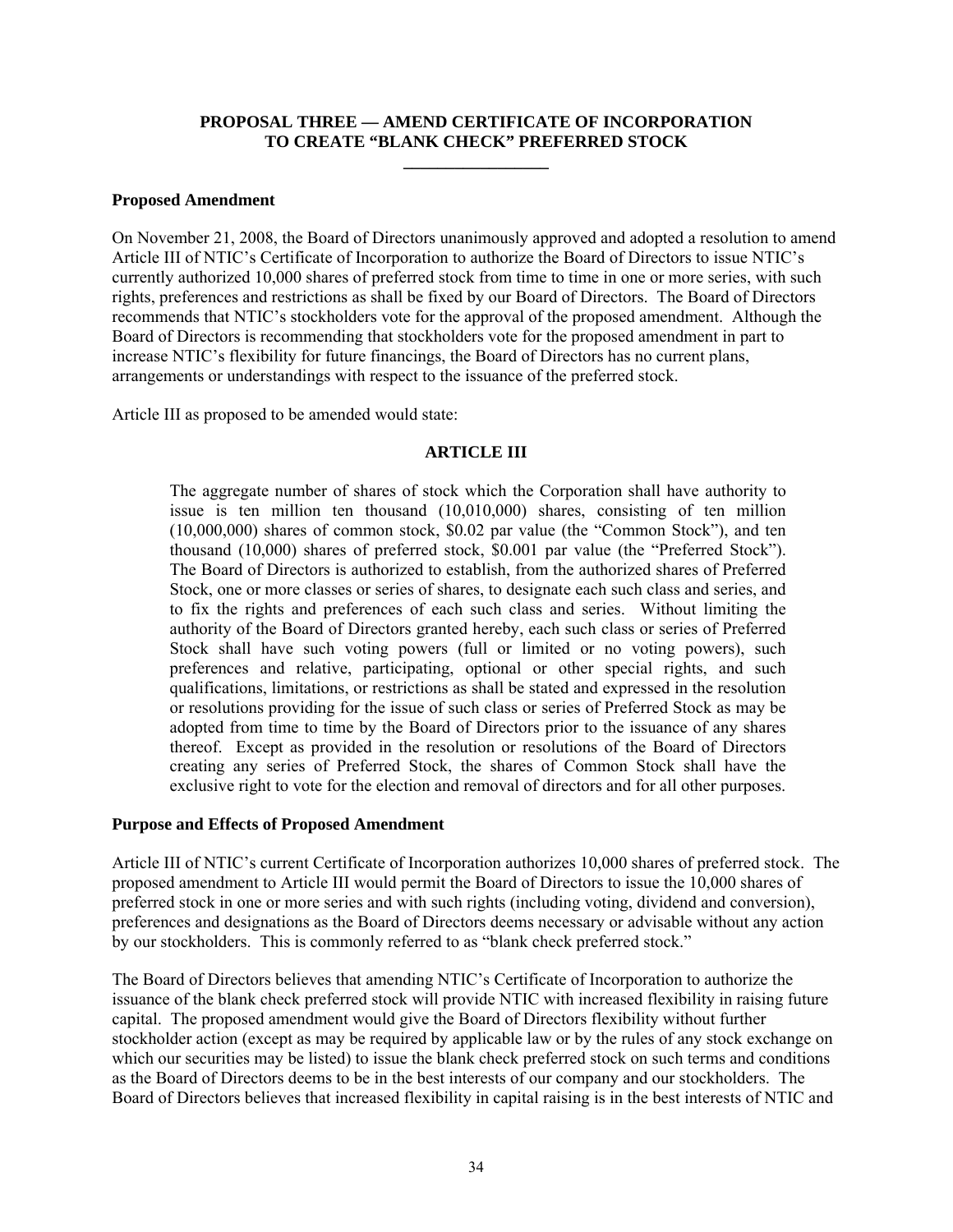our stockholders. Please note, however, that any particular issuance of our preferred stock (as well as our common stock) would be subject to applicable law and the rules of any stock exchange on which our securities may then be listed. For example, under the Marketplace Rules of the NASDAQ Stock Market, NTIC is prohibited from issuing 20 percent or more of our outstanding common stock (or securities convertible into or exercisable for common stock) under certain circumstances. Although the Board of Directors is recommending that stockholders vote for the proposed amendment in part to increase NTIC's flexibility for future financings, the Board of Directors has no current plans, arrangements or understandings with respect to the issuance of the blank check preferred stock.

The Board of Directors believes that for NTIC to successfully execute our business strategy with respect to our emerging businesses, we may need to raise capital at some point in the future and it may be preferable or necessary to issue preferred stock to investors. Preferred stock usually grants holders certain preferential rights in voting, dividends, liquidation and/or other rights in preference over the common stock. Accordingly, in order to grant the Board of Directors the flexibility to issue our equity securities in the manner best suited for our company, or as may be required by the capital markets, the proposed amendment would convert our currently authorized 10,000 shares of preferred stock to 10,000 authorized shares of blank check preferred stock for the Board of Directors to issue.

The availability of undesignated preferred stock may have certain negative effects on the rights of the holders of our common stock. The actual effect of the issuance of any shares of blank check preferred stock upon the rights of holders of common stock cannot be stated until the Board of Directors determines the specific rights of the holders of such blank check preferred stock. The proposed amendment will permit the Board of Directors, without future stockholder approval, to issue preferred stock with dividend, liquidation, conversion, voting or other rights, which are superior to and could adversely affect the voting power or other rights of the holders of our common stock. Specifically, we will be in a position to issue securities which would grant to the holders thereof, preferences or priorities over the holders of common stock with respect to, among other things, liquidation, dividends and voting. This could result in holders of common stock receiving less in the event of a liquidation, dissolution or other winding up of our company, reduce the amount of funds, if any, available for dividends on common stock, and dilute the voting power of the holders of our common stock.

In addition, preferred stock could be used, under certain circumstances, as a method of discouraging, delaying or preventing a change in control of our company. For example, the Board of Directors could designate and issue a series of preferred stock in an amount that sufficiently increases the number of outstanding shares to overcome a vote by the holders of our common stock or with rights and preferences that include special voting rights to veto a change in control. The effect of such provisions could delay or frustrate a merger, tender offer or proxy contest, the removal of incumbent directors, or the assumption of control by stockholders, even if such proposed actions would be beneficial to our stockholders. This could include discouraging bids even if such bid represents a premium over our then existing trading price and thereby prevent stockholders from receiving the maximum value for their shares. Please note that the creation of the blank check preferred stock has not been proposed by the Board of Directors for an antitakeover related purpose and the Board of Directors has no knowledge of any current efforts to obtain control of NTIC or to effect large accumulations of our voting stock.

Other provisions of our Certificate of Incorporation and Bylaws may have the effect of preventing, discouraging or delaying any change in the control of our company. The following provisions may have anti-takeover effects: (1) prohibition on cumulative voting in the election of directors, which would otherwise allow less than a majority of stockholders to elect director candidates; (2) restrictions on who may call a special meeting of our stockholders; and (3) advance notice procedures for stockholder proposals and director nominations. As a Delaware corporation, we are also subject to Section 203 of the Delaware General Corporation Law, which could make it more difficult for a third party to acquire our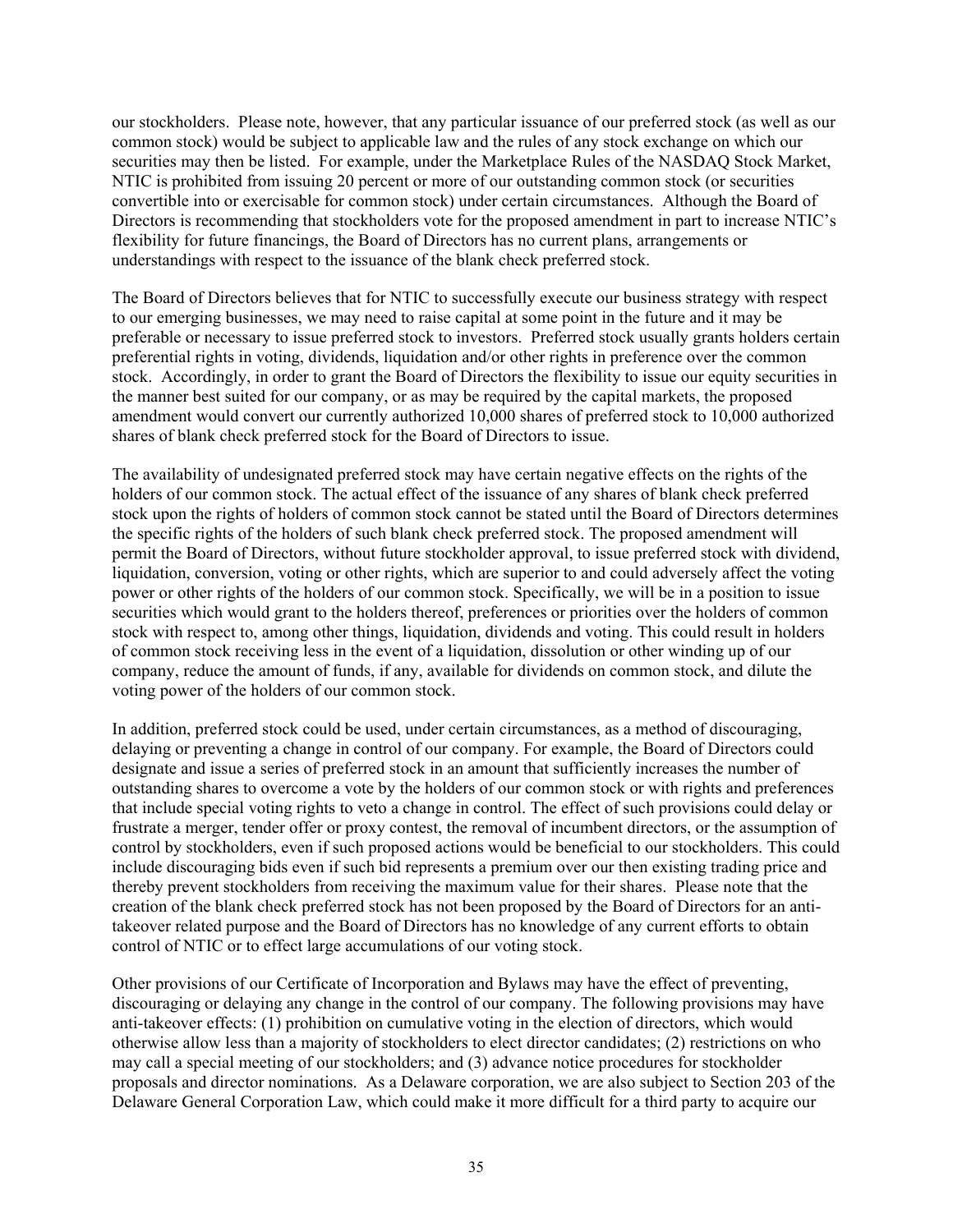company, even if doing so would be beneficial to our stockholders. In general, Section 203 prohibits a publicly held Delaware corporation from engaging in a business combination with an interested stockholder for a period of three years following the date the person became an interested stockholder, unless the business combination or the transaction in which the person became an interested stockholder is approved in a prescribed manner. Generally, a business combination includes a merger, asset or stock sale, or other transaction resulting in a financial benefit to the interested stockholder. Generally, an interested stockholder is a person who, together with affiliates and associates, owns or, in the case of affiliates or associates of the corporation, within three years prior to the determination of interested stockholder status, did own 15 percent or more of a corporation's voting stock. The existence of this provision could have anti-takeover effects with respect to transactions not approved in advance by the Board of Directors, such as discouraging takeover attempts that might result in a premium over the market price of our common stock.

## **Board Recommendation**

The Board of Directors has unanimously approved and adopted the foregoing proposed amendment to NTIC's Certificate of Incorporation and recommends that you vote **FOR** approval of the proposed amendment. If you send in your proxy card or use Internet or telephone voting, but do not specify how you want to vote your shares, the proxies will vote your shares **FOR** the approval of the proposed amendment.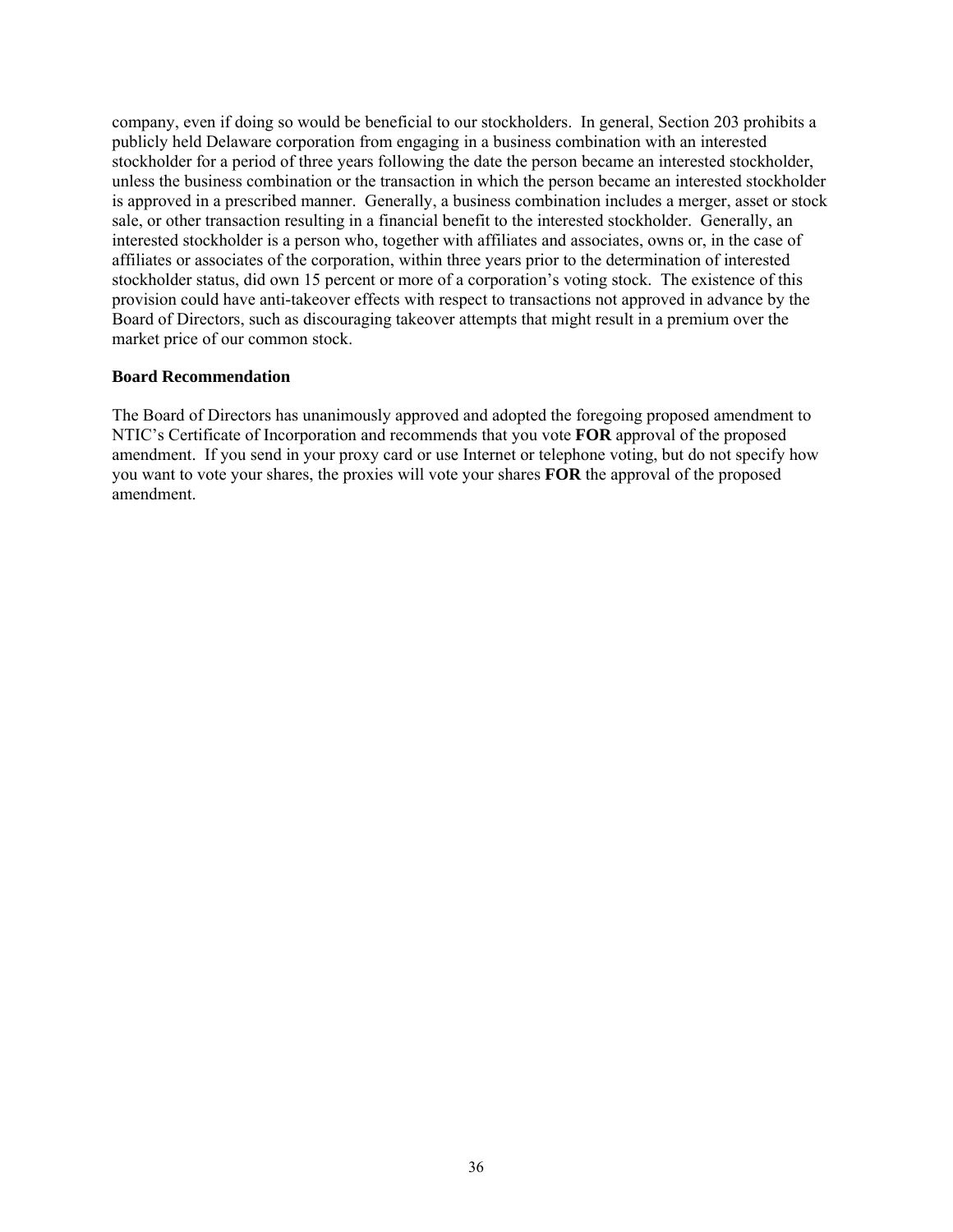# **PROPOSAL FOUR — RATIFICATION OF SELECTION OF INDEPENDENT REGISTERED PUBLIC ACCOUNTING FIRM**

**\_\_\_\_\_\_\_\_\_\_\_\_\_\_\_\_\_** 

# **Selection of Independent Registered Public Accounting Firm**

The Audit Committee of the Board of Directors has selected Virchow Krause & Company LLP to serve as our independent registered public accounting firm for the fiscal year ending August 31, 2009. Although it is not required to do so, the Board of Directors is asking our stockholders to ratify the Audit Committee's selection of Virchow Krause & Company LLP. If our stockholders do not ratify the selection of Virchow Krause & Company LLP, another independent registered public accounting firm will be considered by the Audit Committee of the Board of Directors. Even if the selection is ratified by our stockholders, the Audit Committee may in its discretion change the appointment at any time during the year, if it determines that such a change would be in the best interests of our company and its stockholders.

Representatives of Virchow Krause & Company LLP will be present at the Annual Meeting to respond to appropriate questions. They will also have the opportunity to make a statement if they wish to do so.

## **Audit, Audit-Related, Tax and Other Fees**

The following table presents the aggregate fees billed to us by Virchow Krause & Company LLP, our independent registered public accounting firm, for the fiscal years ended August 31, 2008 and August 31, 2007.

| <b>Aggregate Amount Billed by</b><br>Virchow Krause & Company LLP (\$) |                    |  |
|------------------------------------------------------------------------|--------------------|--|
| <b>Fiscal 2008</b>                                                     | <b>Fiscal 2007</b> |  |
| \$140,000                                                              | \$124,000          |  |
| 82,179                                                                 | 70,528             |  |
|                                                                        |                    |  |
|                                                                        |                    |  |

 $\mathcal{L}_\text{max}$  $\overline{(1)}$  These fees consisted of the audit of our annual financial statements by year, review of financial statements included in our quarterly reports on Form 10-QSB and other services normally provided in connection with statutory and regulatory filings or engagements.

(2) These fees consisted of reviews of quarterly financials, reviews of registration statements and the issuance of consents. The Audit Committee has considered whether the provision of these services is compatible with maintaining the independence of Virchow Krause & Company LLP and has determined that it is.

## **Audit Committee Pre-Approval Policies and Procedures**

Rules adopted by the Securities and Exchange Commission in order to implement requirements of the Sarbanes-Oxley Act of 2002 require public company audit committees to pre-approve audit and non-audit services provided by a company's independent registered public accounting firm. All services rendered by Virchow Krause & Company LLP to NTIC were permissible under applicable laws and regulations and all services provided to NTIC, other than de minimis non-audit services allowed under applicable law, were approved in advance by the Audit Committee in accordance with these rules. The Audit Committee has not adopted any formal pre-approval policies and procedures.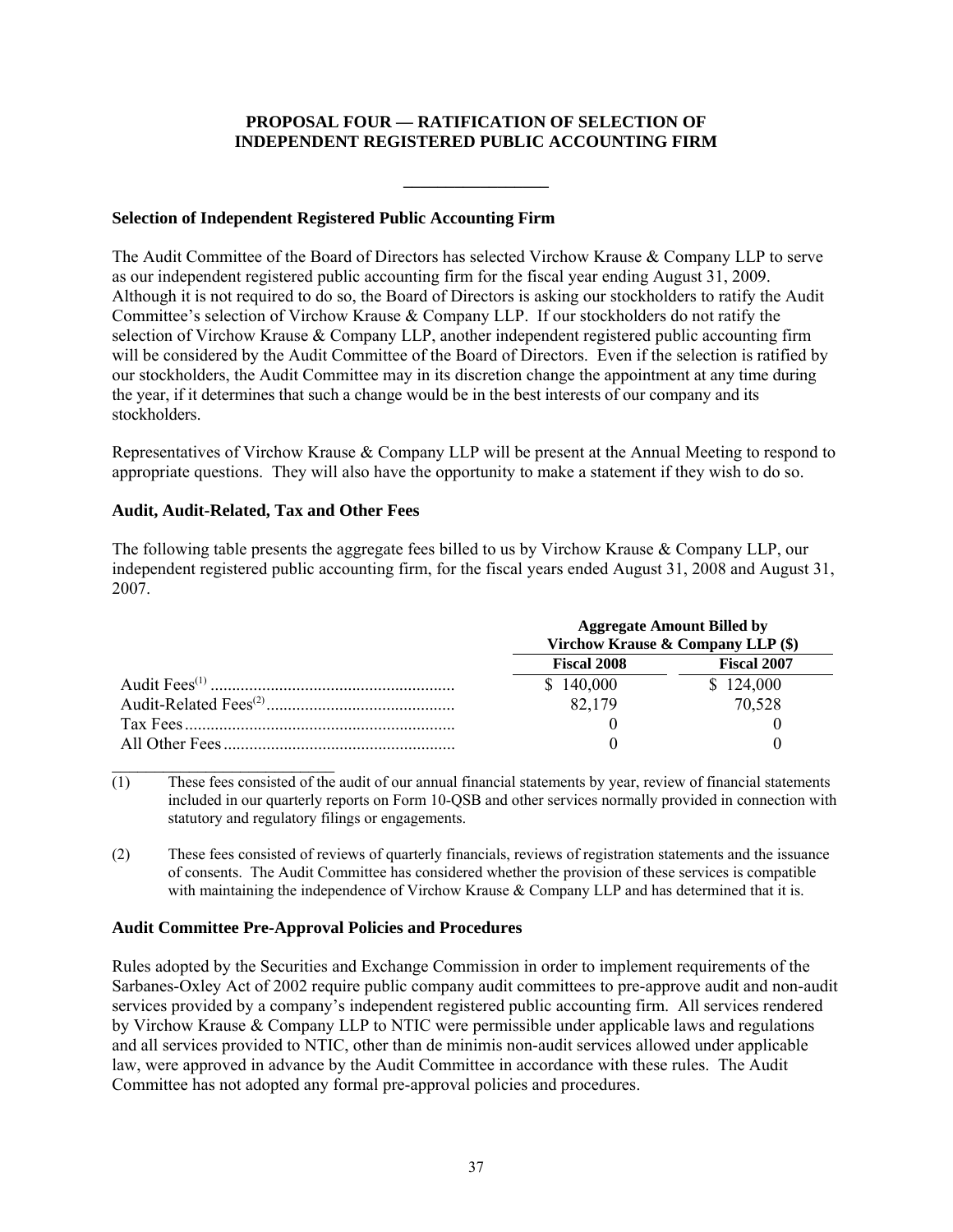#### **Board of Directors Recommendation**

The Board of Directors unanimously recommends that our stockholders vote **FOR** ratification of the selection of Virchow Krause & Company LLP, as our independent registered public accounting firm for the fiscal year ending August 31, 2009. If you send in your proxy card or use Internet or telephone voting, but do not specify how you want to vote your shares, the proxies will vote your shares **FOR** ratification of the selection of Virchow Krause & Company LLP as our independent registered public accounting firm for the fiscal year ending August 31, 2009.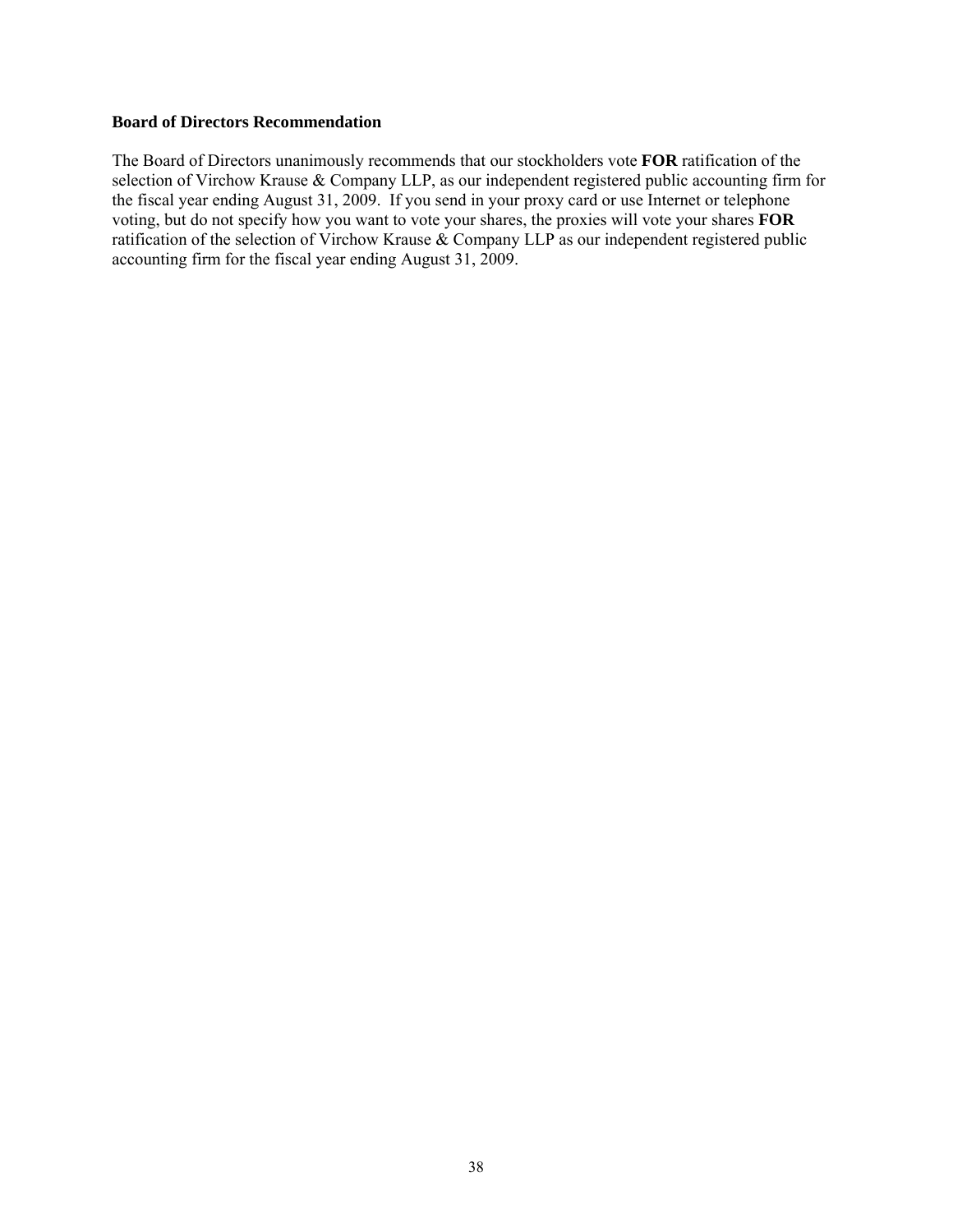# **OTHER MATTERS**

**\_\_\_\_\_\_\_\_\_\_\_\_\_\_\_\_** 

#### **Section 16(a) Beneficial Ownership Reporting Compliance**

Section 16(a) of the Securities Exchange Act of 1934, as amended, requires our directors, executive officers and all persons who beneficially own more than 10 percent of the outstanding shares of our common stock to file with the Securities and Exchange Commission initial reports of ownership and reports of changes in ownership of our common stock. Executive officers, directors and greater than 10 percent beneficial owners are also required to furnish NTIC with copies of all Section 16(a) forms they file. To our knowledge, based upon a review of the copies of such reports furnished to us and written representations that no other reports were required, during the fiscal year ended August 31, 2008, none of our directors or executive officers or beneficial owners of greater than 10 percent of our common stock failed to file on a timely basis the forms required by Section 16 of the Exchange Act.

#### **Stockholder Proposals for 2010 Annual Meeting**

Stockholders who, in accordance with Rule 14a-8 under the Exchange Act, wish to present proposals for inclusion in the proxy materials relating to the 2010 Annual Meeting of Stockholders must submit their proposals so that they are received by us at our principal executive offices no later than the close of business on August 15, 2009, unless the date of the meeting is delayed by more than 30 calendar days. The proposals must satisfy the requirements of the proxy rules promulgated by the Securities and Exchange Commission and as the rules of the SEC make clear, simply submitting a proposal does not guarantee that it will be included.

Any other stockholder proposals to be presented at the 2010 Annual Meeting of Stockholders (other than a matter brought pursuant to SEC Rule 14a-8) must be given in writing to our Corporate Secretary and must be delivered to or mailed and received at our principal executive offices, not less than 90 days nor more than 120 days prior to the anniversary date of the 2009 Annual Meeting of Stockholders; provided, however, that in the event that the 2010 Annual Meeting of Stockholders is not held within 30 days before or after such anniversary date, notice by the stockholder to be timely must be received not later than the close of business on the  $10<sup>th</sup>$  day following the day on which such notice of the date of the annual meeting was mailed or such public disclosure was made, whichever first occurs. The proposal must contain specific information required by our Bylaws, a copy of which may be obtained by writing to our Corporate Secretary. If a proposal is not timely and properly made in accordance with the procedures set forth in our Bylaws, it will be defective and may not be brought before the meeting. If the proposal is nonetheless brought before the meeting and the Chairman of the meeting does not exercise the power and duty to declare the proposal defective, the persons named in the proxy may use their discretionary voting with respect to the proposal.

## **Director Nominations**

In accordance with procedures set forth in our Bylaws, NTIC stockholders may propose nominees for election to the Board of Directors only after providing timely written notice to our Corporate Secretary. To be timely, a stockholder's notice to the Corporate Secretary must be delivered to or mailed and received at NTIC's principal executive offices not less than 90 days nor more than 120 days prior to the anniversary date of the immediately preceding annual meeting; provided, however, that in the event that the annual meeting with respect to which such notice is to be tendered is not held within 30 days before or after such anniversary date, notice by the stockholder to be timely must be received not later than the close of business on the  $10<sup>th</sup>$  day following the day on which such notice of the date of the meeting was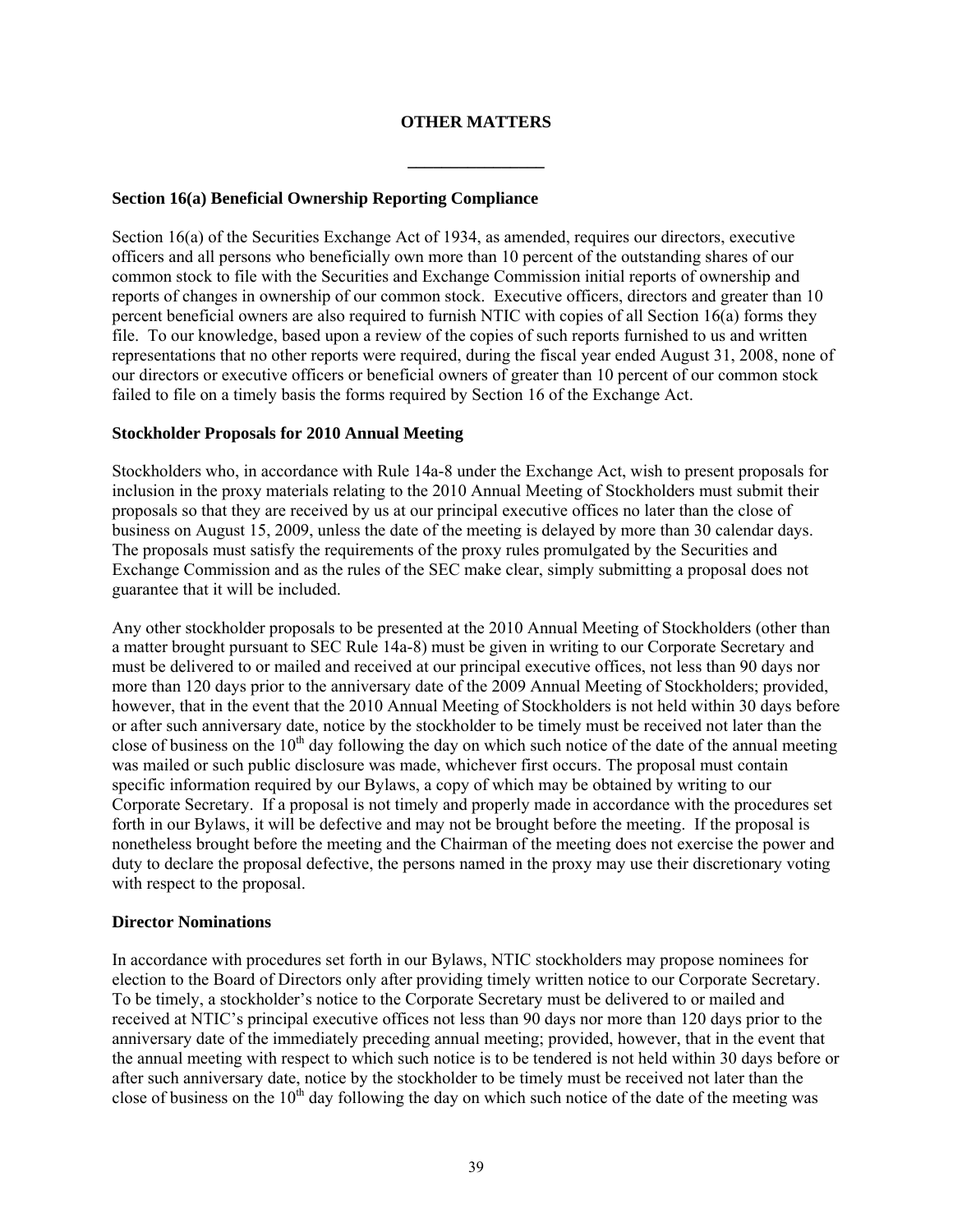mailed or public disclosure was made, whichever first occurs. The notice must set forth, among other things:

- the nominee's name, age, business address, residence address and record address;
- the nominee's principal occupation or employment;
- the class and number of shares of NTIC capital stock which are beneficially owned by the nominee;
- signed consent to serve as a director of NTIC; and
- any other information concerning the nominee required under the rules of the Securities and Exchange Commission in a proxy statement soliciting proxies for the election of directors.

Submissions must be made by mail, courier or personal delivery. E-mailed submissions will not be considered. The Nominating and Corporate Governance Committee will consider only those stockholder recommendations whose submissions comply with the procedural requirements set forth in NTIC's Bylaws. The Nominating and Corporate Governance Committee will evaluate candidates recommended by stockholders in the same manner as those recommended by others.

## **Other Business**

Our management does not intend to present other items of business and knows of no items of business that are likely to be brought before the Annual Meeting, except those described in this proxy statement. However, if any other matters should properly come before the Annual Meeting, the persons named in the enclosed proxy will have discretionary authority to vote such proxy in accordance with their best judgment on the matters.

## **Copies of 2008 Annual Report**

We will furnish without charge a copy of our Annual Report on Form 10-K for the fiscal year ended August 31, 2008, to each person who was a stockholder of NTIC as of December 1, 2008 upon receipt from any such person of a written request for such an Annual Report. Such a request should be sent to:

Northern Technologies International Corporation 4201 Woodland Road Circle Pines, Minnesota 55014 Attention: Stockholder Information

# **Householding of Annual Meeting Materials**

Some banks, brokers and other nominee record holders may be participating in the practice of "householding" proxy statements and annual reports. This means that only one copy of this proxy statement or NTIC's Annual Report to Stockholders may have been sent to multiple stockholders in each household. NTIC will promptly deliver a separate copy of either document to any stockholder upon written or oral request to NTIC's Stockholder Information Department, Northern Technologies International Corporation, 4201 Woodland Road, Circle Pines, Minnesota 55014, telephone: (763) 225- 6637. Any stockholder who wants to receive separate copies of this proxy statement or NTIC's Annual Report to Stockholders in the future, or any stockholder who is receiving multiple copies and would like